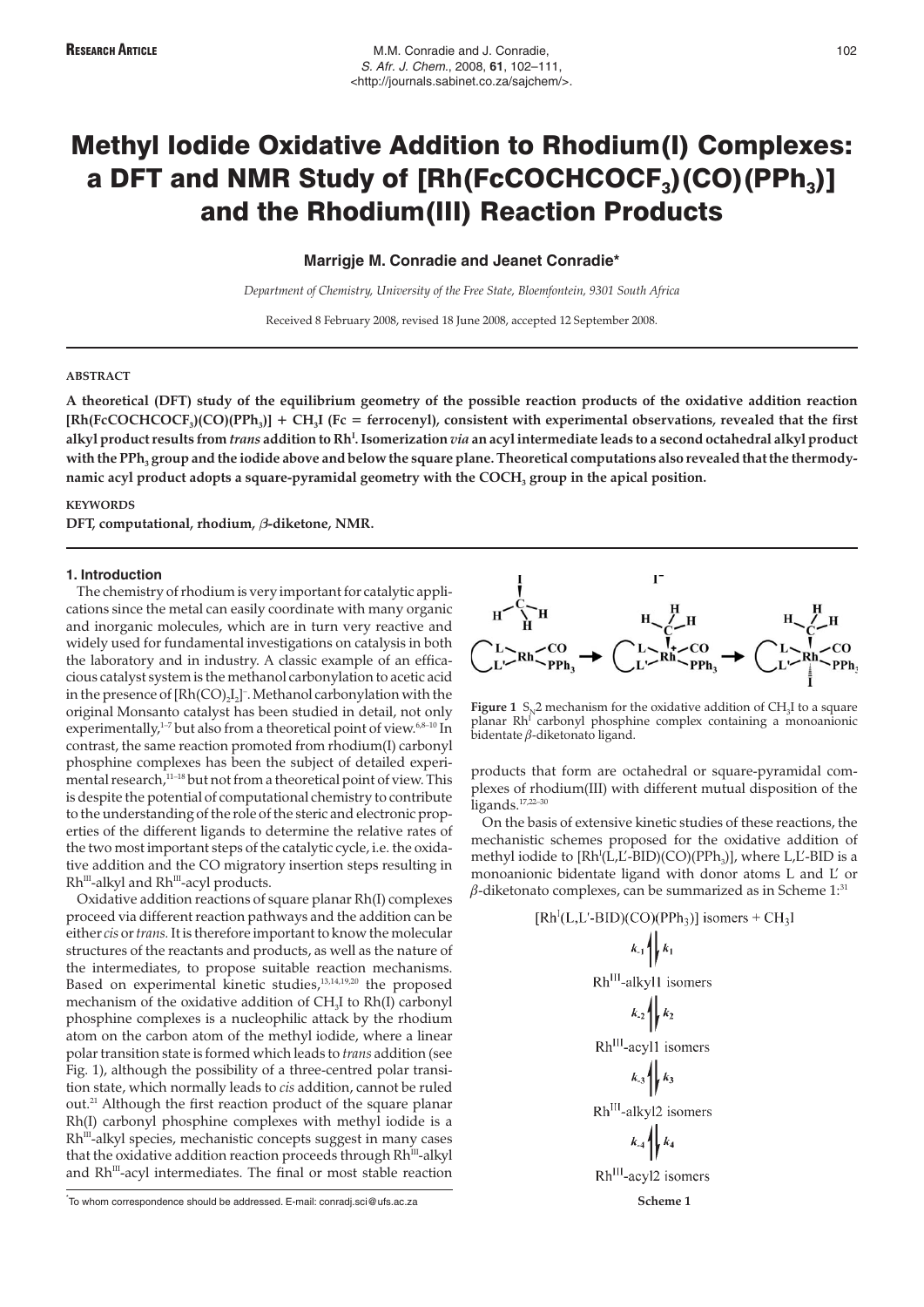For  $[Rh^{I}(L,L^{\prime}\text{-BID})(CO)(PPh_{3})]$  complexes containing an unsymmetrical bidentate ligand L,L'-BID, generally at least two structural isomers for rhodium(I) as well as for each rhodium(III) reaction intermediate (according to Scheme 1) are observed by NMR spectroscopy.<sup>32</sup> The notation Rh<sup>III</sup>-alkyl1 and Rh<sup>III</sup>-acyl1 in the above scheme indicates the first formed alkylated  $[Rh<sup>III</sup>(L,L'-BID)(CH<sub>3</sub>)(CO)(PPh<sub>3</sub>)(I)]$  or acylated  $[Rh<sup>III</sup>(L,L'-BID)$  $(COCH<sub>3</sub>)(PPh<sub>3</sub>)(I)$ ] species. When the last number in the notation changes to 2, such as in  $Rh^{III}$ -alkyl2, it shows that after the first alkylated or acylated species has formed, it converted to a second, different but more stable, alkylated or acylated structural isomer.

Characterization of the  $Rh^{III}$  reaction products according to Scheme 1 includes:

- 1. distinction between  $Rh^{III}$ -alkyl and  $Rh^{III}$ -acyl products by IR spectroscopy,<sup>11-17</sup>
- 2. a NMR spectral study of the products formed by the reaction between [Rh<sup>I</sup>(L,Ľ-BID)(CO)(PPh<sub>3</sub>)] and methyl iodide $^{31\text{--}34}$  and 3. crystal structure determination of selected products.17,22–30,32

Several crystal structures $35$  of the products of the oxidative addition of methyl iodide to [ $Rh^{I}(L,L'$ -BID)(CO)( $PPh_3$ )] are available. However, except for one ferrocenyl-containing Rh<sup>m</sup>-alkyl2 structure,<sup>32</sup> it is not known at which stage of the reaction according to Scheme 1 the crystals were isolated, i.e. it is not known if the crystals represent an alkyl1, alkyl2, acyl1 or acyl2 species. The available crystal structures can be conveniently combined into



Figure 2 The three classes of geometrical structures from crystal structure determination of isolated products of the oxidative addition of methyl iodide to  $[Rh<sup>III</sup>(L,L'-BID)(CO)(PPh<sub>3</sub>)]$ , where L,L'-BID = monoanionic bidentate ligand with donor atoms L and L': Class 1 – CH<sub>3</sub> and I *trans,* Class 2 – CH<sub>3</sub> and I *cis,* and Class 3 – COCH<sub>3</sub> in apical position.

Class 1: Rh<sup>III</sup>-alkyl products where the methyl and the iodide are above and below the square plane (L,L'-BID =  $\alpha$ ) (H $\alpha$  = 8-hydroxyquinoline),<sup>22</sup> (PhCOCHPPh<sub>2</sub>)<sup>-</sup>,<sup>23</sup> dmavk (Hdmavk = dimethylaminovinylketone)<sup>24</sup>).

**Class 2**:  $Rh^{III}$ -alkyl products where the  $PPh_3$  and the iodide are above and below the square plane (L,L'-BID = cupf (Hcupf = N-hydroxy-N-nitroso-benzeneamine), $^{25}$   $\rm (OCO(C_{9}H_{6}N))$ -, $^{26}$ neocupf (Hneocupf = N-nitroso-N-naphthylhydroxylamine), $^{27}$ fctfa (Hfctfa = 1-ferrocenyl-4,4,4-trifluorobutane-1,3-dione)<sup>32</sup>).

**Class 3**:  $Rh^{III}$ -acyl products where the acyl moiety is in the apical position (L,L'-BID =  $(PhCOCHPPh<sub>2</sub>)<sup>-</sup>,<sup>28</sup>$  mnt (Hmnt = maleonitriledithiolate),<sup>29</sup> dmavk,<sup>30</sup> and stsc (Hstsc = salicylaldehydethiosemicarbazone).<sup>17</sup>

The specific stereochemistry of the different rhodium(III) reaction products Rh<sup>m</sup>-alkyl1, Rh<sup>m</sup>-alkyl2, Rh<sup>m</sup>-acyl1 and Rh<sup>m</sup>-acyl2 in the course of the reaction, as given by Scheme 1, is thus unknown, except for the crystal structure of  $[Rh^{\text{III}}(fctfa)(CH_3)]$  $(CO)(PPh<sub>3</sub>)(I)$ , which is an alkyl2 product according to Scheme 1.32 Knowledge of the stereochemistry of the reaction products may contribute to the rationalization of experimental results and furnish ideas which might be used to design new and better ligands. In this paper, we present a DFT study on the ground state of the molecular structures of the reactants and products of the oxidative addition reaction of the rhodium(I) carbonyl phosphine complex  $[Rh(fctfa)(CO)(PPh<sub>3</sub>)]$  with CH<sub>3</sub>I, to predict the stereochemistry of possible intermediates during the oxidative addition reaction according to Scheme 1. Results are complemented by a NMR study.

#### **2. Experimental**

#### **2.1. Synthesis**

[Rh(fctfa)(CO)(PPh<sub>3</sub>)]<sup>36</sup> and [Rh(fctfa)(CH<sub>3</sub>)(CO)(PPh<sub>3</sub>)(I)]<sup>32</sup> were prepared according to the literature.

### **2.2. Spectroscopy**

NMR measurements at 298 K were recorded on a Bruker Avance II 600 NMR spectrometer [1 H (600.130 MHz)]. The chemical shifts were reported relative to  $\text{SiMe}_{4}$  ( $\delta = 0.00$  ppm). Positive values indicate downfield shift. IR spectra were recorded from neat samples on a Digilab FTS 2000 infrared spectrophotometer utilizing a He-Ne laser at 632.6 nm.

#### **2.3. Quantum Computational Methods**

The pure Density Functional Theory (DFT) calculations were carried out using the Amsterdam Density Functional 2006 (ADF) program system<sup>37</sup> with the PW91 (Perdew-Wang, 1991) exchange and correlation functional.<sup>38</sup> As a check on the performance of the PW91 functional, the OLYP<sup>39,43</sup> (OPTX exchange functional<sup>39</sup> combined with the Lee-Yang-Parr correlation functional<sup>40</sup>), the BLYP (Becke's gradient-corrected exchange functional<sup>41</sup> with the Lee-Yang-Parr gradient-corrected correlation functional<sup>40</sup>), the BP8641,42 and the OPBE43 Generalized Gradient Approximation (GGA) were also used for selected geometry optimizations. The TZP (triple ζ polarized) basis set, a fine mesh for numerical integration (5.5 for geometry optimizations and 6.0 for frequency calculations), a spin-unrestricted (gas-phase) formalism and full geometry optimization with tight convergence criteria as implemented in the ADF 2006 program, were used unless a different basis set (double-ζ (DZ), double-ζ with polarization functions (DZP), triple-ζ with polarization functions (TZP), triple-ζ with two polarization functions (TZ2P) and quadruple-ζ with four polarization functions ( $QZ4P$ ) or  $ZORA^{44}$ ) was indicated. Calculations in solution, as contrasted with the gas phase, were done using the Conductor-like Screening Model (COSMO)<sup>45-47</sup> of solvation as implemented in ADF.<sup>48</sup> Hybrid DFT calculations were carried out using the Gaussian-03 program package.<sup>49</sup> The B3LYP<sup>50</sup> (B3 Becke 3-parameter exchange and Lee-Yang-Parr correlation) functional for both exchange and correlation, with the CEP-31G51 (Stevens/Barch/Krauss effective core potential triple-split) basis set was used.

The accuracy of the different computational approaches was evaluated by comparing the root-mean-square deviations (RMSDs) between the optimized molecular structure and the crystal structure, using the non-hydrogen atoms in the molecule. RMSD values were calculated using the 'RMS Compare Structures' utility in ChemCraft Version 1.5.<sup>52</sup> No symmetry limitations were imposed on the calculations. The standard deviation from experimental values of the calculated metalligand bond lengths, *d,* was quantified by calculating the standard deviation of the rhodium-ligand (Rh-L) bond lengths by

$$
\frac{\left(\Delta d_{\text{Rh-O1}}\right)^2 + \left(\Delta d_{\text{Rh-O2}}\right)^2 + \left(\Delta d_{\text{Rh-C4}}\right)^2 + \left(\Delta d_{\text{Rh-P}}\right)^2}{3}
$$
\n(1)

where  $\Delta d_{\text{Rh-L}} = d_{\text{Rh-L}}$  (experimental) –  $d_{\text{Rh-L}}$ (calculated).<sup>53</sup>

Similarly the standard deviation from experimental values of the calculated metal-ligand bond angles, *a,* was quantified by

$$
\frac{\left| (\Delta a_{\text{P-Rh-O1}})^2 + (\Delta a_{\text{O1-Rh-O2}})^2 + (\Delta a_{\text{O2-Rh-C4}})^2 + (\Delta a_{\text{C4-Rh-P}})^2 \right|}{3}
$$
 (2)

where  $\Delta a_{\text{L-Rh-L'}} = a_{\text{L-Rh-L}}$  (experimental) –  $a_{\text{L-Rh-L}}$  (calculated).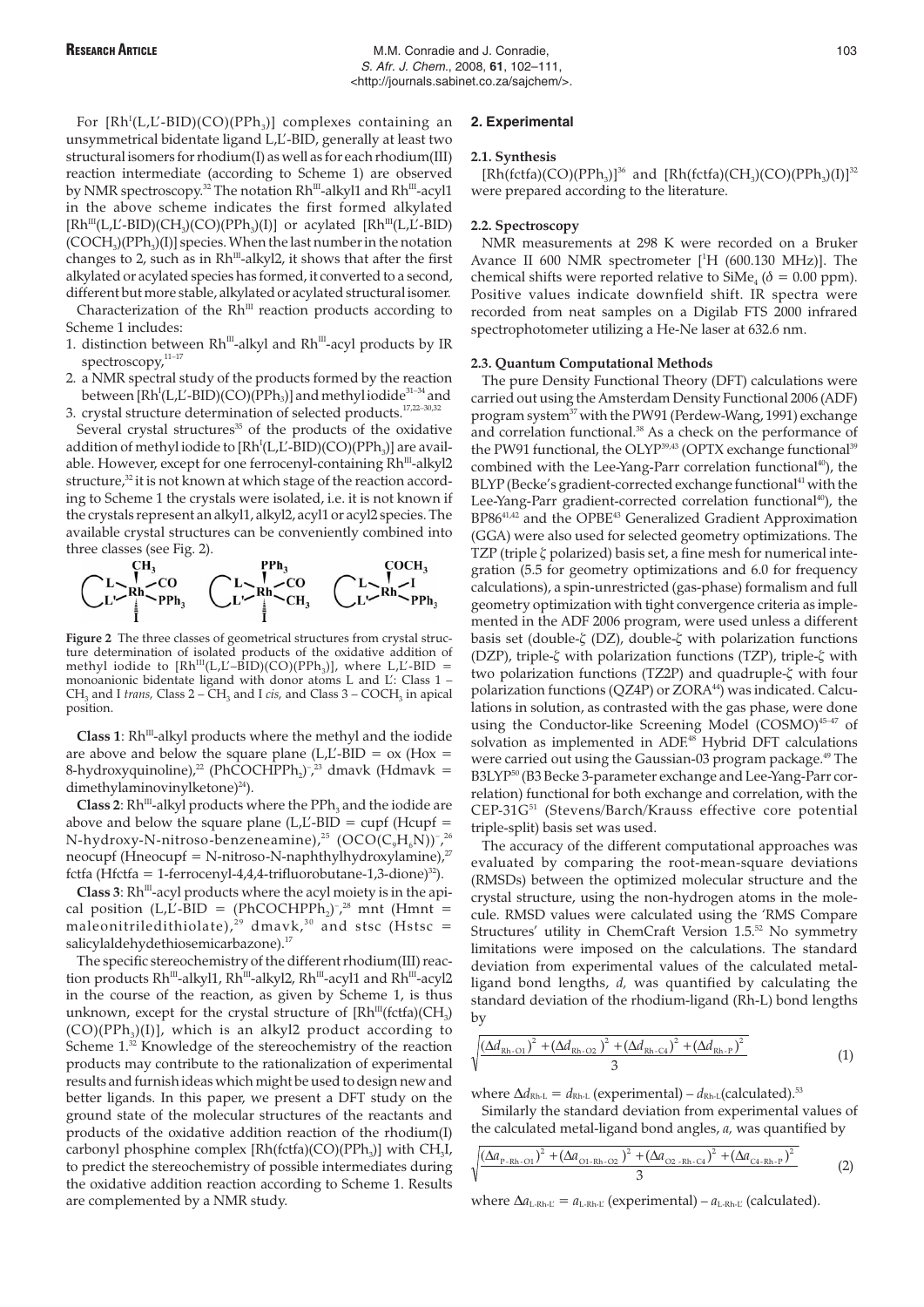# **3. Results and Discussion**

Two structural isomers have previously been identified for  $[Rh(fctfa)(CO)(PPh_3)]$ .<sup>32,54</sup> Mathematically calculated, the different arrangements of the groups bonded to the rhodium(III) centre, after oxidative addition of CH<sub>3</sub>I to  $[Rh(fctfa)(CO)(PPh<sub>3</sub>)]$ , give rise to a theoretical possibility of 24 different octahedral Rh<sup>III</sup>-alkyl isomers and twelve different square pyramidal Rh<sup>III</sup>-acyl isomers. Since the enantiomers (twelve Rh<sup>III</sup>-alkyl and six Rh<sup>III</sup>-acyl mirror images) display the same computational and chemical properties, they can be excluded from this discussion. The twelve different Rh<sup>III</sup>-alkyl isomers and six different Rh<sup>III</sup>-acyl isomers are illustrated schematically in Table 1. Only four different Rh<sup>III</sup>-alkyl isomers and four different Rh<sup>III</sup>-acyl isomers are experimentally observed according to Scheme 1.32

# **3.1. Spectroscopic Properties of the Rhodium Complexes**

In CDCl<sub>3</sub> at  $25^{\circ}$ C, the signals of the methine proton of the β-diketonato ligand of the different [Rh(fctfa)(CH<sub>3</sub>)(CO)  $(PPh<sub>3</sub>)(I)]$ -alkyl reaction products are presented as singlets at  $\delta$  6.10 ppm (alkyl1 isomers overlap) and at  $\delta$  5.50 and 5.35 ppm (alkyl2 isomers). The corresponding signals of the [Rh(fctfa)  $(CO)(PPh<sub>3</sub>)$ ] isomers are at  $\delta$  6.08 and 6.09 ppm (see Fig. 3).<sup>32</sup> Both [Rh(fctfa)(CO)(PPh<sub>3</sub>)]<sup>36</sup> and [Rh(fctfa)(CH<sub>3</sub>)(CO)(PPh<sub>3</sub>)(I)]alkyl232 have been characterized crystallographically. In the crystal structure of  $[Rh(fctfa)(CH<sub>3</sub>)(CO)(PPh<sub>3</sub>)(I)]-alkyl2$  the PPh<sub>3</sub> group and iodide are above and below the square plane formed by the two oxygens of the  $\beta$ -diketonato ligand and the other two groups bonded to the rhodium centre. The positioning of the  $PPh<sub>3</sub>$  group above (or below) the plane as in Rh-alkyl2, implies that as the PPh<sub>3</sub> group rotates, a Ph group will be rotating directly above the methine H of the  $\beta$ -diketonato ligand (see Fig. 3 right). The ring current inside the phenyl ring shields the methine H directly below it to higher field.<sup>55</sup> Thus, the observed shift of the methine proton of the  $\beta$ -diketonato ligand from  $\delta$  ~6.0 ppm for Rh<sup>I</sup> to higher field at  $\delta$  ~5.4 ppm for Rh<sup>III</sup>-alkyl2 is consistent with the  $PPh<sub>3</sub>$  group being positioned above (or below) the plane. By the same reasoning, it is thus expected that the PPh<sub>3</sub> group of the  $[Rh(fctfa)(CH<sub>3</sub>)(CO)(PPh<sub>3</sub>)(I)]-alkyl1$ isomers in Scheme 1 should be positioned in the square plane formed by the  $\beta$ -diketonato ligand and the other two groups bonded to the rhodium centre. The structures of alkyl III, IV, VII, VIII, XI and XII in Table 1 are thus less likely for alkyl1.

A reaction mixture containing  $Rh(fctfa)(CH<sub>3</sub>)(CO)(PPh<sub>3</sub>)(I)$ ]alkyl1 was cooled down to –15 °C where the reaction was found to be static. A <sup>1</sup>H-<sup>1</sup>HNOESY spectrum (see Fig. 4) was recorded at –15 °C to establish the relative dispositions of the CH<sub>3</sub> ligand in the  $Rh(fctfa)(CH<sub>3</sub>)(CO)(PPh<sub>3</sub>)(I)]-alkyl1$  isomers. Irradiation of the CH<sub>3</sub> resonance on the Rh<sup>III</sup>-alkyl1 isomers ( $\delta$  1.47 and 1.42 ppm), resulted in an NOE coupling with the phenyl  $(PPh<sub>3</sub>)$ protons. This result is only possible if the  $CH<sub>3</sub>$  group of the  $Rh^{III}$ -alkyl1 isomers were *cis* to the PPh<sub>3</sub> group, thus excluding alkyl VII and VIII in Table 1 as possible structures for alkyl1 in Scheme 1.

# **3.2. Computational Results**

# **3.2.1.** *Geometrical Study of the Square Planar [Rh(fctfa)(CO)(PPh3 )] Complex*

Since quantum computational methods are applied for the first time to ferrocene-containing rhodium carbonyl phosphine complexes as reported here, some measure of the reliability of the approach had to be obtained. This was addressed by comparing the known single crystal X-ray diffraction structure

**Table 1** PW91/TZP relative molecular energies  $(kI \text{ mol}^{-1})$  of the possible alkyl and acyl reaction products of the oxidative addition reaction of  $[Rh(fctfa)(CÓ)(PPh<sub>3</sub>)]$  and  $CH<sub>3</sub>I$  in gas phase and in methanol, described by the COSMO model.

| $\beta$ -diketonato        | Geometry                                                                                                                                       | Vacuum           | $CH3OH$ solution |
|----------------------------|------------------------------------------------------------------------------------------------------------------------------------------------|------------------|------------------|
| alkyl I                    | ÇН3<br>$Rh$ <sup>I</sup><br>$PPh_3$<br>ĈΟ                                                                                                      | 79               |                  |
| alkyl II                   | ÇН <sub>3</sub><br>$\sum_{\substack{Rh\\I}}^{\mathbf{Ln}_3}$ PPh <sub>3</sub><br>cо                                                            | 62               |                  |
| alkyl III                  | çο<br>$R_h$ $K_I$ $CH_3$<br>РPh <sub>3</sub>                                                                                                   | 59               |                  |
| alkyl IV                   | CО<br>CH,<br>$\bar{P}Ph_3$                                                                                                                     | 56               |                  |
| alkyl V                    | $\mathcal{L}PPh_3$<br>Rh,<br>.<br>co                                                                                                           | 51               |                  |
| alkyl VI                   | $\leq_{\text{PPh}_3}^{\text{CH}_3}$<br>$Rh$<br>$\frac{1}{2}$<br>$\frac{1}{2}$                                                                  | 47               |                  |
| alkyl VII                  | CН <sub>3</sub><br>-co<br>Rh,<br>₽ <sup>в</sup> рь <sub>з</sub>                                                                                | 40               | 50               |
| alkyl VIII                 | CН3<br>Rh,<br>-co<br>₽Ph3                                                                                                                      | 39               | 47               |
| alkyl IX <sup>a</sup>      | ÇН3<br>Rh∶<br>∫<br>$\mathbf{PPh}_3$                                                                                                            | 36               | 35               |
| alkyl X <sup>a</sup>       | CH <sub>3</sub><br>$Rh$<br>$\sim$ PPh <sub>3</sub><br>$\sim$ CO                                                                                | 29               | 29               |
| alkyl XI <sup>b</sup>      | $PPh_3$<br>$R_h$ $\sim$ $CR_3$                                                                                                                 | 27               | 29               |
| alkyl $\rm XII$ $^{\rm b}$ | $\begin{array}{c}\n\text{PPh}_3 \\ L \searrow \text{Rh} \searrow \text{CO} \\ L \searrow \text{Ph} \searrow \text{CH}_3\n\end{array}$<br>سمنار | 24               | 26               |
| acyl I                     | L > R h <sub>PPh<sub>3</sub></sub>                                                                                                             | 80               |                  |
| acyl II                    | $\frac{1}{Rh}$ PPh <sub>3</sub>                                                                                                                | 61               |                  |
| acyl III                   | $\sum_{Rh}^{PPh_3} \sim 1$ <sub>COCH<sub>3</sub></sub>                                                                                         | 46               | 42               |
| acyl IV                    | $\sum_{\substack{I \ \mathbf{R}h \ \mathbf{R}\mathbf{h}\ \mathbf{I}}}^{\mathbf{PPh}_3}$                                                        | 33               | 33               |
| acyl V $^{\rm c}$          | $L > N_{\rm R}$<br>$L > R h > I$<br>$L > R h$<br>$P_{\rm Ph_3}$                                                                                | 6                | 6                |
| acyl VI $^{\rm c}$         | $\sum_{\text{Rh}\sim\text{PPh}_3}^{\text{COCH}_3}$                                                                                             | $\boldsymbol{0}$ | $\boldsymbol{0}$ |

$$
^{\text{a}}\text{ Alkvl1A and alkvl1B}
$$

<sup>a</sup> Alkyl1A and alkyl1B.<br><sup>b</sup> Alkyl2A and alkyl2B.

<sup>c</sup> Acyl<sub>2</sub>A and acyl<sub>2</sub>B.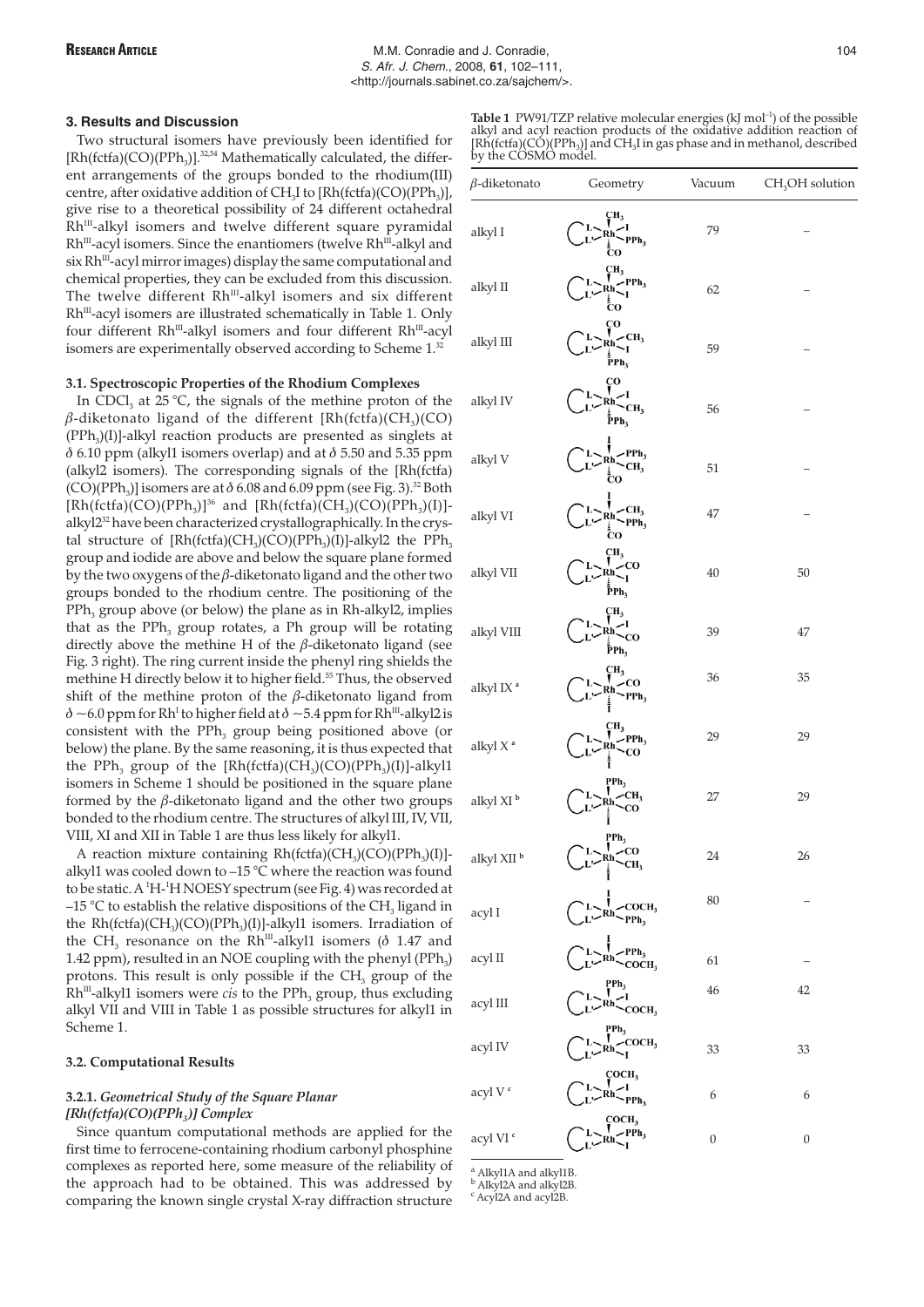# RESEARCH ARTICLE **ARTICLE M.M. Conradie and J. Conradie,** 105 S. Afr. J. Chem., 2008, **61**, 102–111, <http://journals.sabinet.co.za/sajchem/>.



Figure 3 Structure of [Rh(fctfa)(CO)(PPh<sub>3</sub>)] (left) and of [Rh(fctfa)(CH<sub>3</sub>)(CO)(PPh<sub>3</sub>)[I]-alkyl2 (right), illustrating the shielding effect of the phenyl ring on the methyl proton in alkyl2 resulting in an upfield shift. Two isomers of each are observed. Isomers A are crystal structures and isomers B are calculated structures. Middle: The methine region of the <sup>1</sup>H NMR spectrum of [Rh(fctfa)(CO)(PPh<sub>3</sub>)] and [Rh(fctfa)(CH<sub>3</sub>)(CO)(PPh<sub>3</sub>)[J]-alkyl2.



**Figure 4** <sup>1</sup>H NMR spectrum (bottom) of the reaction mixture (CH<sub>3</sub>I suppressed) containing the two [Rh(fctfa)(CH<sub>3</sub>)(CO)(PPh<sub>3</sub>)(I)]-alkyl1 isomers (green) and the two [Rh(fctfa)(COCH3)(PPh3)(I)]-acyl1 isomers (blue). The NOE spectrum (top) results from irradiation of the methyl groups of the alkyl1 isomers at *ca.* 1.5 ppm at –15 °C, where the reaction was found to be static. The NOE interactions are as indicated with the proposed alkyl1 structure as indicated.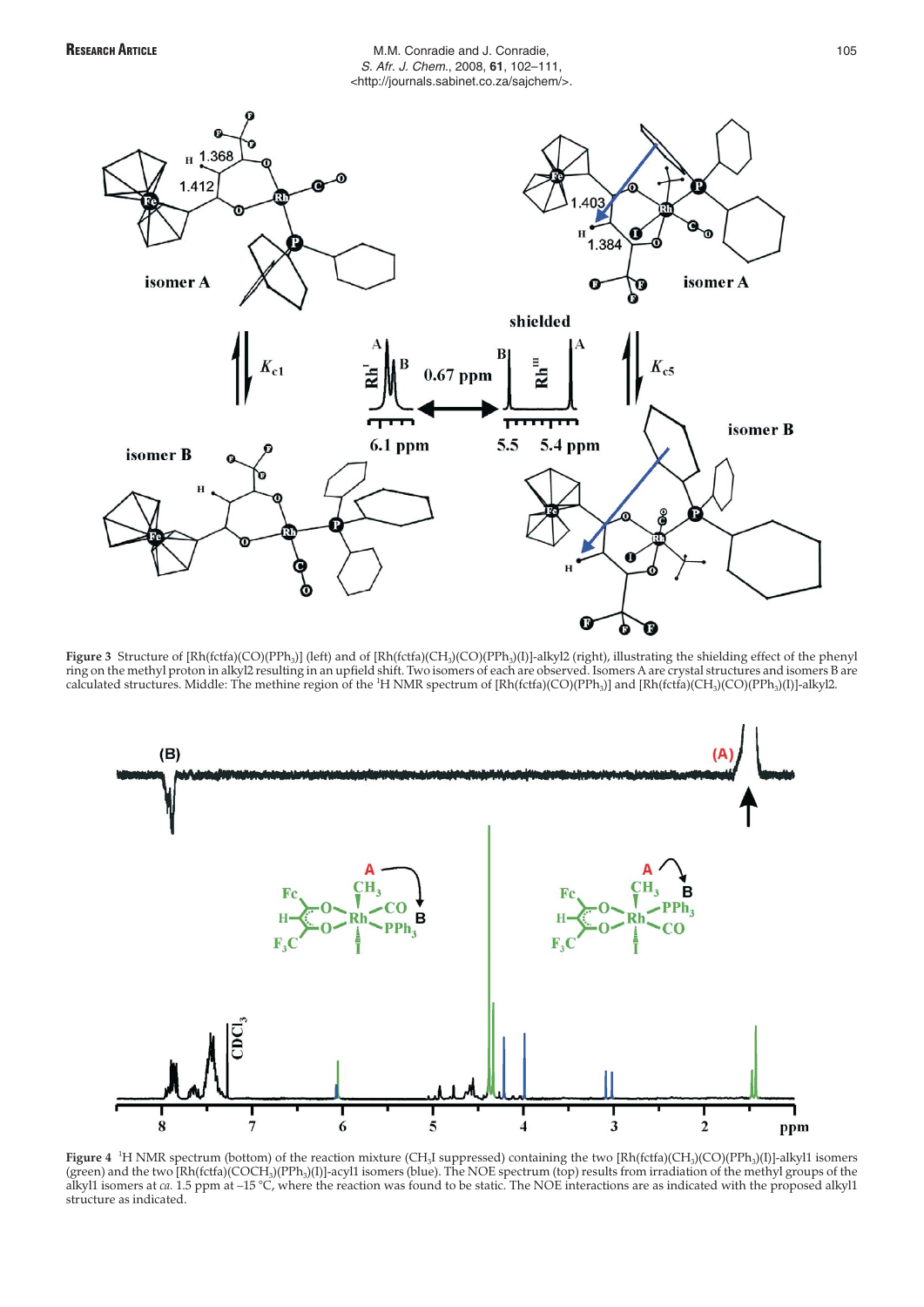# RESEARCH ARTICLE **ARTICLE M.M. Conradie and J. Conradie,** 106 S. Afr. J. Chem., 2008, **61**, 102–111, <http://journals.sabinet.co.za/sajchem/>.

Table 2 The comparison of calculated bond lengths (Å) and bond angles (degree) in [Rh(fctfa)(CO)(PPh<sub>3</sub>)], calculated by using different functionals, with the experimental data. For all calculations the TZP basis set was u atom numbering is as indicated in Fig. 5.

| Bond, angle                                  | Exp.                     | PW91  | <b>BLYP</b> | <b>BP86</b> | <b>OLYP</b> | OPBE  | B3LYP |
|----------------------------------------------|--------------------------|-------|-------------|-------------|-------------|-------|-------|
| $C1-C2$                                      | 1.412                    | 1.419 | 1.426       | 1.420       | 1.425       | 1.419 | 1.440 |
| $C2-C3$                                      | 1.386                    | 1.388 | 1.393       | 1.389       | 1.391       | 1.386 | 1.411 |
| $C1-O1$                                      | 1.267                    | 1.286 | 1.293       | 1.289       | 1.281       | 1.275 | 1.319 |
| $C3-O2$                                      | 1.264                    | 1.278 | 1.284       | 1.280       | 1.273       | 1.269 | 1.309 |
| O1-Rh                                        | 2.048                    | 2.093 | 2.118       | 2.096       | 2.115       | 2.102 | 2.072 |
| O2-Rh                                        | 2.070                    | 2.113 | 2.139       | 2.112       | 2.155       | 2.125 | 2.077 |
| P-Rh                                         | 2.233                    | 2.228 | 2.330       | 2.292       | 2.309       | 2.268 | 2.384 |
| C4-Rh                                        | 1.801                    | 1.849 | 1.872       | 1.853       | 1.834       | 1.813 | 1.846 |
| $C1-C2-C3$                                   | 124.30                   | 125.4 | 125.7       | 125.5       | 125.3       | 125.1 | 123.6 |
| O1-Rh-O2                                     | 88.63                    | 89.7  | 89.0        | 89.9        | 87.8        | 88.4  | 88.6  |
| O <sub>2</sub> -Rh-C <sub>4</sub>            | 92.94                    | 91.2  | 90.7        | 90.1        | 90.5        | 90.1  | 91.1  |
| $P-Rh-C4$                                    | 92.74                    | 92.9  | 93.8        | 93.2        | 92.5        | 91.5  | 94.3  |
| P-Rh-O1                                      | 85.89                    | 86.4  | 86.7        | 87.0        | 89.4        | 90.2  | 86.0  |
| RMSD <sup>a</sup>                            | $\overline{\phantom{0}}$ | 0.12  | 0.17        | 0.16        | 0.19        | 0.20  | 0.50  |
| Standard deviation,<br>Rh-L bond lengths b   | $\overline{\phantom{0}}$ | 0.045 | 0.090       | 0.058       | 0.079       | 0.049 | 0.092 |
| Standard deviation,<br>L-Rh-L' bond angles c |                          | 1.208 | 1.555       | 1.930       | 2.490       | 3.086 | 1.386 |

<sup>a</sup> RMS values, in Å, are root mean square atom positional deviations, calculated for non-hydrogen atoms for the best three-dimensional superposition of calculated b Calculated by Equation 1.

<sup>c</sup> Calculated by Equation 2.

of  $[Rh(fctfa)(CO)(PPh<sub>3</sub>)]<sup>36</sup>$  with the theoretically calculated structures of the same complex obtained by using a collection of functionals and basis sets (Tables 2 and 3, with the atom numbering as indicated in Fig. 5). A key indicator of structure in

organometallic compounds is the bond lengths and angles involving the metal centre. The accuracy of the different calculations was thus evaluated by the standard deviation of the calculated rhodium-ligand bond lengths and angles from experiment

**Table 3** Influence of the basis set effect, using the PW91 functional (last two rows OLYP for comparison), on the computed geometrical data of [Rh(fctfa)(CO)(PPh<sub>3</sub>)]. The atom numbering is as indicated in Fig. 5.

|                                                                     |                          |            |       |            | <b>ZORA</b>              |       |       |            | RELATIVISTIC/ZORA |       |
|---------------------------------------------------------------------|--------------------------|------------|-------|------------|--------------------------|-------|-------|------------|-------------------|-------|
| Bond, angle                                                         | Exp.                     | <b>TZP</b> | DZ    | <b>TZP</b> | TZ2P                     | QZ4P  | DZ    | <b>TZP</b> | TZ <sub>2</sub> P | QZ4P  |
| $C1-C2$                                                             | 1.412                    | 1.419      | 1.418 | 1.418      | 1.417                    | 1.419 | 1.418 | 1.417      | 1.418             | 1.418 |
| $C2-C3$                                                             | 1.386                    | 1.388      | 1.384 | 1.387      | 1.387                    | 1.388 | 1.384 | 1.386      | 1.384             | 1.384 |
| $C1-O1$                                                             | 1.267                    | 1.286      | 1.317 | 1.287      | 1.283                    | 1.283 | 1.319 | 1.289      | 1.319             | 1.319 |
| $C3-O2$                                                             | 1.264                    | 1.278      | 1.313 | 1.278      | 1.275                    | 1.275 | 1.316 | 1.280      | 1.316             | 1.316 |
| O1-Rh                                                               | 2.048                    | 2.093      | 2.083 | 2.094      | 2.085                    | 2.089 | 2.062 | 2.071      | 2.062             | 2.062 |
| O <sub>2</sub> -Rh                                                  | 2.070                    | 2.113      | 2.096 | 2.116      | 2.108                    | 2.097 | 2.068 | 2.088      | 2.068             | 2.068 |
| P-Rh                                                                | 2.233                    | 2.228      | 2.364 | 2.288      | 2.270                    | 2.284 | 2.341 | 2.262      | 2.341             | 2.341 |
| $C4-Rh$                                                             | 1.801                    | 1.849      | 1.863 | 1.852      | 1.839                    | 1.832 | 1.839 | 1.829      | 1.839             | 1.839 |
| $C1-C2-C3$                                                          | 124.3                    | 125.4      | 125.8 | 125.5      | 125.1                    | 125.2 | 125.4 | 125.1      | 125.4             | 125.4 |
| $O1-Rh-O2$                                                          | 88.6                     | 89.7       | 90.4  | 89.6       | 88.9                     | 89.2  | 90.7  | 90.0       | 90.7              | 90.7  |
| $O2-Rh-C4$                                                          | 92.9                     | 91.2       | 91.8  | 91.6       | 92.4                     | 91.6  | 91.4  | 90.6       | 91.4              | 91.4  |
| P-Rh-C4                                                             | 92.7                     | 92.9       | 94.3  | 93.4       | 92.7                     | 92.1  | 94.3  | 93.2       | 94.3              | 94.3  |
| P-Rh-O1                                                             | 85.9                     | 86.4       | 83.8  | 85.6       | 86.3                     | 87.3  | 83.8  | 86.4       | 83.8              | 83.8  |
| RMSD (PW91 data) <sup>a</sup>                                       | $\overline{\phantom{0}}$ | 0.12       | 0.12  | 0.10       | 0.09                     | 0.13  | 0.12  | 0.15       | 0.12              | 0.12  |
| Standard deviation, Rh-L<br>bond lengths (PW91 data) <sup>b</sup>   | $\overline{\phantom{0}}$ | 0.045      | 0.087 | 0.057      | 0.043                    | 0.045 | 0.067 | 0.029      | 0.067             | 0.067 |
| Standard deviation, L-Rh-L'<br>bond angles (PW91 data) <sup>c</sup> | $\overline{\phantom{0}}$ | 1.208      | 1.930 | 1.015      | 0.432                    | 1.241 | 2.090 | 1.586      | 2.090             | 2.090 |
| RMSD (OLYP data) <sup>a</sup>                                       | $\overline{\phantom{0}}$ | 0.19       | 0.18  | 0.16       | $\overline{\phantom{m}}$ | 0.25  | 0.18  | 0.22       | 0.21              | 0.26  |
| Standard deviation, Rh-L<br>bond lengths (OLYP data) <sup>b</sup>   | $\overline{\phantom{0}}$ | 0.079      | 0.107 | 0.083      |                          | 0.072 | 0.078 | 0.050      | 0.040             | 0.038 |
| Standard deviation, L-Rh-L'<br>bond angles (OLYP data) <sup>c</sup> | $\overline{\phantom{0}}$ | 2.490      | 1.803 | 1.828      |                          | 3.698 | 2.160 | 3.968      | 2.826             | 3.572 |

<sup>a</sup> RMS values, in Å, are root mean square atom positional deviations, calculated for non-hydrogen atoms for the best three-dimensional superposition of calculated structures on experimental structures.

b Calculated by Equation 1.

<sup>c</sup> Calculated by Equation 2.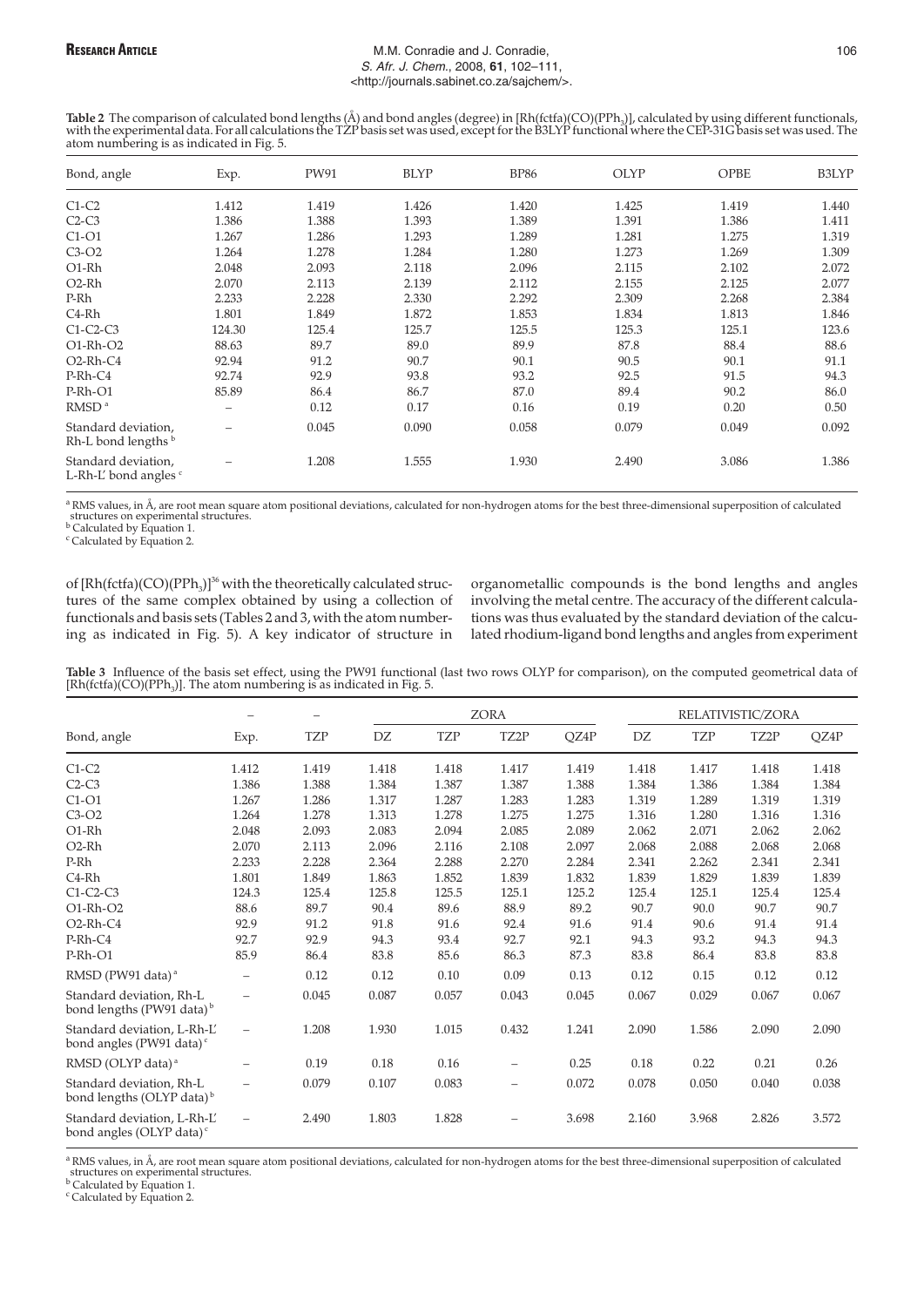

**Figure 5** The structure of [Rh(fctfa)(CO)(PPh<sub>3</sub>)], indicating the numbering system as used in Tables 2 and 3.

(Equations 1 and 2), while the root-mean-square (RMS) distances between the theoretical and the experimental structures give an account of the overall accuracy of the calculated results.

# 3.2.1.1. *Influence of the Functional Form*

In Table 2, the structural data for  $[Rh(fctfa)(CO)(PPh<sub>3</sub>)]$ , using a variety of different functional forms, are listed. All functionals succeed in reproducing the experimental bond lengths within 0.1 Å, except for the B3LYP calculated Rh-P bond, which is 0.15 Å too long. Focussing on both the RMS distances of all the nonhydrogen bonds in combination with the standard deviations of the rhodium-ligand bond lengths and angles, as quantified by Equations 1 and 2, the pure classical PW91 outperformed the other functionals with the hybrid functional B3LYP performing the worst. The PW91 functional was thus used in further calculations.

# 3.2.1.2. *Basis Set Effects*

The effect of the basis set was determined by using the PW91 functional, as well as OLYP for comparison, for a variety of basis sets. When increasing the basis set size from DZ to QZ4P (Table 3), a slight improvement was observed for PW91. The ZORA basis set did not perform better when going from DZ to TZ2P, QZ4P. Relativistic calculations with the ZORA approach did not perform better than TZP. Gas phase calculations generally give longer bond lengths than corresponding solid state crystal structure bond lengths.<sup>56</sup> All the calculated gas phase bond lengths, in particular the Rh-ligand bond lengths, were found to be slightly longer than the corresponding solid state bond lengths from crystal data (see Fig. 6). The largest deviation from experimental bond lengths was found for the P-Rh bond, except for the PW91/TZP calculation. The PW91 functional with the TZP basis set was used in all further calculations.

# 3.2.1.3. *PW91/TZP Results of the [Rh(fctfa)(CO)(PPh3)] Isomers*

The PW91/TZP calculated minimum energy geometries of the square-planar rhodium(I)  $[Rh(fctfa)(CO)(PPh_3)]$  isomers A (geometry known by X-ray crystallography) and B are reported in Fig. 7. In agreement with X-ray data, the experimental Rh-L bond lengths of isomer A are reproduced with an accuracy of 0.02 Å for Rh-O, 0.05 Å for Rh-C and 0.005 Å for Rh-P. Calculated



**Figure 6** Computed bond lengths  $(\AA)$  of  $[Rh(fctfa)(CO)(PPh_3)]$  as a function of the applied basis set using the PW91 functional.  $Z = \overline{Z}$ ORA basis set,  $R =$  relativistic calculation.

bond lengths between atoms inside the fctfa ligand fit the measured values generally within the range of 0.01 Å. The angles involving Rh deviate 0.2 to 1.7 ° from the experimental values. Since comparisons of experimental metal-ligand bond lengths with calculated bond lengths below a threshold of 0.02 Å are considered as meaningless,<sup>56</sup> structural data computed with the PW91/TZP model for related compounds may be presented with an extrapolative equally high degree of accuracy.

The larger *trans* influence of the PPh<sub>3</sub> group, relative to the CO group, is well reproduced by the elongated Rh-O bond *trans* to the PPh<sub>3</sub> group. The calculated Rh-P bond lengths of 2.288 and 2.303 Å for isomers A and B, respectively, are within the typical range of Rh-P distances of 2.232–2.252 Å for related [Rh<sup>I</sup>(βdiketonato)(CO)(PPh<sub>3</sub>)] complexes.<sup>57-62</sup> The calculated Rh-C bond lengths (1.849 and 1.845 Å for isomers A and B, respectively) are slightly longer (0.03 Å) than the Rh-C bond lengths (1.739–1.813 Å) in related experimental structures.<sup>58–62</sup>

# **3.2.2. IR Carbonyl Stretching Frequency (** $v_{\text{co}}$ **) Study of** *Ferrocenoyltrifluoroacetonato-containing Rhodium(I) Complexes*

The dicarbonyl rhodium(I) complexes  $[Rh^{I}(\beta$ -diketonato)  $(CO)_{2}$ , give an IR spectrum with two distinctive singlet  $v_{\text{CO}}$  peaks – one for the symmetric and one for the antisymmetric carbonyl stretching. Replacement of one of these CO groups with a PPh<sub>3</sub> group results in a monocarbonyl phosphine [Rh<sup>I</sup>(β-diketonato) (CO)(PPh<sub>3</sub>)] complex. Consequently only one  $v_{\rm co}$  peak for each isomer of  $\text{[Rh}^{\text{I}}(\beta\text{-diketonato})(\text{CO})(\text{PPh}_3)$ ] was observed, represented by the one CO group. Frequency calculations were preformed on the optimized structures to obtain the carbonyl stretching frequencies  $(v_{\text{co}})$ . The calculated and experimental carbonyl stretching frequency data of  $[Rh(fctfa)(CO),]$ ,  $[Rh(fctfa)(CO)(PPh_3)]$  and  $[Rh(fctfa)(CH_3)(CO)(PPh_3)(I)]-alkyl2$ , as illustrated graphically in Fig. 8, yielded unscaled calculated  $v_{\rm CO}$  values in excellent agreement with the experimentally obtained values.

# **3.2.3.** *Rhodium(III) Oxidative Addition Products*

The calculated relative molecular energies of the twelve possible octahedral Rh<sup>III</sup>-alkyl and six possible square-pyramidal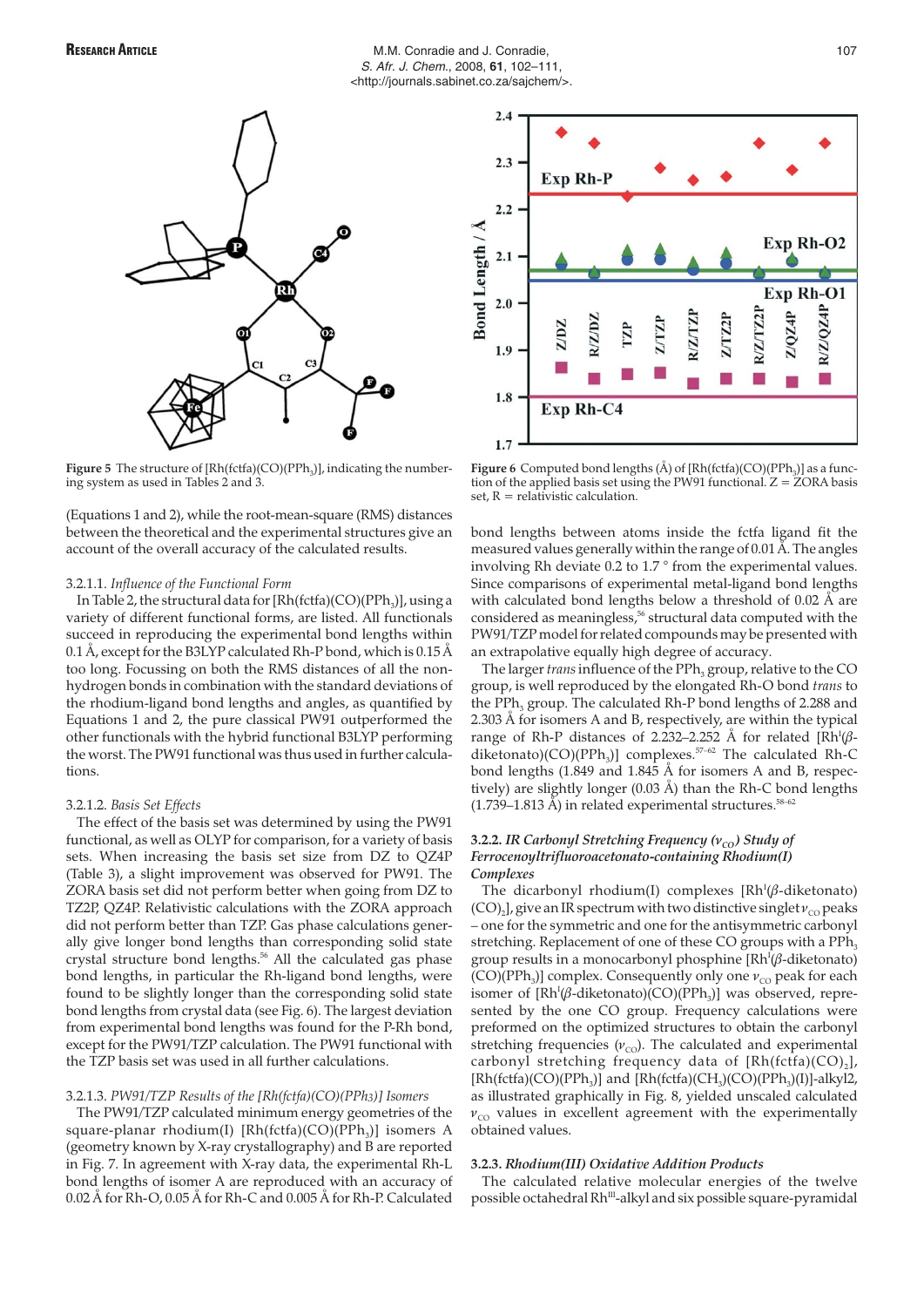

# RESEARCH ARTICLE **ARTICLE M.M. Conradie and J. Conradie,** 108 S. Afr. J. Chem., 2008, **61**, 102–111, <http://journals.sabinet.co.za/sajchem/>.



**Figure 7** The PW91/TZP calculated minimum energy geometries of the square-planar rhodium(I) [Rh(fctfa)(CO)(PPh<sub>3</sub>)] isomers A (left) and B (right) before CH<sub>3</sub>I addition. The crystal structure of isomer A (left) was solved by X-ray crystallography. Bond lengths (Å, black) and bond angles (degree, blue) are as indicated.



Figure 8 Experimental (black curves) and PW91/TZP calculated (blue bars) IR spectra of [Rh(fctfa)(CO)<sub>2</sub>] (left), [Rh(fctfa)(CO)(PPh<sub>3</sub>)] isomer A (middle) and  $[Rh(fctfa)(CH<sub>3</sub>)(CO)(PPh<sub>3</sub>)(I)]-alkyl2A$  (right).

 $Rh^{III}$ -acyl reaction products of  $[Rh(fctfa)(CO)(PPh_3)]$  with  $CH_3I$ for gas phase calculations, as well as in solution in methanol, are reported in Table 1. Trigonal bipyramidal Rh<sup>III</sup>-acyl isomers were also considered, but resulted in such high calculated relative molecular energies that they were discarded from this study.

## 3.2.3.1. *Octahedral Rhodium(III)-alkyl Products*

When comparing the relative energies of the different  $Rh^{III}$ -alkyl complexes in Table 1, the lowest energy alkyl isomers are alkyl XI and alkyl XII. The stereo arrangement of the calculated most stable alkyl XII corresponds to the isolated  $[Rh(fctfa)(CH<sub>3</sub>)(CO)(PPh<sub>3</sub>)(I)]-alkyl2 reaction product character$ ized by X-ray crystallography, in Scheme 1. Good agreement exists between the calculated geometry of the most stable Rh<sup>III</sup>-alkyl complex alkyl XII and the crystal structure of  $[Rh(fctfa)(CH<sub>3</sub>)(CO)(PPh<sub>3</sub>)(I)]-alkyl2$  (Fig. 9). The acidity of the

**Figure 9** An overlay view of the calculated (alkyl XII) and the experimental X-ray determined structure of  $[Rh(fctfa)(CH<sub>3</sub>)(CO)(PPh<sub>3</sub>)(I)]-alkyl2A$ .

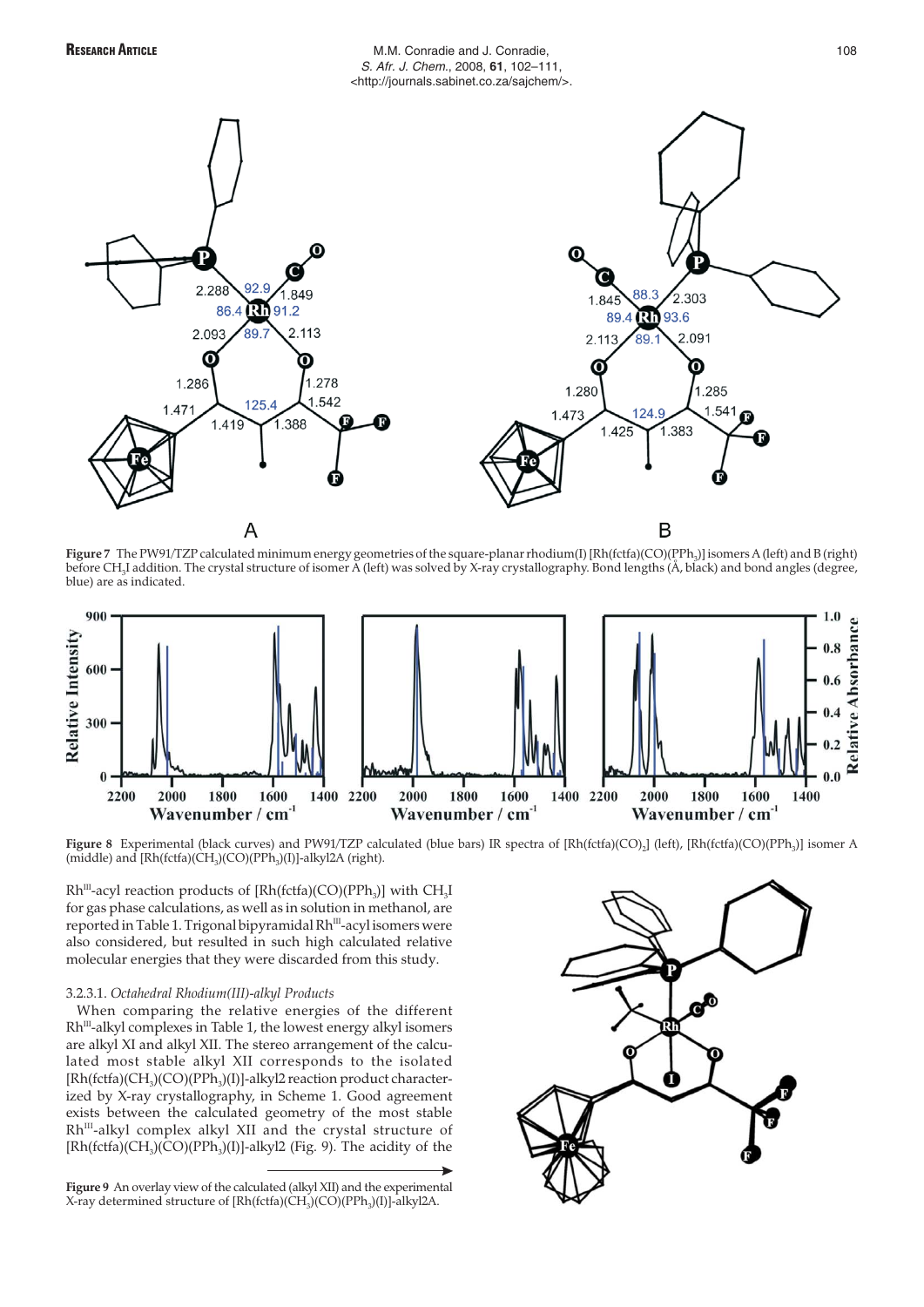RESEARCH ARTICLE **ARTICLE M.M. Conradie and J. Conradie,** 109 S. Afr. J. Chem., 2008, **61**, 102–111, <http://journals.sabinet.co.za/sajchem/>.



**Figure 10** The PW91/TZP calculated minimum energy geometries of the octahedral [Rh(fctfa)(CH3)(CO)(PPh3)(I)]-alkyl complexes after *trans* CH3I addition (top), the octahedral [Rh(fctfa)(CH $_3$ )(CO)(PPh $_3$ )(I)]-alkyl complexes with the PPh $_3$  group and I above and below the square plane (middle) and the square-pyramidal [Rh(fctfa)(COCH<sub>3</sub>)(PPh<sub>3</sub>)(I)]-acyl products after CO insertion (bottom). Bond lengths (A, black) and bond angles (degree, blue) are as indicated.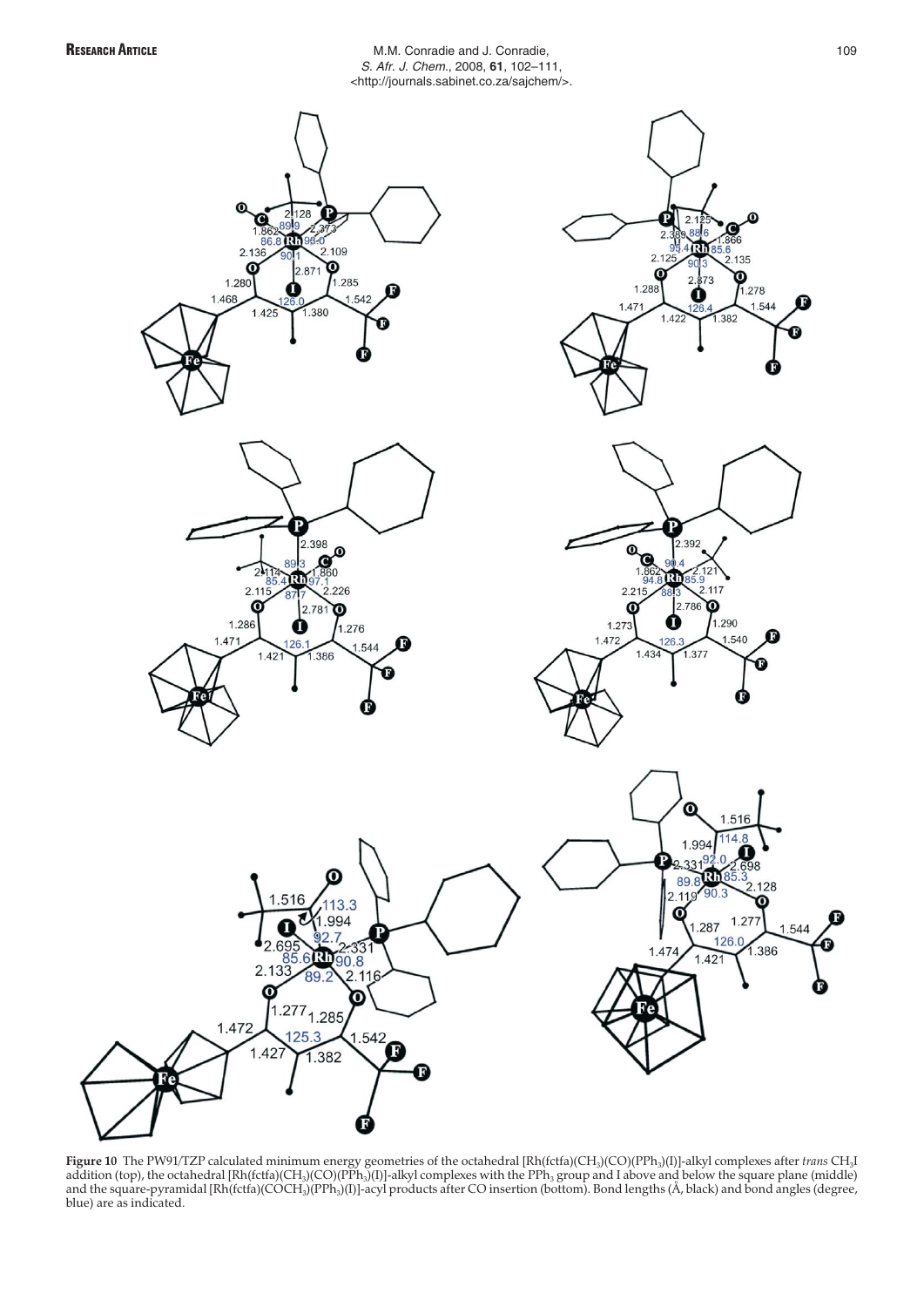# **RESEARCH ARTICLE** THE M.M. Conradie and J. Conradie, **RESEARCH ARTICLE** 110 S. Afr. J. Chem., 2008, **61**, 102–111, <http://journals.sabinet.co.za/sajchem/>.



**Figure 11** The PW91/TZP calculated relative energies (kJ mol<sup>-1</sup>) of the octahedral [Rh(fctfa)(CH<sub>3</sub>)(CO)(PPh<sub>3</sub>)(I)]-alkyl complexes in gas phase (blue) and in  $CH<sub>3</sub>OH$  solution (black).

Ph-substituted phosphorus reduces the electron density at the rhodium atom and hence stabilizes the *trans* π-electron donating ligand I– , resulting in the calculated Rh-I bond lengths *trans* to PPh<sub>3</sub> (Fig. 10 middle) being *ca.* 0.01 Å shorter than the Rh-I bond lengths *trans* to CH<sub>3</sub> (Fig. 10 top).

In determining the geometry of the alkyl1 isomers in Scheme 1, one can discard the upper six Rh<sup>III</sup>-alkyl isomers in Table 1, since they are not energetically favoured. CH3I will either be added *cis* or *trans* to the square planar Rh<sup>1</sup> complex. The lowest energy *cis* addition products are alkyl VII and alkyl VIII (unlikely on grounds of <sup>1</sup> H NOESY results, Fig. 4), while the *trans* addition products are alkyl IX and alkyl X (Fig. 11). Gas phase calculations did not favour the *trans* addition products by a clear margin of energy. In order to fulfil experimental conditions, calculations taking solvent effects into account were also performed. In methanol the *trans* addition products, alkyl IX and alkyl X, are favoured by *ca.* 15 kJ mol–1 over the *cis* addition products alkyl VII and alkyl VIII. These results are consistent with alkyl IX and alkyl X corresponding to the alkyl1 isomers of Scheme 1, suggesting a *trans* addition of CH<sub>3</sub>I to [Rh(fctfa)(CO)(PPh<sub>3</sub>)]. The  $[Rh(fctfa)(CH<sub>3</sub>)(CO)(PPh<sub>3</sub>)(I)]-alkyl2$  isomers result from isomerization of the *trans* addition product (alkyl IX and alkyl X) *via* an acyl to the thermodynamically more stable *cis* alkyl addition product (alkyl XI and alkyl XII).

The stereochemistry of the alkyl1 isomers, alkyl IX and alkyl X (Fig. 10 top), and the stereochemistry of the alkyl2 isomers, alkyl XI and alkyl XII (Fig. 10 middle), correspond with the stereochemistry of Class 1 and Class 2 crystals, respectively, as described in the introduction. Thus computational, NMR and crystal structure results are mutually consistent with the alkyl1 isomers having the  $CH<sub>3</sub>$  group and the iodide above and below the square plane and the alkyl2 isomers having the  $PPh<sub>3</sub>$  group and the iodide above and below the square plane of the octahedral Rh<sup>III</sup>-alkyl reaction products.

# **3.2. Square-pyramidal Rhodium(III)-acyl Products**

The most stable products of the different  $Rh^{III}$ -acyl complexes in Table 1 are clearly the acyl V and acyl VI isomers, with the COCH<sub>3</sub> moiety in the apical position as illustrated in Fig. 10 bottom. This geometry correlates with the geometry of the Class 3 crystal structures of the  $[Rh<sup>III</sup>(L,<sub>L</sub>-BID)(COCH<sub>3</sub>)$ 

 $(PPh<sub>3</sub>)(I)$ ] class of compounds as described in the introduction. Thus, both computational calculations and crystallography are consistent with the geometry of the thermodynamically stable reaction product, the acyl2 isomers in Scheme 1, being square-pyramidal with the  $COCH<sub>3</sub>$  group in the apical position.

The calculated Rh-P bond lengths of the  $Rh<sup>III</sup>$ -acyl complexes are longer (2.33 Å versus 2.30 Å) than the calculated Rh-P bond lengths in the parent rhodium(I) complexes, indicating that a change in oxidation state from rhodium(I) to rhodium(III) results in a weaker Rh-P bond. The calculated Rh-P (2.331 Å) and Rh-C (1.994 Å) bond lengths fall well inside the range of experimental bond lengths in related  $Rh^{III}$ -acyl complexes (2.254– 2.341 Å and 1.956–2.005 Å, respectively).<sup>28–30,63</sup>

#### **4. Conclusions**

DFT calculations, in agreement with crystal data, gave a solid account of the geometry of  $[Rh(fctfa)(CO)(PPh<sub>3</sub>)]$ . NMR, crystal structure and computational chemistry results on the stereochemistry of the Rh<sup>III</sup>-alkyl1, Rh<sup>III</sup>-alkyl2 and Rh<sup>III</sup>-acyl2 reaction products, as given by Scheme 1, are mutually consistent with the conclusion that (i) the alkyl1 product results from *trans* addition to  $Rh^{I}$ , (ii) that the thermodynamic alkyl2 product adopts an octahedral geometry with the PPh<sub>2</sub> group and the iodide above and below the square plane formed by the two oxygens of the  $\beta$ -diketonato ligands and the other two groups bonded to the rhodium centre, and (iii) that the thermodynamic acyl product adopts a square-pyramidal geometry with the COCH<sub>3</sub> group in the apical position.

#### **Supplementary Material**

A summary of the optimized Cartesian coordinates of the studied molecules is provided in the supplementary material.

#### **Acknowledgements**

Financial assistance by the South African National Research Foundation, under grant number 2067416, and the Central Research Fund of the University of the Free State is gratefully acknowledged.

#### **References**

- 1 D. Forster, *J. Am. Chem. Soc.,* 1976, **98**, 846–848.
- 2 D. Forster, *Adv. Organomet. Chem.,* 1979, **17**, 255–267.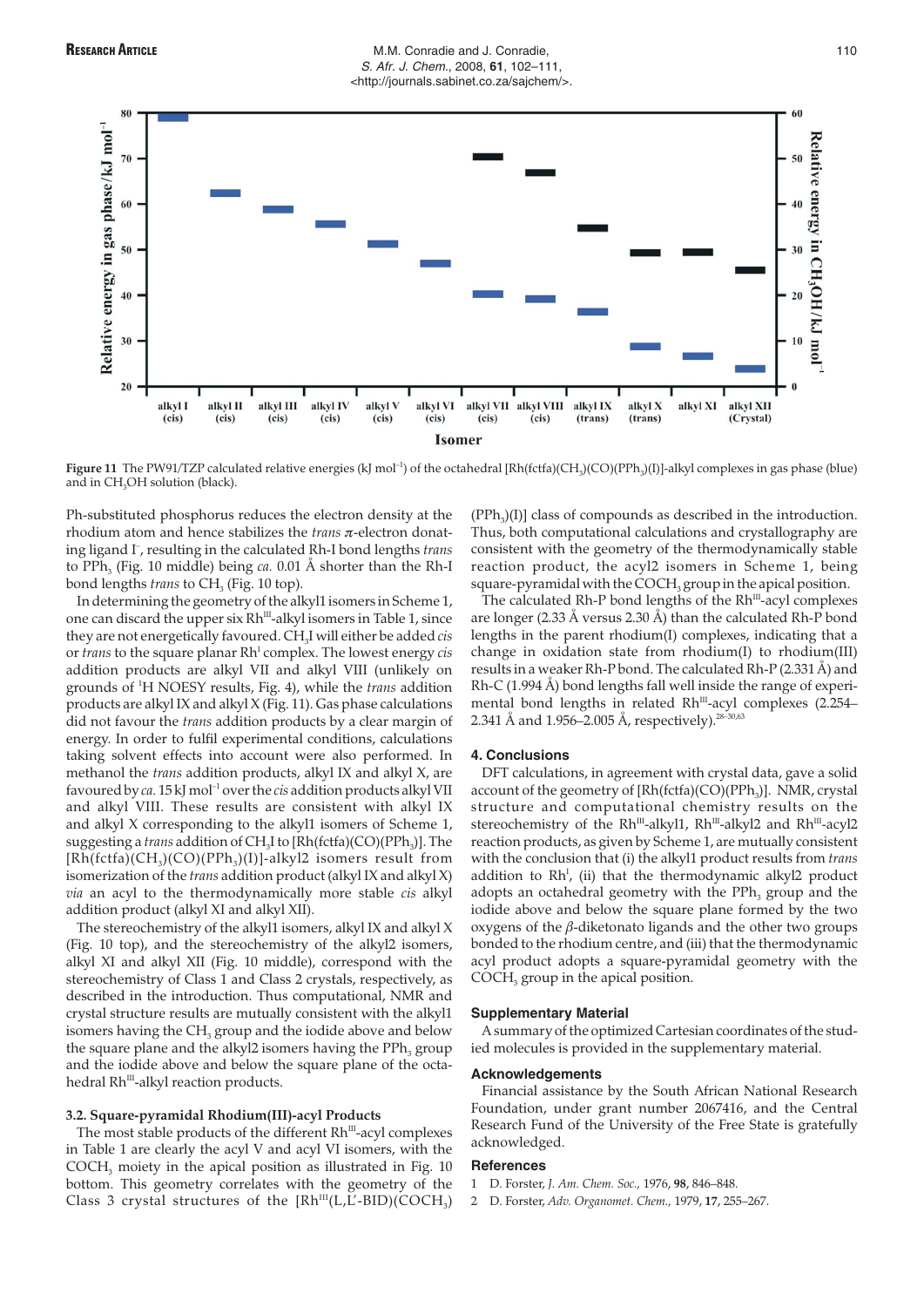- 3 P.M. Maitlis, A. Haynes, G.J. Sunley and M.J. Howard, *J. Chem. Soc., Dalton Trans.,* 1996, 2187–2196.
- 4 A. Haynes, B.E. Mann, G.E. Morris and P.M. Maitlis, *J. Am. Chem. Soc.,* 1993, **115**, 4093–4100.
- 5 L. Gonsalvi, H. Adams, G.J. Sunley, E. Ditzel and A. Haynes, *J. Am. Chem. Soc.,* 1999, **121**, 11233–11234.
- 6 T.R. Griffin, D.B. Cook, A. Haynes, J.M. Pearson, D. Monti and G.E. Morris, *J. Am. Chem. Soc.,* 1996, **118**, 3029–3030.
- 7 S.B. Dake and R.V. Chaudhari, *J. Mol. Catal.,* 1984, **26**, 135–138.
- 8 M. Cheong, R. Schmid and T. Ziegler, *Organometallics,* 2000, **19**, 1973–1982.
- 9 T. Kinnunen and K. Laasonen, *J. Mol. Struct. (Theochem),* 2001, **540**, 91–100.
- 10 E.A. Ivanova, P. Gisdakis, V.A. Nasluzov, A.U. Rubailo and N. Rösch, *Organometallics,* 2001, **20,** 1161–1174.
- 11 S.S. Basson, J.G. Leipoldt and J.T. Nel, *Inorg. Chim. Acta,* 1984, **84**, 167–172.
- 12 S.S. Basson, J.G. Leipoldt, A. Roodt, J.A. Venter and T.J. van der Walt, *Inorg. Chim. Acta,* 1986, **119**, 35–38.
- 13 J.G. Leipoldt, S.S. Basson and L.J. Botha, *Inorg. Chim. Acta,* 1990, **168**, 215–220.
- 14 J.A. Venter, J.G. Leipoldt and R. van Eldik, *Inorg. Chem.,* 1991, **30**, 2207–2209.
- 15 G.J.J. Steyn, A. Roodt and J.G. Leipoldt, *Inorg. Chem.,* 1992, **31**, 3477–3481.
- 16 G.J.J. Steyn, A. Roodt and J.G. Leipoldt, *Rhodium Ex.,* 1993, **1**, 25–29.
- 17 A. Roodt and G.J.J. Steyn, *Recent Res. Devel. Inorganic Chem.,* 2000, **2**, 1–23.
- 18 E.P. Shestakova, T.G. Cherkasova, L.V. Osetrova, Y.S. Varshavsky, A. Roodt and J.G. Leipoldt, *Rhodium Ex.,* 1994, **7**, 30–38.
- 19 G.J. Lamprecht and J.H. Beetge, *S. Afr. J. Chem.,* 1987, **40**, 131–133.
- 20 G.J. van Zyl, G.J. Lamprecht and J.G. Leipoldt, *Inorg. Chim. Acta,* 1986, **122**, 75–79.
- 21 G.J. van Zyl, G.J. Lamprecht, J.G. Leipoldt and T.W. Swaddle, *Inorg. Chim. Acta,* 1988, **143**, 223–227.
- 22 K.G. van Aswegen, J.G. Leipoldt, I.M. Potgieter, G.J. Lamprecht, A. Roodt and G.J. van Zyl, *Transition Met. Chem.,* 1991, **16**, 369–371.
- 23 P. Braunstein, Y. Chauvin, J. Fischer, H. Olivier, C. Strohmann and D.V. Toronto, *New J. Chem. (Nouv. J. Chim.*), 2000, **24**, 437–445.
- 24 L.J. Damoense, W. Purcell, A. Roodt and J.G. Leipoldt, *Rhodium Ex.,* 1994, **5**, 10–13.
- 25 S.S. Basson, J.G. Leipoldt, A. Roodt and J.A. Venter, *Inorg. Chim. Acta,* 1987, **128**, 31–37.
- 26 M. Cano, J.V. Heras, M.A. Lobo, E. Pinilla and M.A. Monge, *Polyhedron,* 1992, **11**, 2679–2690.
- 27 J.A. Venter, S.S. Basson and W. Purcell, manuscript in preparation.
- 28 J.A. Cabeza, V. Riera, M.A. Villa-Garcia, L. Ouahab and S. Triki, *J. Organomet. Chem.*, 1992, **441**, 323–331.
- 29 C.H. Cheng, B.D. Spivack and R. Eisenberg,*J. Am. Chem. Soc.,* 1977, **99**, 3003–3011.
- 30 L.J. Damoense, W. Purcell and A. Roodt,*Rhodium Ex.,* 1995, **14**, 4–10.
- 31 M.M. Conradie and J. Conradie, article in press: *Inorg. Chim. Acta,* 2008, doi:*10.1016/j.ica.2007.10.052*
- 32 J. Conradie, G.J. Lamprecht, A. Roodt and J.C. Swarts, *Polyhedron,* 2007, **23**, 5075–5087.
- 33 Y.S. Varshavsky, T.G. Cherkasova, N.A. Buzina and J. Bresler, *Organomet. Chem.,* 1994, **464**, 239–245.
- 34 M.M. Conradie and J. Conradie,*Inorg. Chim. Acta,* 2008, **361**, 208–218.
- 35 Cambridge Structural Database (CSD), Version 5.27, August 2006 update.
- 36 G.J. Lamprecht, J.C. Swarts, J. Conradie and J.G. Leipoldt, *Acta Cryst.,* 1993, **C49**, 82–84.
- 37 G.T. Velde, F.M. Bickelhaupt, E.J. Baerends, C.F. Guerra, S.J.A. van Gisbergen, J.G. Snijders and T.J. Ziegler, *J. Comput. Chem.,* 2001, **22**, 931–967.
- 38 J.P. Perdew, J.A. Chevary, S.H. Vosko, K.A. Jackson, M.R. Perderson, D.J. Singh and C. Fioihais, *Phys. Rev.,* 1992, **B46**, 6671–6687.
- 39 N.C. Handy and A. Cohen, *Mol. Phys.,* 2001, **99**, 403–412.
- 40 (a) C. Lee, W. Yang and R.G. Parr, *Phys. Rev.,* 1988, **B37**, 785–789; (b) B. Miehlich, A. Savin, H. Stoll and H. Preuss, *Chem. Phys. Lett.,* 1989, **157**, 200–206.
- 41 A.D. Becke, *Phys. Rev.,* 1998, **A38**, 3098–3100.
- 42 J.P. Perdew, *Phys. Rev.,* 1986, **B33**, 8822–8824. Erratum: J.P. Perdew, *Phys. Rev.,* 1986, **B34**, 7406.
- 43 J.P. Perdew, K. Burke and M. Ernzerhof, *Phys. Rev. Lett.,* 1996, **77**, 3865–3868. Erratum: J.P. Perdew, K. Burke and M. Ernzerhof, *Phys. Rev. Lett.,* 1997, **78**, 1396.
- 44 E. van Lenthe, A.E. Ehlers and E.J. Baerends, *J. Chem. Phys.,* 1999, **110**, 8943–8953 and references therein.
- 45 A. Klamt and G. Schüürmann, *J. Chem. Soc., Perkin Trans.,* 1993, **2**, 799–805.
- 46 A. Klamt, *J. Phys. Chem.,* 1995, **99**, 2224–2235.
- 47 A. Klamt and V.J. Jones, *J. Chem. Phys.,* 1996, **105**, 9972–9981.
- 48 C.C. Pye and T. Ziegler, *Theor. Chem. Acc.,* 1999, **101**, 396–408.
- 49 Gaussian 03, Revision C.02: M.J. Frisch, G.W. Trucks, H.B. Schlegel, G.E. Scuseria, M.A. Robb, J.R. Cheeseman, J.A. Montgomery, jr., T. Vreven, K.N. Kudin, J.C. Burant, J.M. Millam, S.S. Iyengar, J. Tomasi, V. Barone, B. Mennucci, M. Cossi, G. Scalmani, N. Rega, G.A. Petersson, H. Nakatsuji, M. Hada, M. Ehara, K. Toyota, R. Fukuda, J. Hasegawa, M. Ishida, T. Nakajima, Y. Honda, O. Kitao, H. Nakai, M. Klene, X. Li, J.E. Knox, H.P. Hratchian, J.B. Cross, V. Bakken, C. Adamo, J. Jaramillo, R. Gomperts, R.E. Stratmann, O. Yazyev, A.J. Austin, R. Cammi, C. Pomelli, J.W. Ochterski, P.Y. Ayala, K. Morokuma, G.A. Voth, P. Salvador, J.J. Dannenberg, V.G. Zakrzewski, S. Dapprich, A.D. Daniels, M.C. Strain, O. Farkas, D.K. Malick, A.D. Rabuck, K. Raghavachari, J.B. Foresman, J.V. Ortiz, Q. Cui, A.G. Baboul, S. Clifford, J. Cioslowski, B.B. Stefanov, G. Liu, A. Liashenko, P. Piskorz, I. Komaromi, R.L. Martin, D.J. Fox, T. Keith, M.A. Al-Laham, C.Y. Peng, A. Nanayakkara, M. Challacombe, P.M.W. Gill, B. Johnson, W. Chen, M.W. Wong, C. Gonzalez and J.A. Pople, Gaussian Inc., Wallingford, CT, USA, 2004.
- 50 (a) P.J. Stephens, F.J. Devlin, C.F. Chabalowski and M.J. Frisch, *J. Phys. Chem.,* 1994, **98**, 11623–11627; (b) A. Watson, N.C. Handy and A.J. Cohen, *J. Chem. Phys.,* 2003, **119**, 6475–6491; (c) R.H. Hertwig and W. Koch, *Chem. Phys. Lett.,* 1997, **268**, 345–351.
- 51 (a) W. Stevens, H. Basch and J. Krauss, *J. Chem. Phys.,* 1984, **81**, 6026–6033; (b) W.J. Stevens, M. Krauss, H. Basch and P.G. Jasien, *Can. J. Chem.*, 1992, **70**, 612–615; (c) T.R. Cundari and W.J. Stevens, *J. Chem. Phys.,* 1993, **98**, 5555–5565.
- 52 G.A. Zhurko and D.A. Zhurko, Chem Craft, Version 1.5 (build 275), 2007 (www.chemcraftprog.com).
- 53 D.A. Skoog, D.M. West and F.J. Holler, *Fundamentals of Analytical Chemistry,* 7th edn., Brooks/Cole, Melbourne, Australia, 1996, p. 28.
- 54 J. Conradie, G.J. Lamprecht, S. Otto and J.C. Swarts, *Inorg. Chim. Acta,* 2002, **328**, 191–203.
- 55 J. Clayden, N. Greeves, S. Warren and P. Wothers, *Organic Chemistry,* Oxford University Press, Oxford, UK, 2001, p. 251.
- 56 W.J. Hehre, *A Guide to Molecular Mechanisms and Quantum Chemical Calculations,* Wavefunction Inc., Irvine, CA, USA, 2003, pp. 153,181.
- 57 J.G. Leipoldt, S.S. Basson and J.T. Nel, *Inorg. Chim. Acta,* 1983, **74**, 85–88.
- 58 J.G. Leipoldt, S.S. Basson and J.H. Potgieter, *Inorg. Chim. Acta,* 1986, **117**, L3–L5.
- 59 E.C. Steynberg, G.J. Lamprecht and J.G. Leipoldt, *Inorg. Chim. Acta,* 1987, **133**, 33–37.
- 60 G.J. Lamprecht, J.C. Swarts, J. Conradie and J.G. Leipoldt, *Acta Crystallogr., Sect. C: Cryst. Struct. Commun.,* 1993, **C49**, 82–84.
- 61 D. Lamprecht, G.J. Lamprecht, J.M. Botha, K. Umakoshi and Y. Sasaki, *Acta Crystallogr.,* 1997, **C53,** 1403–1405.
- 62 W. Purcell, S.S. Basson, J.G. Leipoldt, A. Roodt and H. Preston, *Inorg. Chim. Acta,* 1995, **234**, 153–156.
- 63 G.J.J. Steyn, *Mechanistic study of Nitrogen/Sulphur Donor Atom Bidentate Ligand Influence on the Iodomethane Oxidative Addition to Carbonylphosphinerhodium(I) Complexes,* Ph.D. thesis, University of the Free State, Bloemfontein, South Africa, 1994.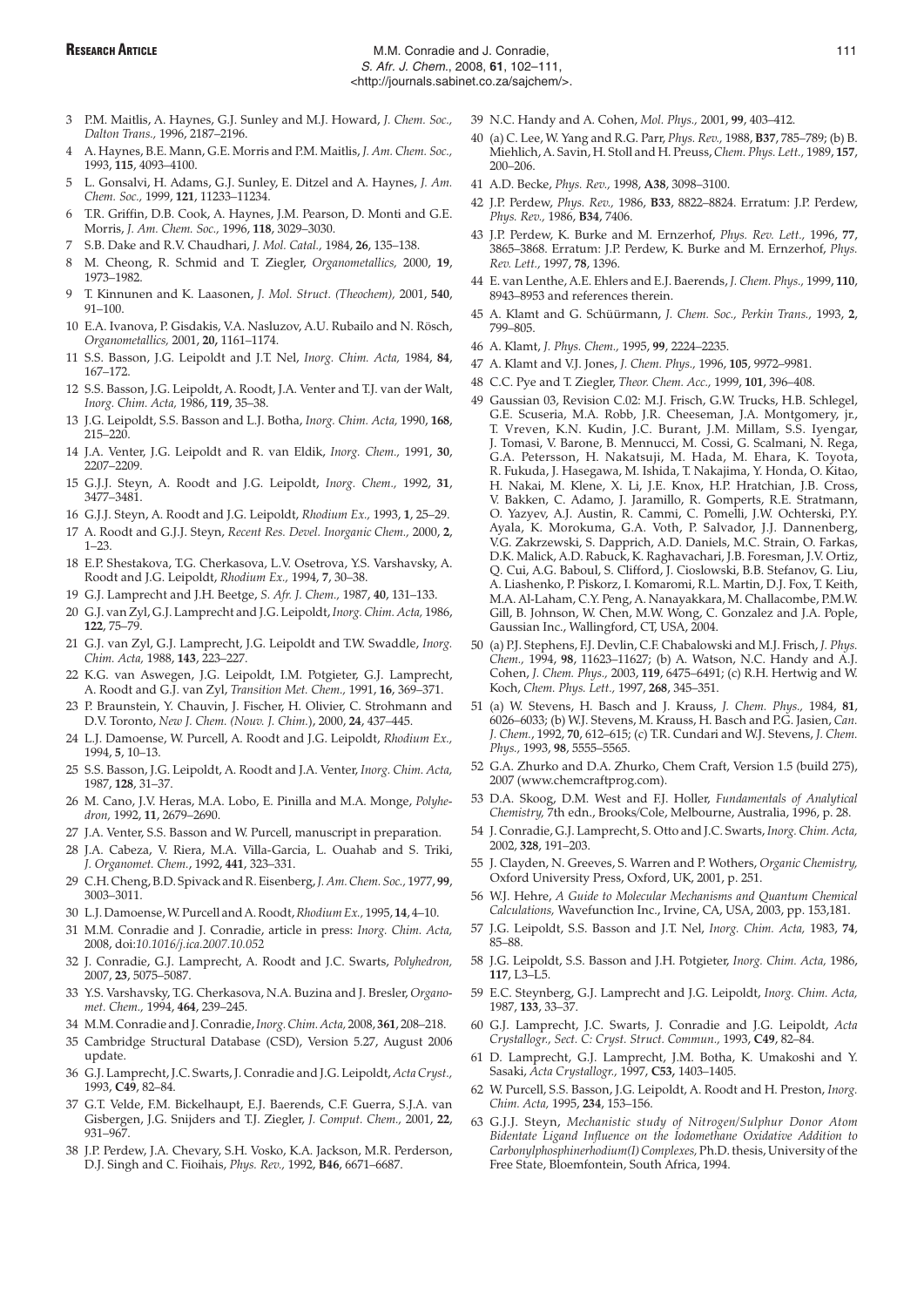# Supplementary material to:

M.M. Conradie and J. Conradie, S. Afr. J. Chem., 2008, **61**, 102–111.

# **OPTIMIZED CARTESIAN COORDINATES/Å**

# **1 [Rh(fctfa)(CO)(PPh3)] isomer A ADF/PW91/TZP**

| Rh | -- , , -<br>- , , -<br>0.763424000 | 3.248892000    | 1.062838000    |
|----|------------------------------------|----------------|----------------|
|    |                                    |                |                |
| Fe | 3.725887000                        | 6.343147000    | 4.920746000    |
| P  | 2.559851000                        | 2.001214000    | 0.392346000    |
| 0  | 1.924315000                        | 3.789085000    | 2.718471000    |
| 0  | $-0.873861000$                     | 4.306178000    | 1.880082000    |
|    |                                    |                |                |
| C  | 2.418512000                        | 0.853433000    | $-1.041809000$ |
| C  | 1.528403000                        | 4.451824000    | 3.747546000    |
| C  | 4.072707000                        | 2.972394000    | $-0.025482000$ |
| C  | $-0.213729000$                     | 2.824997000    | $-0.447981000$ |
|    |                                    |                |                |
| C  | 3.929070000                        | 4.311718000    | 4.675950000    |
| Η  | 4.368231000                        | 3.811914000    | 3.819868000    |
| 0  | $-0.862641000$                     | 2.607593000    | $-1.387361000$ |
|    |                                    |                |                |
| C  | $-0.824153000$                     | 4.863168000    | 3.029567000    |
| C  | 5.137833000                        | 2.392105000    | $-0.732763000$ |
| Η  | 5.081363000                        | 1.348258000    | $-1.041563000$ |
| C  | 4.148215000                        | 4.323559000    | 0.343695000    |
|    |                                    |                |                |
| Η  | 3.319386000                        | 4.775322000    | 0.887551000    |
| С  | 2.371317000                        | 5.331997000    | 6.070517000    |
| Η  | 1.448079000                        | 5.732368000    | 6.475545000    |
|    |                                    |                |                |
| C  | 2.538069000                        | 4.669660000    | 4.795420000    |
| C  | 3.046051000                        | 0.912377000    | 1.795466000    |
| C  | 2.112955000                        | 1.390560000    | $-2.304343000$ |
| Η  | 1.972679000                        | 2.465380000    | $-2.421307000$ |
|    |                                    |                |                |
| C  | 2.453554000                        | $-1.366145000$ | $-2.023670000$ |
| Η  | 2.585749000                        | $-2.441436000$ | $-1.907086000$ |
| С  | 6.261858000                        | 3.151302000    | $-1.059768000$ |
|    |                                    |                |                |
| Н  | 7.080087000                        | 2.692616000    | $-1.614285000$ |
| С  | 2.325172000                        | $-0.644380000$ | 3.513211000    |
| Η  | 1.529071000                        | $-1.210584000$ | 3.995133000    |
| C  | 2.028955000                        |                | 2.427045000    |
|    |                                    | 0.176778000    |                |
| Η  | 1.001804000                        | 0.266006000    | 2.071843000    |
| C  | 0.220434000                        | 4.967780000    | 3.936953000    |
| Η  | 0.020273000                        | 5.497902000    | 4.861134000    |
|    |                                    |                |                |
| C  | 4.599850000                        | 4.730826000    | 5.863672000    |
| Η  | 5.659647000                        | 4.616083000    | 6.069845000    |
| C  | 2.147680000                        | $-0.826815000$ | $-3.272928000$ |
| Η  | 2.035607000                        | $-1.480219000$ | $-4.137964000$ |
|    |                                    |                |                |
| C  | 4.356272000                        | 0.829071000    | 2.282358000    |
| Η  | 5.150699000                        | 1.407319000    | 1.811754000    |
| C  | 3.635077000                        | $-0.723238000$ | 3.995079000    |
|    | 3.863191000                        |                |                |
| Η  |                                    | $-1.351674000$ | 4.855850000    |
| С  | 3.640393000                        | 5.355066000    | 6.724814000    |
| н  | 3.844392000                        | 5.790664000    | 7.698012000    |
| С  | 2.591366000                        | $-0.531357000$ | $-0.911173000$ |
|    |                                    |                |                |
| Η  | 2.833295000                        | $-0.961743000$ | 0.059582000    |
| C  | 6.329936000                        | 4.497488000    | $-0.691788000$ |
| Η  | 7.202489000                        | 5.093029000    | $-0.960829000$ |
| C  | 5.272483000                        | 5.080560000    | 0.009429000    |
|    |                                    |                |                |
| Н  | 5.314318000                        | 6.134628000    | 0.282764000    |
| F  | $-3.155040000$                     | 4.558576000    | 3.477301000    |
| C  | 4.646359000                        | 0.016039000    | 3.381039000    |
| Н  | 5.666814000                        | $-0.031972000$ | 3.761163000    |
|    |                                    |                |                |
| C  | 4.157931000                        | 8.311029000    | 5.333903000    |
| Н  | 4.242234000                        | 8.741760000    | 6.327047000    |
| C  | 2.958468000                        | 8.220021000    | 4.554124000    |
|    |                                    |                |                |
| Н  | 1.973611000                        | 8.568326000    | 4.849884000    |
| F  | $-2.562023000$                     | 6.418554000    | 2.487997000    |
| F  | $-2.156287000$                     | 6.135690000    | 4.620098000    |
| C  | 4.679645000                        | 7.254152000    | 3.336649000    |
|    |                                    |                |                |
| Н  | 5.227683000                        | 6.732070000    | 2.558682000    |
| С  | 1.981075000                        | 0.554590000    | –3.411129000   |
| Н  | 1.738811000                        | 0.981991000    | -4.383306000   |
|    |                                    |                |                |
| С  | $-2.175924000$                     | 5.498529000    | 3.410808000    |
| С  | 5.222025000                        | 7.713566000    | 4.581673000    |
| Н  | 6.253213000                        | 7.611949000    | 4.905815000    |
| C  | 3.283610000                        | 7.569758000    | 3.319892000    |
|    |                                    |                |                |
| Н  | 2.581055000                        | 7.323176000    | 2.528462000    |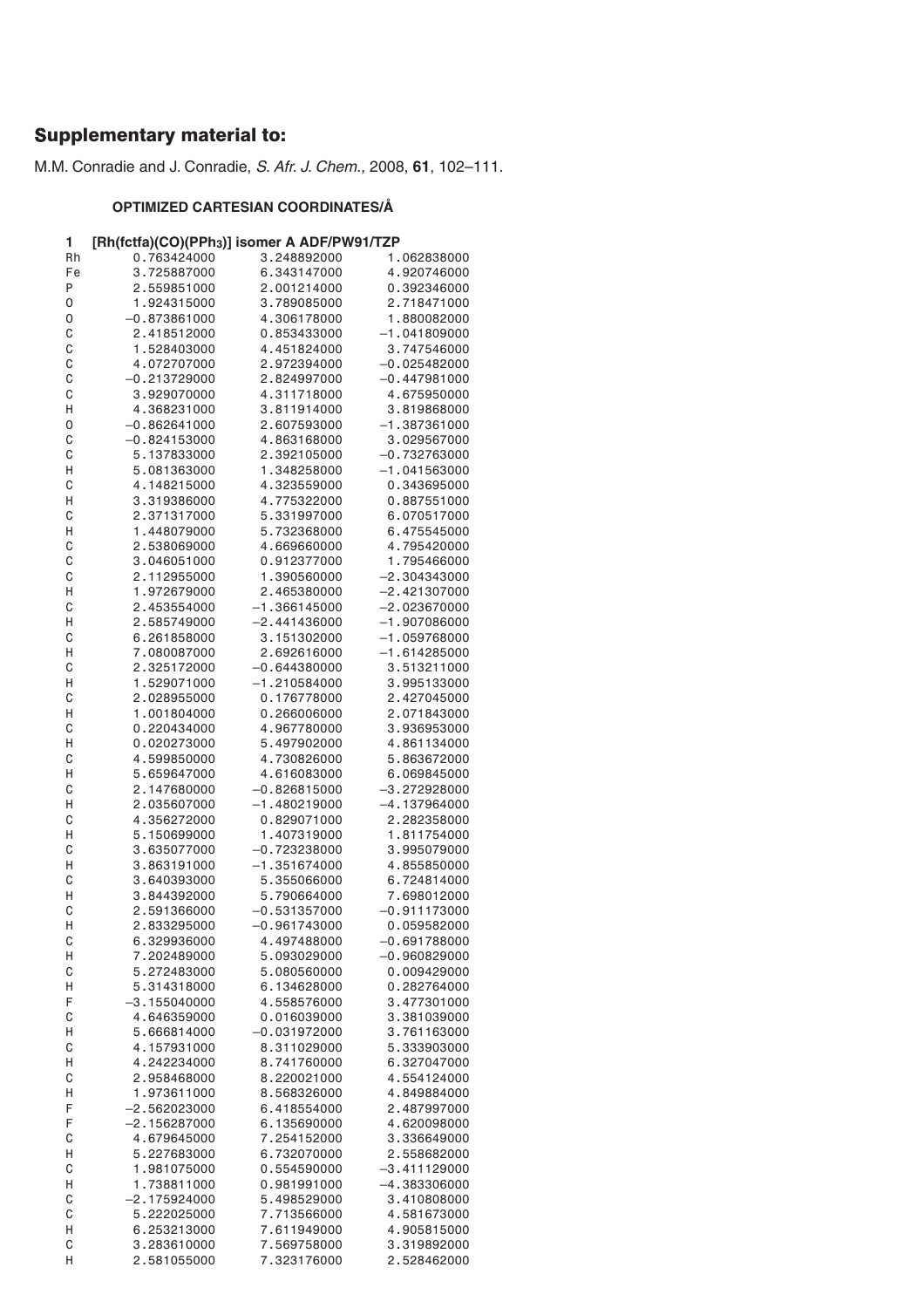| 1  | [Rh(fctfa)(CO)(PPh <sub>3</sub> )] isomer A ADF/BLYP/TZP |                |                |
|----|----------------------------------------------------------|----------------|----------------|
| Rh | 0.746551000                                              | 3.244759000    | 1.041300000    |
| Fe | 3.738523000                                              | 6.383838000    | 4.970631000    |
| Ρ  | 2.578156000                                              | 1.972577000    | 0.364679000    |
| 0  | 1.909597000                                              | 3.805788000    | 2.720381000    |
| 0  | $-0.907783000$                                           | 4.313093000    | 1.877078000    |
| C  | 2.418472000                                              | 0.803149000    | $-1.073400000$ |
| C  | 1.505917000                                              | 4.462146000    | 3.759261000    |
| C  | 4.102605000                                              | 2.948146000    | $-0.080164000$ |
| C  | $-0.260439000$                                           | 2.834545000    | $-0.482350000$ |
| C  | 3.911108000                                              | 4.310757000    | 4.709929000    |
| Η  | 4.355685000                                              | 3.811813000    | 3.857791000    |
| 0  | $-0.919157000$                                           | 2.644815000    | $-1.423879000$ |
| C  | $-0.861122000$                                           | 4.863467000    | 3.035813000    |
| C  | 5.169805000                                              | 2.362688000    | $-0.791531000$ |
| Н  | 5.115069000                                              | 1.319229000    | $-1.096324000$ |
| C  | 4.186112000                                              | 4.306613000    | 0.282696000    |
|    |                                                          |                |                |
| Н  | 3.364889000                                              | 4.767775000    | 0.825899000    |
| C  | 2.344705000                                              | 5.330761000    | 6.103699000    |
| Н  | 1.421781000                                              | 5.731404000    | 6.506091000    |
| C  | 2.517373000                                              | 4.683254000    | 4.815341000    |
| C  | 3.078141000                                              | 0.889467000    | 1.791652000    |
| C  | 2.113483000                                              | 1.334895000    | $-2.343766000$ |
| Н  | 1.982115000                                              | 2.408459000    | $-2.470724000$ |
| C  | 2.433699000                                              | $-1.431055000$ | $-2.048523000$ |
| Η  | 2.558566000                                              | $-2.506146000$ | $-1.925357000$ |
| C  | 6.299892000                                              | 3.119613000    | $-1.125583000$ |
| Η  | 7.114893000                                              | 2.655055000    | $-1.679421000$ |
| C  | 2.365761000                                              | $-0.634963000$ | 3.558048000    |
| Η  | 1.569090000                                              | $-1.177634000$ | 4.064919000    |
| C  | 2.060156000                                              | 0.177303000    | 2.460698000    |
| Η  | 1.027212000                                              | 0.274775000    | 2.129439000    |
| C  | 0.185395000                                              | 4.964612000    | 3.949125000    |
| Η  | $-0.021447000$                                           | 5.484757000    | 4.875811000    |
| C  | 4.573550000                                              | 4.701169000    | 5.915778000    |
| Η  | 5.627154000                                              | 4.563673000    | 6.135370000    |
| C  | 2.129939000                                              | $-0.895657000$ | $-3.305832000$ |
| Н  | 2.012851000                                              | $-1.552180000$ | $-4.167212000$ |
| C  | 4.401593000                                              | 0.786488000    | 2.255710000    |
| Н  | 5.198604000                                              | 1.339406000    | 1.763568000    |
| C  | 3.688278000                                              | $-0.731916000$ | 4.015136000    |
| Н  | 3.923442000                                              | $-1.351371000$ | 4.880228000    |
| C  | 3.608392000                                              | 5.325957000    | 6.777424000    |
| Н  | 3.803854000                                              | 5.738282000    | 7.761549000    |
| C  | 2.579627000                                              | $-0.587718000$ | $-0.937077000$ |
| Η  | 2.819566000                                              | $-1.018753000$ | 0.032214000    |
| C  | 6.375562000                                              | 4.471457000    | $-0.760679000$ |
| Н  | 7.250092000                                              | 5.062609000    | $-1.031507000$ |
| C  | 5.316917000                                              | 5.061844000    | $-0.057400000$ |
| Н  | 5.363460000                                              | 6.115021000    | 0.215853000    |
| F  | $-3.213732000$                                           | 4.554088000    | 3.473606000    |
| C  | 4.702295000                                              | $-0.018646000$ | 3.364223000    |
| Н  | 5.729951000                                              | $-0.080038000$ | 3.720452000    |
| C  | 4.211683000                                              | 8.379092000    | 5.415289000    |
|    |                                                          |                |                |
| Η  | 4.295632000                                              | 8.791549000    | 6.415352000    |
| C  | 3.014740000                                              | 8.326598000    | 4.620807000    |
| Н  | 2.035732000                                              | 8.691421000    | 4.913092000    |
| F  | $-2.609225000$                                           | 6.438518000    | 2.499756000    |
| F  | $-2.212721000$                                           | 6.130236000    | 4.646652000    |
| C  | 4.734984000                                              | 7.355806000    | 3.393462000    |
| Н  | 5.282260000                                              | 6.850198000    | 2.605429000    |
| C  | 1.972862000                                              | 0.491580000    | $-3.450727000$ |
| Н  | 1.733353000                                              | 0.916766000    | $-4.423987000$ |
| C  | $-2.223511000$                                           | 5.499738000    | 3.420308000    |
| C  | 5.275147000                                              | 7.778367000    | 4.657090000    |
| Η  | 6.302408000                                              | 7.657213000    | 4.984658000    |
| C  | 3.340666000                                              | 7.696718000    | 3.371559000    |
| Η  | 2.644215000                                              | 7.487254000    | 2.565921000    |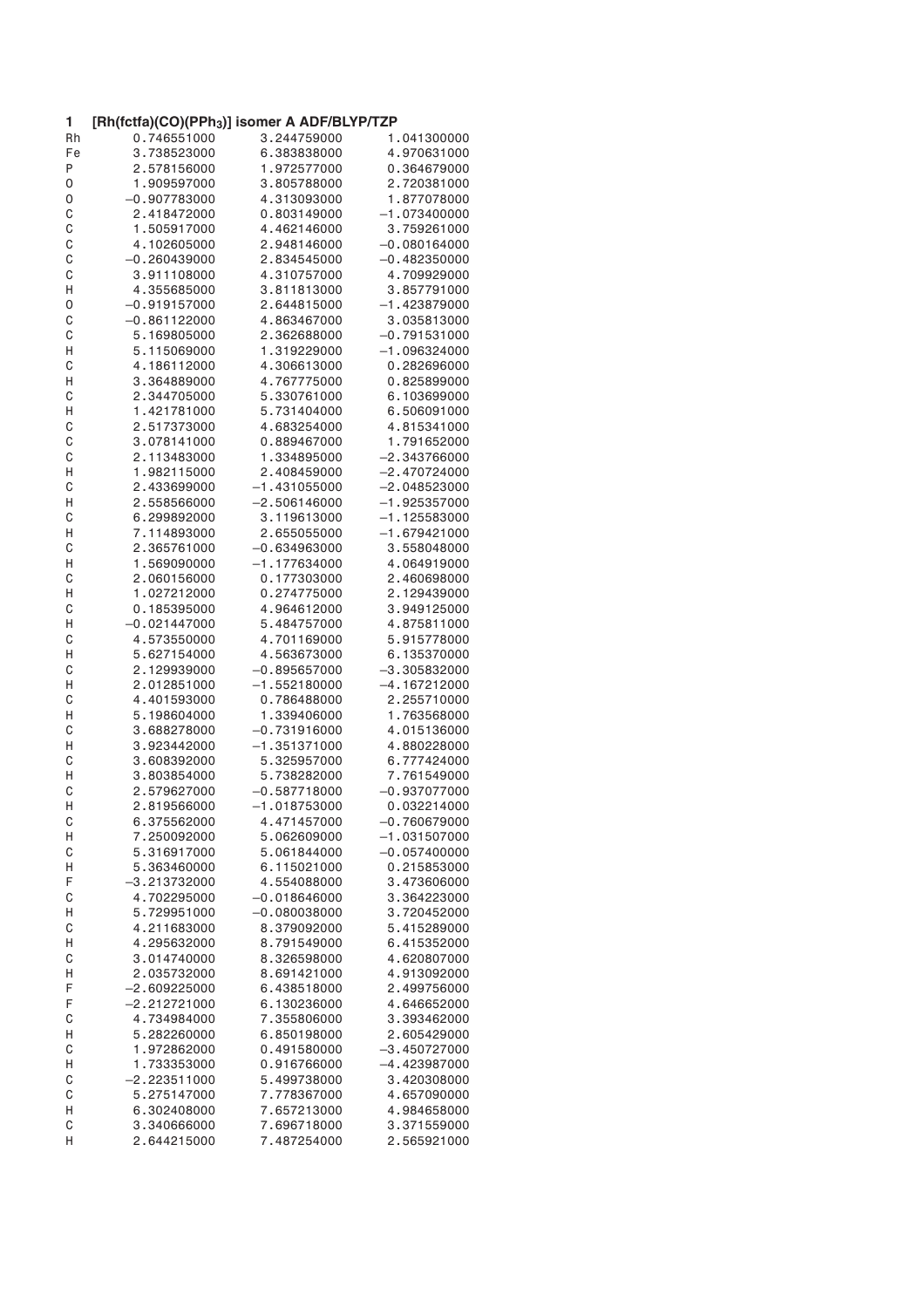| $\mathbf{2}$ | [Rh(fctfa)(CO)(PPh <sub>3</sub> )] isomer A ADF/BP86/TZP |                |                |
|--------------|----------------------------------------------------------|----------------|----------------|
| Rh           | 0.778217000                                              | 3.244382000    | 1.063763000    |
| Fe           | 3.719345000                                              | 6.387997000    | 4.956674000    |
| P            | 2.566362000                                              | 1.980859000    | 0.385860000    |
| 0            | 1.941301000                                              | 3.806353000    | 2.714148000    |
| 0            | $-0.867142000$                                           | 4.293675000    | 1.870786000    |
| C            | 2.405207000                                              | 0.836479000    | $-1.054668000$ |
| C            | 1.535772000                                              | 4.470990000    | 3.741627000    |
| C            | 4.085483000                                              | 2.939988000    | $-0.050190000$ |
| C            | $-0.223032000$                                           | 2.822363000    | $-0.437424000$ |
| C            | 3.935688000                                              | 4.355450000    | 4.687354000    |
| Η            | 4.387264000                                              | 3.865887000    | 3.830261000    |
| 0            | $-0.901085000$                                           | 2.617966000    | $-1.359950000$ |
| C            | $-0.823940000$                                           | 4.855444000    | 3.019754000    |
| C            | 5.155329000                                              | 2.343855000    | $-0.741092000$ |
| Η            | 5.101527000                                              | 1.291693000    | $-1.025006000$ |
| C            | 4.156008000                                              | 4.302945000    | 0.282152000    |
| Η            | 3.321154000                                              | 4.766022000    | 0.809276000    |
| C            | 2.354457000                                              | 5.351194000    | 6.077253000    |
| Η            | 1.422890000                                              | 5.739883000    | 6.478133000    |
|              | 2.539597000                                              | 4.703000000    | 4.795074000    |
| C<br>C       | 3.054819000                                              | 0.882105000    | 1.786150000    |
|              | 2.111638000                                              |                | $-2.316469000$ |
| C            |                                                          | 1.385693000    |                |
| Η            | 1.990643000                                              | 2.464887000    | $-2.427650000$ |
| C            | 2.405424000                                              | $-1.380844000$ | $-2.049753000$ |
| Η            | 2.519608000                                              | $-2.460226000$ | $-1.938216000$ |
| C            | 6.279932000                                              | 3.098293000    | $-1.085490000$ |
| Η            | 7.101730000                                              | 2.627022000    | $-1.626766000$ |
| C            | 2.324979000                                              | $-0.642488000$ | 3.534777000    |
| Η            | 1.520812000                                              | $-1.176266000$ | 4.043131000    |
| C            | 2.028343000                                              | 0.185439000    | 2.450863000    |
| Η            | 0.994153000                                              | 0.311825000    | 2.123764000    |
| C            | 0.220124000                                              | 4.972678000    | 3.928366000    |
| Η            | 0.013640000                                              | 5.505058000    | 4.850965000    |
| С            | 4.591248000                                              | 4.762745000    | 5.889619000    |
| Η            | 5.650142000                                              | 4.649252000    | 6.107529000    |
| C            | 2.112828000                                              | $-0.829164000$ | $-3.299207000$ |
| Н            | 1.993596000                                              | $-1.476544000$ | $-4.169749000$ |
| С            | 4.376016000                                              | 0.751896000    | 2.237623000    |
| Н            | 5.178840000                                              | 1.300134000    | 1.743144000    |
| C            | 3.645977000                                              | $-0.768203000$ | 3.980499000    |
| Н            | 3.875336000                                              | $-1.401499000$ | 4.839258000    |
| C            | 3.617114000                                              | 5.371913000    | 6.748571000    |
| Η            | 3.806715000                                              | 5.795878000    | 7.731307000    |
| C            | 2.553436000                                              | $-0.553257000$ | $-0.930766000$ |
| Н            | 2.785085000                                              | $-0.993632000$ | 0.039661000    |
| C            | 6.343360000                                              | 4.456202000    | $-0.752691000$ |
| Н            | 7.215651000                                              | 5.048080000    | $-1.036037000$ |
| C            | 5.280327000                                              | 5.055846000    | $-0.069934000$ |
| Н            | 5.318255000                                              | 6.118326000    | 0.174637000    |
| F            | $-3.159709000$                                           | 4.534959000    | 3.449996000    |
| C            | 4.667686000                                              | $-0.068427000$ | 3.332879000    |
| Н            | 5.697379000                                              | $-0.152335000$ | 3.684006000    |
| C            | 4.170586000                                              | 8.348338000    | 5.409846000    |
| Η            | 4.263483000                                              | 8.757985000    | 6.412687000    |
| C            | 2.965904000                                              | 8.285713000    | 4.632255000    |
| Н            | 1.984904000                                              | 8.639970000    | 4.938810000    |
| F            | $-2.567690000$                                           | 6.406730000    | 2.471840000    |
| F            | $-2.174368000$                                           | 6.114818000    | 4.609942000    |
| С            | 4.675198000                                              | 7.330018000    | 3.384966000    |
| Н            | 5.216793000                                              | 6.823024000    | 2.591143000    |
| C            | 1.968992000                                              | 0.557647000    | $-3.430252000$ |
| Н            | 1.737154000                                              | 0.995596000    | -4.401964000   |
| C            | $-2.183852000$                                           | 5.482569000    | 3.395267000    |
| C            | 5.227416000                                              | 7.757232000    | 4.639095000    |
| Н            | 6.260743000                                              | 7.639511000    | 4.956129000    |
| C            | 3.280275000                                              | 7.659347000    | 3.381102000    |
| Н            | 2.571986000                                              | 7.440089000    | 2.585357000    |
|              |                                                          |                |                |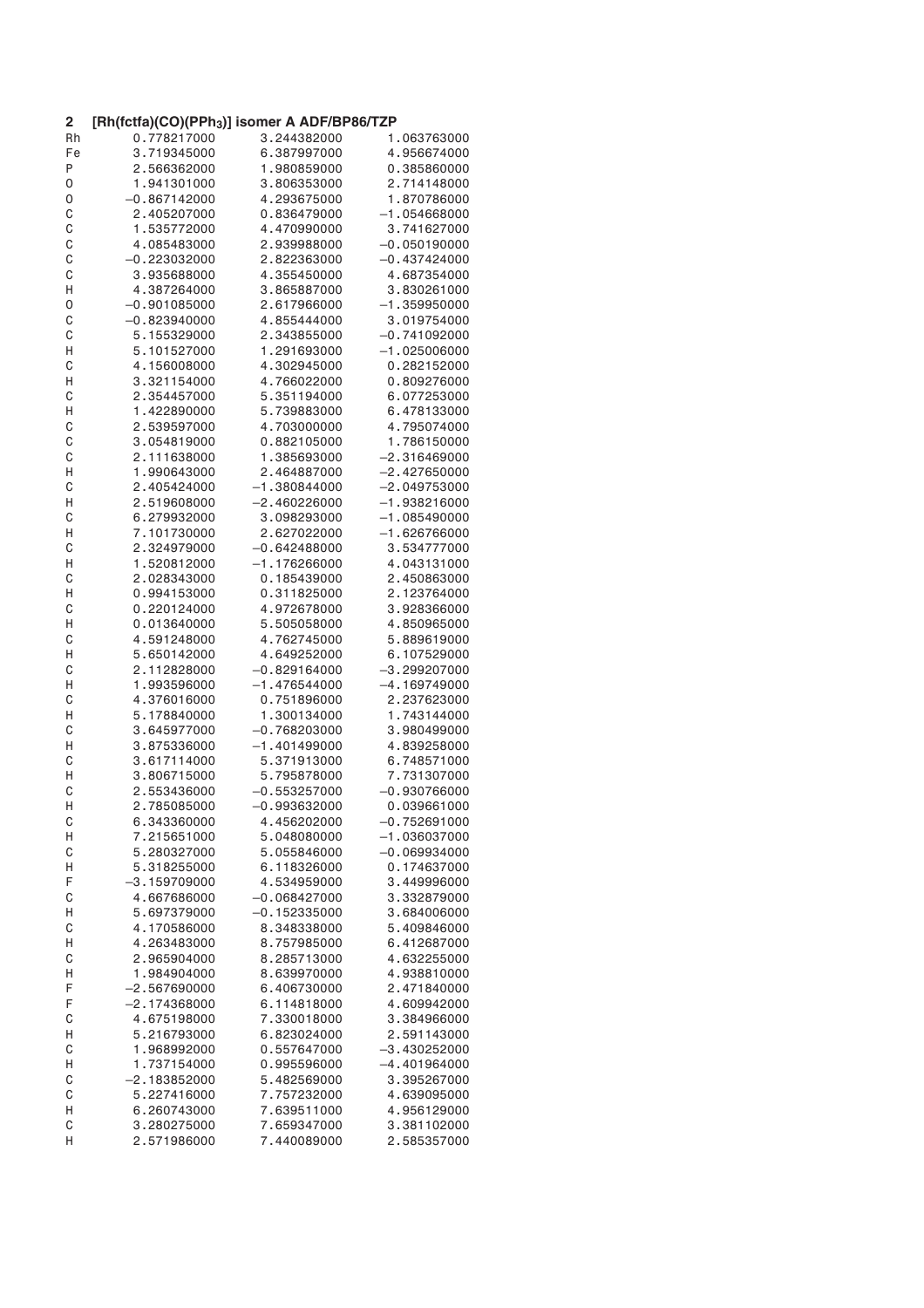| 3  | [Rh(fctfa)(CO)(PPh <sub>3</sub> )] isomer A ADF/OLYP/TZP |                |                |
|----|----------------------------------------------------------|----------------|----------------|
| Rh | 0.766993000                                              | 3.249504000    | 1.076553000    |
| Fe | 3.743452000                                              | 6.369071000    | 4.976976000    |
| Ρ  | 2.566248000                                              | 1.984660000    | 0.374066000    |
| 0  | 1.881647000                                              | 3.852637000    | 2.769243000    |
| 0  | $-0.913210000$                                           | 4.312325000    | 1.907767000    |
| C  | 2.405994000                                              | 0.823745000    | $-1.061445000$ |
| C  | 1.469512000                                              | 4.512617000    | 3.786673000    |
| C  | 4.078583000                                              | 2.945428000    | $-0.105430000$ |
| C  | $-0.213131000$                                           | 2.832295000    | $-0.416339000$ |
| C  | 3.861996000                                              | 4.337204000    | 4.743747000    |
| Н  | 4.299193000                                              | 3.816653000    | 3.903655000    |
| 0  | $-0.897051000$                                           | 2.635869000    | $-1.336687000$ |
| C  | $-0.891907000$                                           | 4.877995000    | 3.048284000    |
| C  | 5.144529000                                              | 2.339945000    | $-0.794520000$ |
| Η  | 5.100374000                                              | 1.286483000    | $-1.055017000$ |
| C  | 4.158924000                                              | 4.314613000    | 0.192431000    |
|    | 3.340685000                                              | 4.799741000    | 0.715418000    |
| Н  |                                                          |                |                |
| C  | 2.331893000                                              | 5.422077000    | 6.109179000    |
| Η  | 1.425858000                                              | 5.863193000    | 6.504576000    |
| C  | 2.482426000                                              | 4.745358000    | 4.840806000    |
| C  | 3.080587000                                              | 0.900781000    | 1.781728000    |
| C  | 2.165005000                                              | 1.356997000    | $-2.340098000$ |
| Η  | 2.053354000                                              | 2.429709000    | $-2.475952000$ |
| C  | 2.457889000                                              | $-1.399509000$ | $-2.045684000$ |
| Н  | 2.577110000                                              | $-2.474124000$ | $-1.920653000$ |
| C  | 6.265277000                                              | 3.083574000    | $-1.164254000$ |
| Н  | 7.079627000                                              | 2.597873000    | $-1.698841000$ |
| C  | 2.390791000                                              | $-0.633033000$ | 3.539299000    |
| Н  | 1.598493000                                              | $-1.173269000$ | 4.052938000    |
| C  | 2.073828000                                              | 0.194161000    | 2.462881000    |
| Н  | 1.036730000                                              | 0.299281000    | 2.154379000    |
| C  | 0.145291000                                              | 5.006138000    | 3.966420000    |
| Н  | $-0.070545000$                                           | 5.531876000    | 4.884314000    |
| C  | 4.533591000                                              | 4.731635000    | 5.936613000    |
| Н  | 5.583802000                                              | 4.573242000    | 6.155688000    |
| C  | 2.221762000                                              | $-0.860759000$ | $-3.309887000$ |
| Η  | 2.152015000                                              | $-1.511969000$ | $-4.179590000$ |
| C  | 4.406597000                                              | 0.774696000    | 2.218747000    |
| Η  | 5.202703000                                              | 1.321308000    | 1.724025000    |
| C  | 3.715191000                                              | $-0.753153000$ | 3.966776000    |
| Н  | 3.960782000                                              | $-1.387033000$ | 4.816946000    |
| C  | 3.590751000                                              | 5.398200000    | 6.780502000    |
| Η  | 3.798783000                                              | 5.829620000    | 7.753190000    |
| С  | 2.551276000                                              | $-0.564828000$ | $-0.928336000$ |
| н  | 2.750042000                                              | $-1.006245000$ | 0.042672000    |
| С  | 6.336153000                                              | 4.445859000    | $-0.861953000$ |
| Н  | 7.206563000                                              | 5.027565000    | $-1.161182000$ |
| C  | 5.279873000                                              | 5.057745000    | $-0.184918000$ |
| Н  | 5.321105000                                              | 6.121191000    | 0.042338000    |
| F  | $-3.247173000$                                           | 4.545723000    | 3.444286000    |
| C  | 4.719037000                                              | $-0.045308000$ | 3.305544000    |
|    | 5.752566000                                              | $-0.123141000$ | 3.637978000    |
| Н  | 4.257204000                                              |                |                |
| C  |                                                          | 8.313045000    | 5.392128000    |
| Η  | 4.340798000                                              | 8.743307000    | 6.384130000    |
| C  | 3.073538000                                              | 8.275121000    | 4.587301000    |
| Н  | 2.101523000                                              | 8.671597000    | 4.858890000    |
| F  | $-2.653425000$                                           | 6.418196000    | 2.465168000    |
| F  | $-2.307062000$                                           | 6.145168000    | 4.612234000    |
| C  | 4.772174000                                              | 7.225785000    | 3.412123000    |
| Н  | 5.312539000                                              | 6.680732000    | 2.647250000    |
| C  | 2.076042000                                              | 0.521900000    | $-3.452238000$ |
| Η  | 1.891829000                                              | 0.954008000    | -4.433667000   |
| C  | $-2.276963000$                                           | 5.502222000    | 3.402283000    |
| C  | 5.307072000                                              | 7.663946000    | 4.666187000    |
| Н  | 6.324379000                                              | 7.516673000    | 5.012132000    |
| C  | 3.394888000                                              | 7.605812000    | 3.363824000    |
| Н  | 2.702125000                                              | 7.392301000    | 2.557096000    |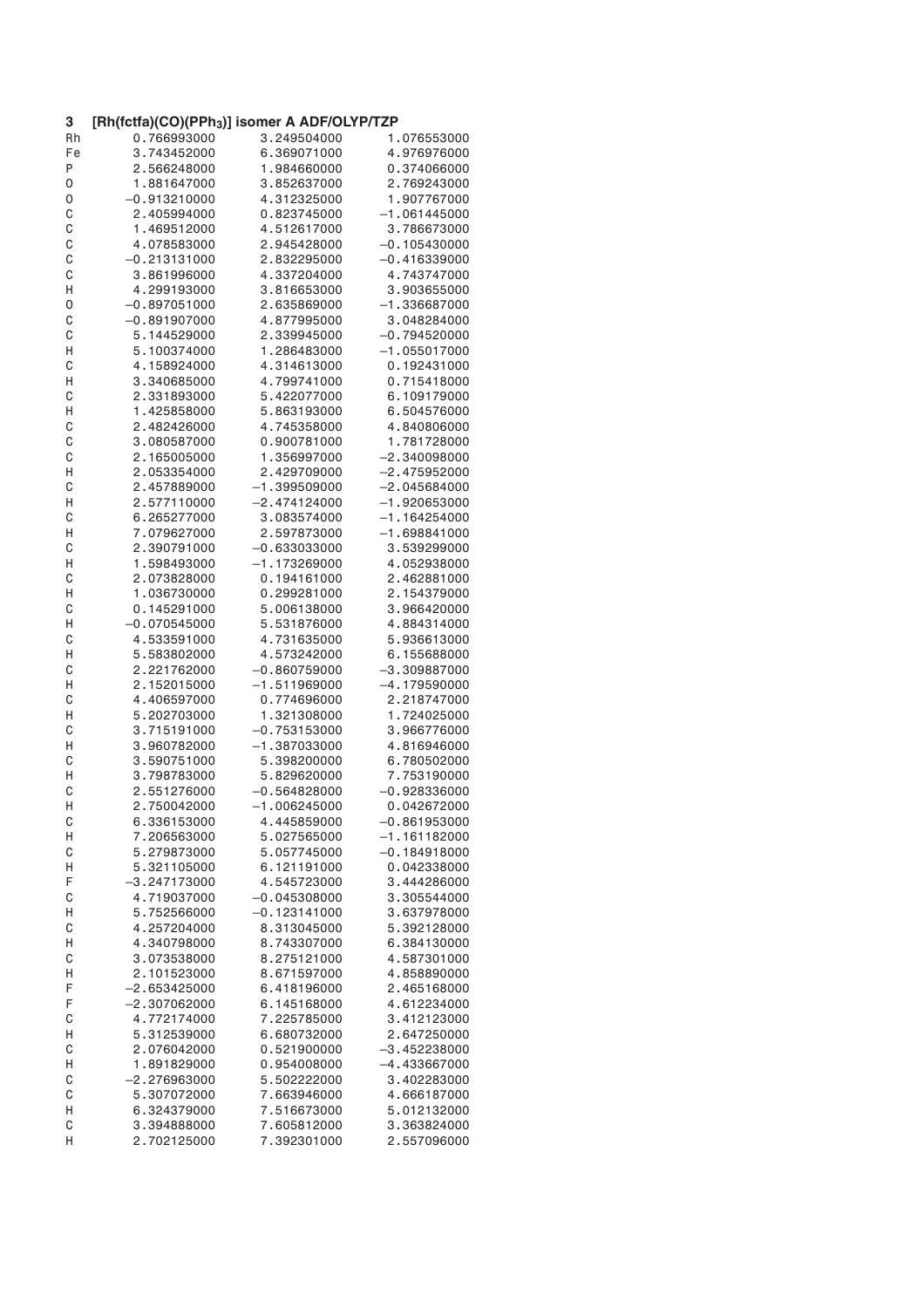| 4      | [Rh(fctfa)(CO)(PPh <sub>3</sub> )] isomer A ADF/OPBE/TZP |                            |                                |
|--------|----------------------------------------------------------|----------------------------|--------------------------------|
| Rh     | 0.807611000                                              | 3.238210000                | 1.095132000                    |
| Fe     | 3.719955000                                              | 6.388690000                | 4.998151000                    |
| Ρ      | 2.554190000                                              | 1.982933000                | 0.376876000                    |
| 0      | 1.927741000                                              | 3.857325000                | 2.763055000                    |
| 0      | $-0.856403000$                                           | 4.289698000                | 1.896485000                    |
| C      | 2.383495000                                              | 0.839945000                | $-1.057330000$                 |
| C      | 1.512526000                                              | 4.526349000                | 3.765989000                    |
| C      | 4.056168000                                              | 2.931291000                | $-0.107798000$                 |
| C      | $-0.170198000$                                           | 2.800074000                | $-0.367602000$                 |
| C      | 3.896841000                                              | 4.399958000                | 4.741475000                    |
| Н      | 4.355342000                                              | 3.896361000                | 3.899576000                    |
| 0      | $-0.864400000$                                           | 2.588915000                | $-1.275141000$                 |
| C      | $-0.837961000$                                           | 4.873296000                | 3.023219000                    |
| C      | 5.126335000                                              | 2.320350000                | $-0.777414000$                 |
| Η      | 5.092217000                                              | 1.257933000                | $-1.009208000$                 |
| C      | 4.114379000                                              | 4.306250000                | 0.148049000                    |
| Н      | 3.282617000                                              | 4.791267000                | 0.653766000                    |
| C      | 2.329580000                                              | 5.443943000                | 6.092228000                    |
| Н      | 1.409118000                                              | 5.865980000                | 6.480800000                    |
| C      | 2.510621000                                              | 4.775470000                | 4.826135000                    |
| C      | 3.059702000                                              | 0.887134000                | 1.763196000                    |
| C      | 2.154712000                                              | 1.382590000                | $-2.330663000$                 |
| Η      | 2.065728000                                              | 2.459896000                | $-2.461351000$                 |
| C      | 2.387857000                                              | $-1.374838000$             | $-2.044934000$                 |
| Н      | 2.484712000                                              | $-2.453728000$             | $-1.923460000$                 |
| C      | 6.234074000                                              | 3.067305000                | $-1.166478000$                 |
| Н      | 7.056832000                                              | 2.577897000                | $-1.687591000$                 |
| C      | 2.358476000                                              | $-0.654945000$             | 3.500326000                    |
| Н      | 1.561304000                                              | $-1.197919000$             | 4.007108000                    |
| C      | 2.048949000                                              | 0.179875000                | 2.432027000                    |
| Н      | 1.012212000                                              | 0.291490000                | 2.118620000                    |
| C      | 0.193459000                                              | 5.020161000                | 3.937996000                    |
| Н      | $-0.023521000$                                           | 5.562443000                | 4.847089000                    |
| C      | 4.545775000                                              | 4.807062000                | 5.941227000                    |
| Н      | 5.599787000                                              | 4.676882000                | 6.169803000                    |
| C      | 2.159434000                                              | $-0.828360000$             | $-3.303832000$                 |
| Η      | 2.071456000                                              | $-1.476450000$             | $-4.176163000$                 |
| C      | 4.379707000                                              | 0.758039000                | 2.205426000                    |
| Η      | 5.177958000                                              | 1.312288000                | 1.717921000                    |
| C      | 3.677702000                                              | $-0.780518000$             | 3.932014000                    |
| Н      | 3.918255000                                              | $-1.423063000$             | 4.779105000                    |
| C      | 3.580015000                                              | 5.447872000                | 6.775817000                    |
| Η      | 3.768255000                                              | 5.885967000                | 7.751761000                    |
| C      | 2.500693000                                              | $-0.548093000$             | $-0.928117000$                 |
| н      | 2.692396000                                              | $-0.994298000$             | 0.044711000                    |
| C      | 6.284215000                                              | 4.435769000                | $-0.905704000$                 |
| Н      | 7.147399000                                              | 5.021501000                | $-1.223179000$                 |
| C      | 5.221562000                                              | 5.052463000                | $-0.250091000$                 |
| Н      | 5.246569000                                              | 6.124617000                | $-0.056561000$                 |
| F      | $-3.174137000$                                           | 4.539564000                | 3.424084000                    |
| C      | 4.683955000                                              | $-0.069092000$             | 3.284640000                    |
| Н      | 5.716700000                                              | $-0.150594000$             | 3.623531000                    |
| C      | 4.187790000                                              | 8.295974000                | 5.446637000                    |
| Η      | 4.258526000                                              | 8.717055000                | 6.445757000                    |
| C      | 3.010322000                                              | 8.245287000                | 4.636574000                    |
| Н      | 2.028104000                                              | 8.622077000                | 4.907766000                    |
| F      | $-2.593906000$                                           | 6.382124000                | 2.413138000                    |
| F      | $-2.247392000$                                           | 6.156150000                | 4.550506000                    |
| C      | 4.728995000                                              | 7.232305000                | 3.463945000                    |
| Н      | 5.281670000                                              | 6.696809000                | 2.698408000                    |
| C<br>Η | 2.044694000<br>1.866101000                               | 0.554427000<br>0.993517000 | $-3.441958000$<br>-4.423063000 |
| C      | $-2.218151000$                                           | 5.494978000                | 3.363257000                    |
| C      | 5.249995000                                              | 7.669273000                | 4.722067000                    |
| Н      | 6.268244000                                              | 7.530216000                | 5.074850000                    |
| С      | 3.348131000                                              | 7.591615000                | 3.411395000                    |
| Η      | 2.660719000                                              | 7.370053000                | 2.599694000                    |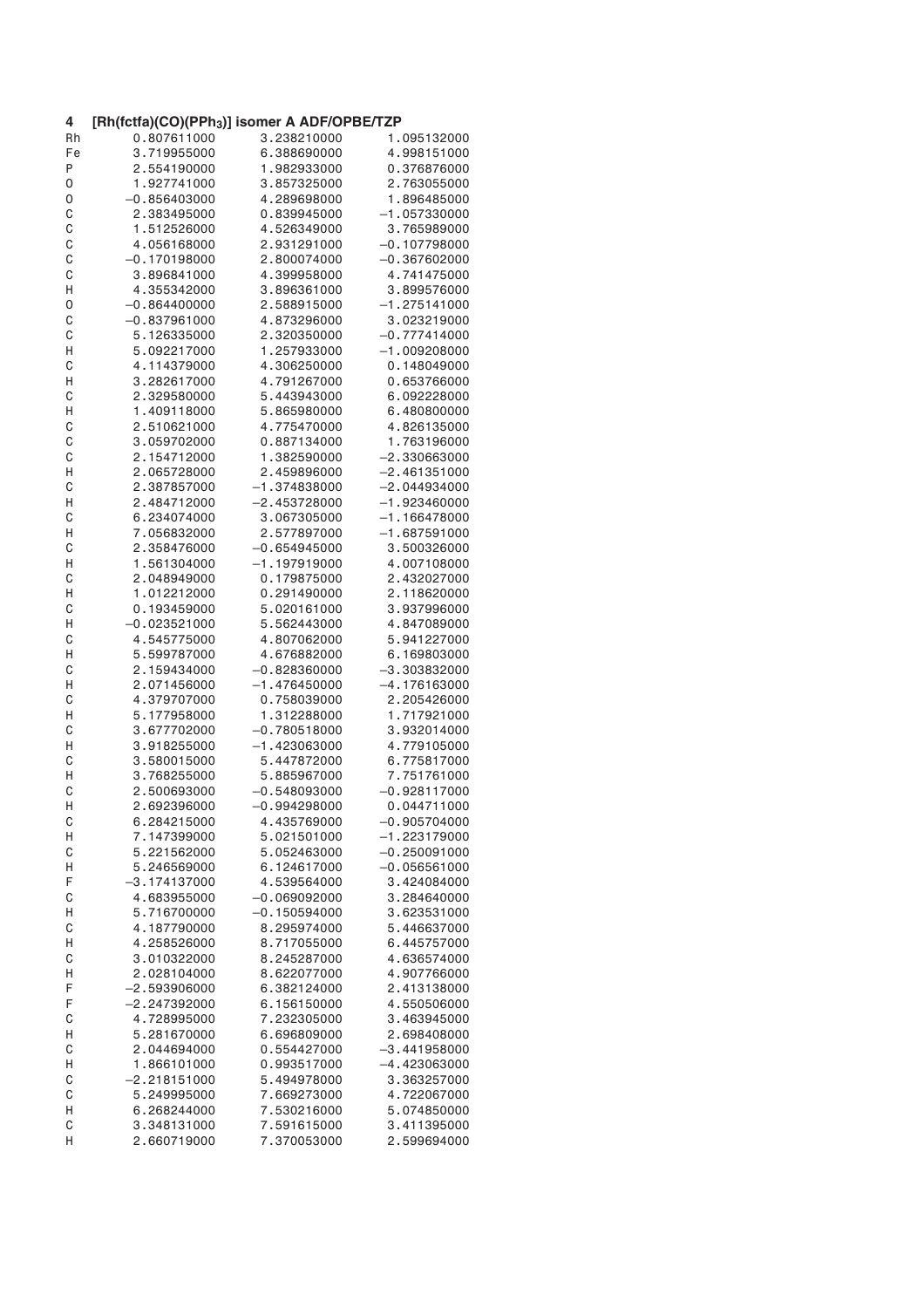| 5  | [Rh(fctfa)(CO)(PPh <sub>3</sub> )] isomer A ADF/B3LYP/CEP-31G |                                  |                                  |
|----|---------------------------------------------------------------|----------------------------------|----------------------------------|
| Rh | $-1.007579000$                                                | 1.637495000                      | $-0.161154000$                   |
| Fe | 3.813836000                                                   | $-1.632848000$                   | $-0.015897000$                   |
| Ρ  | $-2.339137000$                                                | $-0.333767000$                   | 0.002589000                      |
| 0  | 0.581803000                                                   | 0.436192000                      | 0.406367000                      |
| 0  | 0.301542000                                                   | 3.248451000                      | $-0.232276000$                   |
| C  | $-4.217618000$                                                | $-0.185767000$                   | 0.159084000                      |
| C  | 1.828134000                                                   | 0.773752000                      | 0.676621000                      |
| C  | $-2.109311000$                                                | $-1.508141000$                   | $-1.465973000$                   |
| C  | $-2.418241000$                                                | 2.715287000                      | $-0.667347000$                   |
| C  | 2.262821000                                                   | $-1.679847000$                   | 1.419010000                      |
| Η  | 1.254375000                                                   | $-2.043494000$                   | 1.254692000                      |
| 0  | $-3.298872000$                                                | 3.447204000                      | $-1.001832000$                   |
| C  | 1.571382000                                                   | 3.201937000                      | 0.081312000                      |
| C  | $-3.140391000$                                                | $-2.397470000$                   | $-1.884607000$                   |
| Н  | $-4.103993000$                                                | $-2.404777000$                   | $-1.372640000$                   |
| C  | $-0.858309000$                                                | $-1.496279000$                   | $-2.149084000$                   |
|    |                                                               |                                  |                                  |
| Н  | $-0.076963000$                                                | $-0.804685000$                   | $-1.830252000$                   |
| C  | 4.125143000                                                   | $-0.235114000$                   | 1.522002000                      |
| Η  | 4.760771000                                                   | 0.643101000                      | 1.460333000                      |
| C  | 2.702397000                                                   | $-0.308246000$                   | 1.184442000                      |
| C  | $-1.826061000$                                                | $-1.356142000$                   | 1.508406000                      |
| C  | $-4.946009000$                                                | 0.435583000                      | $-0.899082000$                   |
| Н  | $-4.427615000$                                                | 0.797176000                      | $-1.789263000$                   |
| C  | $-6.317117000$                                                | $-0.488268000$                   | 1.413804000                      |
| Η  | $-6.838608000$                                                | $-0.842006000$                   | 2.306618000                      |
| С  | $-2.919555000$                                                | $-3.274222000$                   | –2.983698000                     |
| Η  | $-3.715267000$                                                | $-3.951295000$                   | $-3.303915000$                   |
| С  | $-1.133761000$                                                | $-1.397180000$                   | 3.874035000                      |
| Η  | $-0.890772000$                                                | $-0.862841000$                   | 4.795417000                      |
| C  | $-1.513735000$                                                | $-0.666637000$                   | 2.716146000                      |
| Η  | $-1.548819000$                                                | 0.424448000                      | 2.742033000                      |
| C  | 2.347984000                                                   | 2.107725000                      | 0.518289000                      |
| Η  | 3.391567000                                                   | 2.289278000                      | 0.756778000                      |
| С  | 3.393189000                                                   | $-2.435047000$                   | 1.907058000                      |
| Η  | 3.389605000                                                   | $-3.489835000$                   | 2.167209000                      |
| C  | $-7.043456000$                                                | 0.128461000                      | 0.358466000                      |
| Η  | $-8.126300000$                                                | 0.253232000                      | 0.437037000                      |
| С  | $-1.748018000$                                                | $-2.776354000$                   | 1.460553000                      |
| Н  | $-1.974536000$                                                | $-3.311497000$                   | 0.537196000                      |
| C  | $-1.055810000$                                                | $-2.817899000$                   | 3.828121000                      |
| Н  | $-0.757058000$                                                | $-3.378618000$                   | 4.717433000                      |
| C  | 4.542347000                                                   | $-1.543576000$                   | 1.974359000                      |
| Η  | 5.544778000                                                   | $-1.814548000$                   | 2.293906000                      |
| С  | $-4.905867000$                                                | $-0.647234000$                   | 1.316136000                      |
| н  | $-4.360301000$                                                | $-1.122508000$                   | 2.132031000                      |
| C  | $-1.671796000$                                                | $-3.261924000$                   | $-3.667362000$                   |
| Н  | $-1.506147000$                                                | $-3.929023000$                   | $-4.517025000$                   |
| C  | $-0.642295000$                                                | $-2.372429000$                   | $-3.247769000$                   |
| Н  | 0.311027000                                                   | $-2.348454000$                   | $-3.781249000$                   |
| F  | 1.674933000                                                   | 5.554366000                      | 0.768002000                      |
| С  | $-1.362541000$                                                | $-3.505204000$                   | 2.620874000                      |
|    | $-1.303035000$                                                |                                  |                                  |
| Н  | 5.374492000                                                   | $-4.595770000$<br>$-2.326541000$ | 2.578934000                      |
| C  |                                                               | $-2.570396000$                   | $-1.263386000$<br>$-0.931804000$ |
| Η  | 6.380292000                                                   |                                  |                                  |
| C  | 4.916672000                                                   | $-1.023228000$                   | $-1.715786000$                   |
| Н  | 5.519037000                                                   | $-0.121694000$                   | $-1.786340000$                   |
| F  | 2.181857000                                                   | 5.073614000                      | $-1.378804000$                   |
| F  | 3.635790000                                                   | 4.554330000                      | 0.267592000                      |
| С  | 3.090731000                                                   | $-2.504521000$                   | $-1.798171000$                   |
| Н  | 2.089304000                                                   | $-2.904181000$                   | $-1.927529000$                   |
| C  | $-6.354477000$                                                | 0.588417000                      | $-0.800061000$                   |
| Н  | $-6.903434000$                                                | 1.070158000                      | $-1.612297000$                   |
| C  | 2.261679000                                                   | 4.583298000                      | $-0.062581000$                   |
| C  | 4.247174000                                                   | $-3.241164000$                   | $-1.314970000$                   |
| Н  | 4.262531000                                                   | $-4.289109000$                   | $-1.027635000$                   |
| C  | 3.506447000                                                   | $-1.134456000$                   | $-2.046666000$                   |
| Η  | 2.871564000                                                   | $-0.324365000$                   | –2.395479000                     |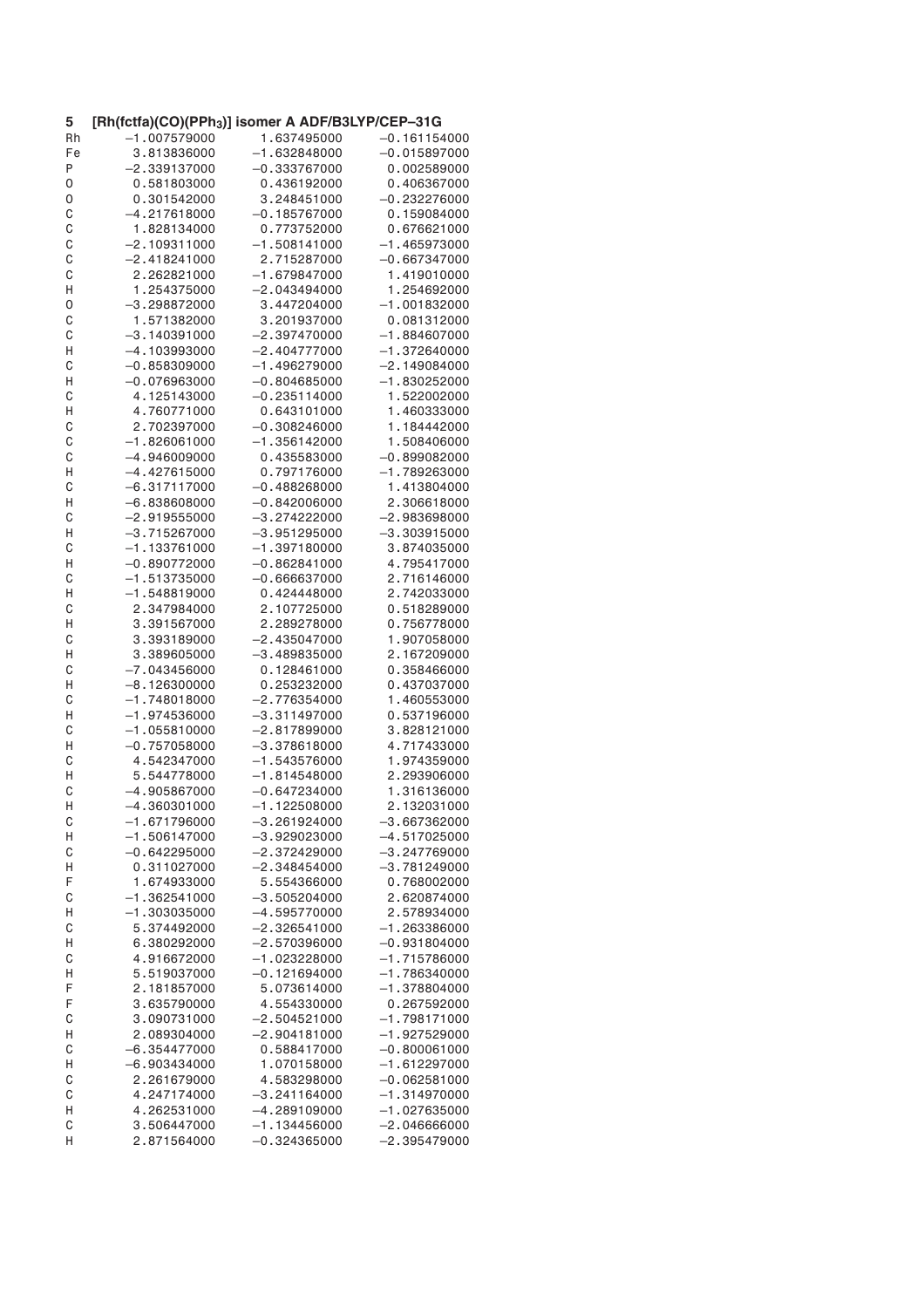| 6      | [Rh(fctfa)(CO)(PPh <sub>3</sub> )] isomer B ADF/PW91/TZP |                            |                                  |
|--------|----------------------------------------------------------|----------------------------|----------------------------------|
| C      | 5.872896000                                              | 2.278501000                | $-2.042192000$                   |
| C      | 4.878609000                                              | 2.918029000                | $-2.867092000$                   |
| C      | 4.269025000                                              | 1.890013000                | $-3.681904000$                   |
| C      | 4.906652000                                              | 0.648594000                | $-3.376456000$                   |
| C      | 5.892507000                                              | 0.887988000                | $-2.364624000$                   |
| Fe     | 4.027011000                                              | 1.447859000                | $-1.697943000$                   |
| C      | 2.703206000                                              | 0.031182000                | $-1.010574000$                   |
| C      | 2.007007000                                              | 1.245637000                | $-1.319543000$                   |
| C      | 2.558905000                                              | 2.288609000                | $-0.508002000$                   |
| C      | 3.596981000                                              | 1.724118000                | 0.299963000                      |
| C      | 3.685624000                                              | 0.327037000                | $-0.009402000$                   |
| C      | 4.598601000                                              | 4.363830000                | $-2.853481000$                   |
| C      | 3.573212000                                              | 4.880305000                | $-3.697230000$                   |
| C      | 3.329727000                                              | 6.223817000                | $-3.914806000$                   |
| C      | 2.208094000                                              | 6.600972000                | $-4.901909000$                   |
| F      | 1.372943000                                              | 7.526995000                | $-4.375374000$                   |
| 0      | 5.345674000                                              | 5.070855000                | $-2.091801000$                   |
| Rh     | 5.410008000                                              | 7.179679000                | $-1.984639000$                   |
| Ρ      | 5.655828000                                              | 9.467454000                | $-1.896761000$                   |
| 0      | 3.922933000                                              | 7.265435000                | $-3.451459000$                   |
| С      | 6.603330000                                              | 7.051921000                | $-0.582752000$                   |
| 0      | 7.316537000                                              | 6.897427000                | 0.323253000                      |
| F      | 1.437093000                                              | 5.537922000                | $-5.278488000$                   |
| F      | 2.729542000                                              | 7.130795000                | –6.047564000                     |
| Η      | 1.209831000                                              | 1.357717000                | $-2.047592000$                   |
| Η      | 2.266784000                                              | 3.334416000                | $-0.528979000$                   |
| Η      | 4.218727000                                              | 2.263505000                | 1.007562000                      |
| Η      | 4.385785000                                              | $-0.379606000$             | 0.425428000                      |
| Η      | 2.528542000                                              | $-0.939341000$             | $-1.465415000$                   |
| Η      | 3.480771000                                              | 2.029594000                | -4.414272000                     |
| Η      | 4.668454000                                              | $-0.312838000$             | $-3.820560000$                   |
| Η      | 6.528597000                                              | 0.137564000                | $-1.905579000$                   |
| Η      | 6.490839000                                              | 2.789769000                | $-1.312859000$                   |
| Η      | 2.957635000                                              | 4.169154000                | -4.237037000                     |
| C      | 4.644140000                                              | 10.467540000               | $-3.063262000$                   |
| C      | 5.220656000                                              | 10.158237000               | $-0.241234000$                   |
| C      | 7.357456000                                              | 10.086105000               | $-2.268409000$                   |
| C      | 7.584555000                                              | 11.444939000               | $-2.555022000$                   |
| C      | 8.871915000                                              | 11.907554000               | $-2.828930000$                   |
| C      | 9.952613000                                              | 11.018937000               | $-2.839825000$                   |
| C      | 9.737139000                                              | 9.664457000                | $-2.583878000$                   |
| C      | 8.441234000                                              | 9.196471000                | $-2.300600000$                   |
| Η      | 6.745854000                                              | 12.141766000               | $-2.589389000$                   |
| Η      | 9.029211000                                              | 12.964655000               | $-3.048591000$                   |
| Η      | 10.957771000                                             | 11.381087000               | $-3.063435000$                   |
| Н      | 10.567953000                                             | 8.958294000<br>8.132604000 | $-2.610096000$                   |
| Н      | 8.273038000<br>3.967600000                               | 11.626839000               | $-2.129726000$<br>$-2.655877000$ |
| C<br>C | 3.250519000                                              | 12.382532000               | $-3.586796000$                   |
| C      | 3.188624000                                              | 11.978935000               | $-4.922371000$                   |
| C      | 3.853916000                                              | 10.820222000               | $-5.332388000$                   |
| C      | 4.581823000                                              | 10.069606000               | $-4.410424000$                   |
| Η      | 3.996803000                                              | 11.942760000               | $-1.612257000$                   |
| Н      | 2.733933000                                              | 13.287146000               | $-3.262202000$                   |
| Н      | 2.618235000                                              | 12.566739000               | $-5.644236000$                   |
| Н      | 3.799857000                                              | 10.493524000               | $-6.371977000$                   |
| Н      | 5.089999000                                              | 9.160485000                | $-4.732242000$                   |
| C      | 5.780571000                                              | 11.328014000               | 0.292827000                      |
| C      | 5.364286000                                              | 11.805556000               | 1.539398000                      |
| C      | 4.390428000                                              | 11.118655000               | 2.268198000                      |
| C      | 3.835666000                                              | 9.938058000                | 1.744476000                      |
| C      | 4.249134000                                              | 9.465248000                | 0.499778000                      |
| Н      | 6.554961000                                              | 11.865391000               | $-0.255098000$                   |
| Н      | 5.812721000                                              | 12.713996000               | 1.944777000                      |
| Η      | 4.072773000                                              | 11.485720000               | 3.246027000                      |
| H      | 3.086681000                                              | 9.385612000                | 2.313449000                      |
| Н      | 3.833839000                                              | 8.541267000                | 0.093285000                      |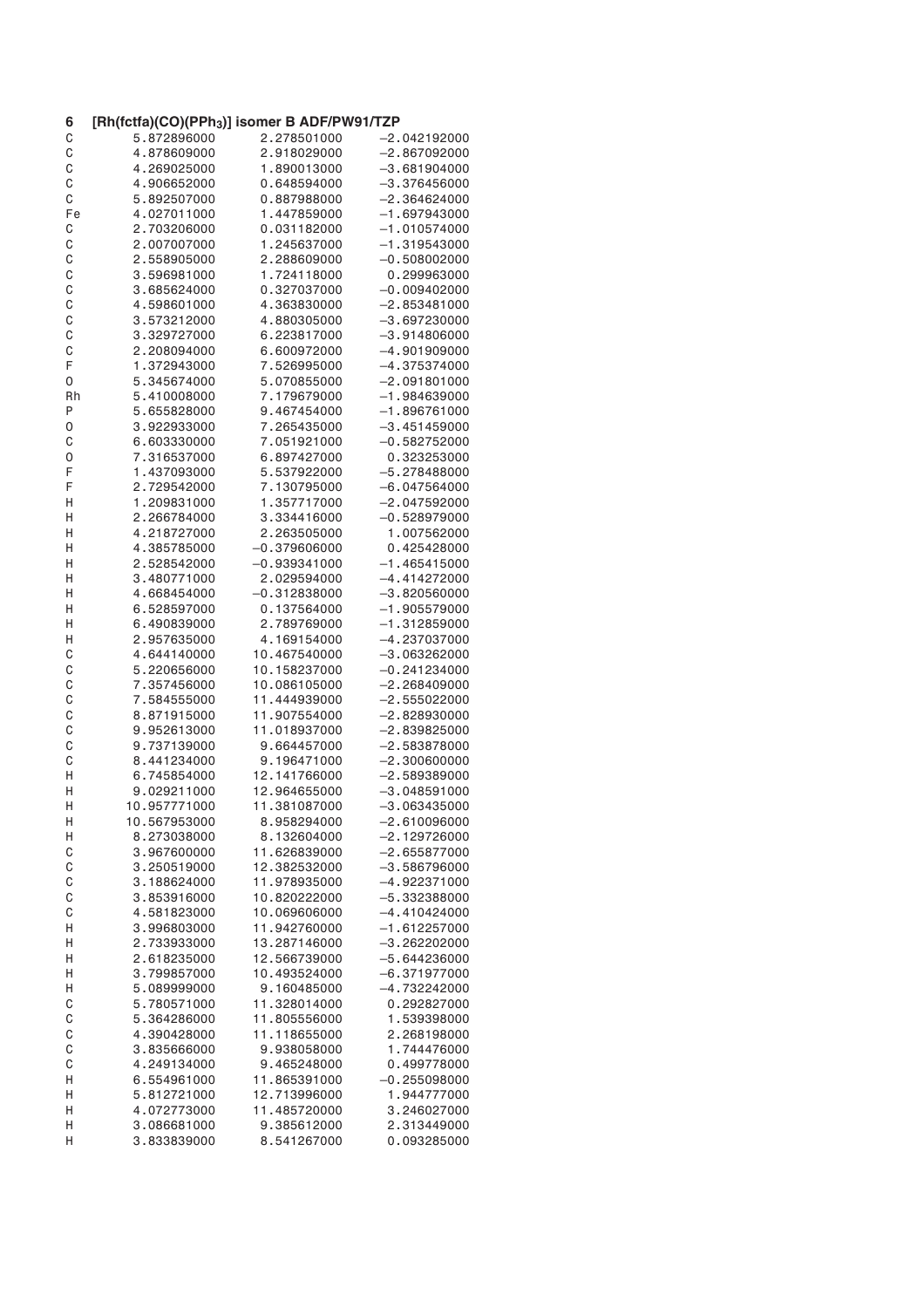| 7  | $[Rh(fctfa)(CO)_2]$ A ADF/PW91/TZP |                |                |
|----|------------------------------------|----------------|----------------|
| Rh | 5.506503000                        | 7.179254000    | $-2.192387000$ |
| Fe | 4.069142000                        | 1.686465000    | $-1.512855000$ |
| 0  | 7.828987000                        | 7.052728000    | $-0.245611000$ |
| 0  | 5.553170000                        | 10.208234000   | $-2.021870000$ |
| 0  | 5.505046000                        | 5.109742000    | $-2.286995000$ |
| 0  | 3.919768000                        | 7.259570000    | $-3.522860000$ |
| C  | 2.585434000                        | 2.706204000    | $-0.494196000$ |
| C  | 3.675952000                        | 2.396187000    | 0.380885000    |
| C  | 3.832246000                        | 0.972133000    | 0.400668000    |
| C  | 2.841389000                        | 0.405116000    | $-0.466385000$ |
| C  | 2.071259000                        | 1.479209000    | $-1.019811000$ |
| C  | 4.940870000                        | 2.934063000    | $-2.894710000$ |
| C  | 4.219563000                        | 1.860866000    | $-3.545535000$ |
| C  | 4.798003000                        | 0.625589000    | $-3.123335000$ |
| C  | 5.854679000                        | 0.914841000    | $-2.201130000$ |
| C  | 5.941457000                        | 2.330518000    | $-2.048678000$ |
| C  | 6.945240000                        | 7.112732000    | $-0.986805000$ |
| C  | 5.534857000                        | 9.056317000    | $-2.087042000$ |
| C  | 4.703099000                        | 4.377450000    | $-2.979562000$ |
| C  | 3.659932000                        | 4.869906000    | $-3.811216000$ |
| C  | 3.368561000                        | 6.205456000    | $-4.011288000$ |
| Η  | 2.234041000                        | 3.702681000    | $-0.746023000$ |
| H  | 4.284039000                        | 3.115351000    | 0.919998000    |
| H  | 4.582639000                        | 0.420507000    | 0.958547000    |
| Η  | 2.710576000                        | $-0.651420000$ | $-0.679403000$ |
| Η  | 1.253069000                        | 1.380220000    | $-1.726285000$ |
| H  | 3.397234000                        | 1.964546000    | $-4.245594000$ |
| H  | 4.474001000                        | $-0.363364000$ | $-3.432343000$ |
| Η  | 6.468036000                        | 0.181479000    | $-1.687533000$ |
| Η  | 6.632067000                        | 2.878345000    | $-1.417681000$ |
| Η  | 3.055366000                        | 4.144136000    | $-4.343546000$ |
| C  | 2.224199000                        | 6.574262000    | $-4.973440000$ |
| F  | 1.550337000                        | 5.486305000    | $-5.447448000$ |
| F  | 2.700011000                        | 7.250792000    | $-6.051411000$ |
| F  | 1.313190000                        | 7.373329000    | $-4.361352000$ |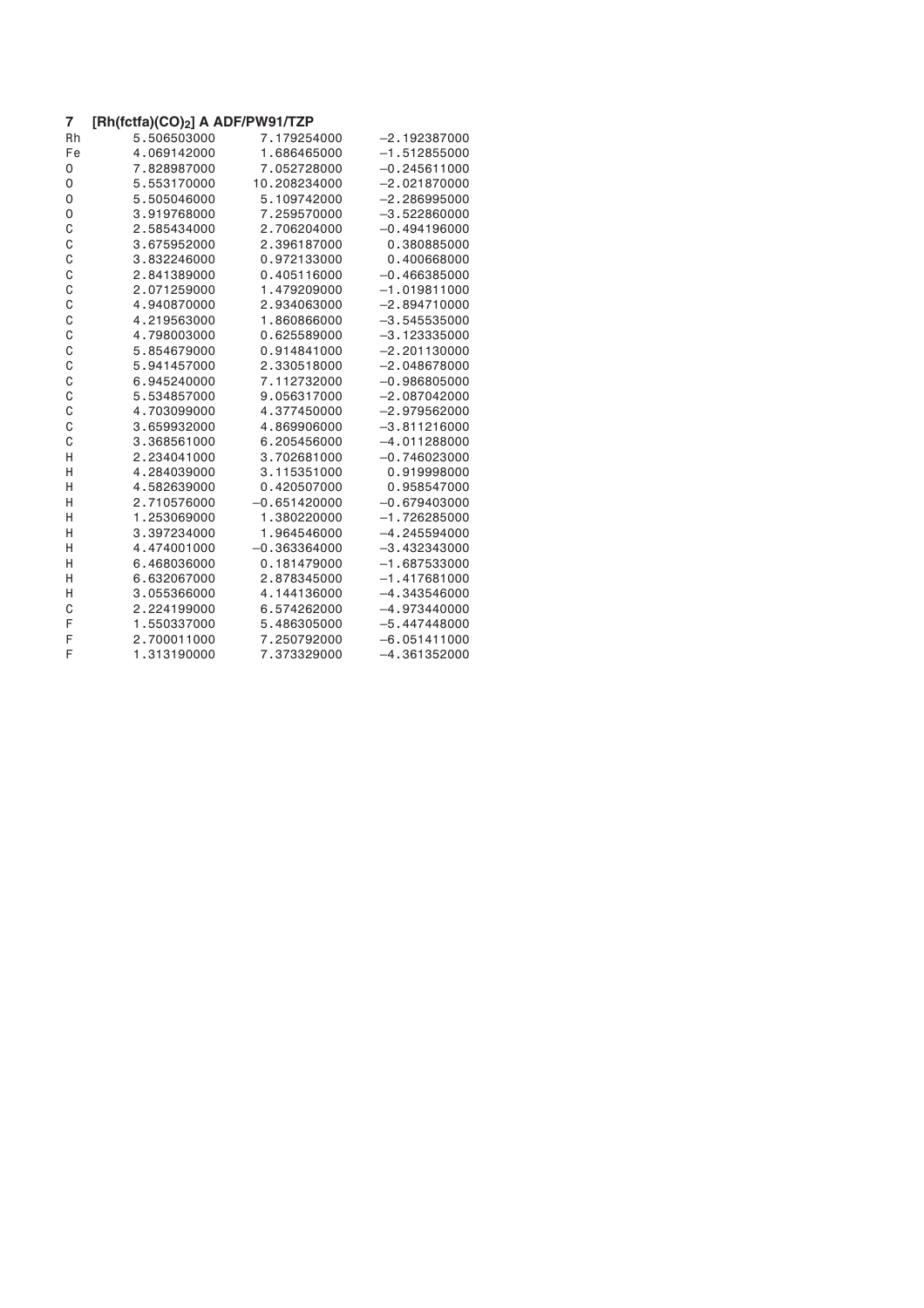| 8      | [Rh(fctfa)(CH <sub>3</sub> )(CO)(PPh <sub>3</sub> )(I)]-alkyl I ADF/PW91/TZP |                |                 |
|--------|------------------------------------------------------------------------------|----------------|-----------------|
| C      | 4.432402000                                                                  | 2.917061000    | –1.696409000    |
| C      | 4.304029000                                                                  | 3.387458000    | $-3$ .010056000 |
| C      | 3.625297000                                                                  | 2.602243000    | $-3.957698000$  |
| C      | 3.078849000                                                                  | 1.373145000    | $-3.591028000$  |
| C      | 3.205454000                                                                  | 0.910146000    | –2.278824000    |
| C      | 3.883227000                                                                  | 1.683482000    | $-1.335935000$  |
| P      | 4.985663000                                                                  | 5.036451000    | –3.501607000    |
| C      | 3.490072000                                                                  | 6.106279000    | $-3.575617000$  |
| C      | 2.274517000                                                                  | 5.692194000    | $-3.013704000$  |
| C      | 1.151015000                                                                  | 6.519624000    | $-3.078458000$  |
| C      | 1.230846000                                                                  | 7.765152000    | $-3.701123000$  |
| C      | 2.443548000                                                                  | 8.188090000    | $-4.252949000$  |
| С      | 3.570149000                                                                  | 7.370207000    | $-4.186529000$  |
| Rh     | 6.760380000                                                                  | 5.863196000    | $-2.165235000$  |
| I      | 7.537582000                                                                  | 7.391806000    | $-4.286816000$  |
| 0      | 6.162215000                                                                  | 4.983750000    | $-0.273904000$  |
| C      | 6.804238000                                                                  | 5.133349000    | 0.829857000     |
| C      | 7.982241000                                                                  | 5.902511000    | 1.023673000     |
| C      | 8.632729000                                                                  | 6.668047000    | 0.069425000     |
| 0      | 8.387411000                                                                  | 6.843829000    | $-1.167798000$  |
| C      | 6.236134000                                                                  | 4.448766000    | 2.005278000     |
|        | 5.103584000                                                                  | 3.554782000    | 1.988847000     |
| C<br>C | 4.904485000                                                                  |                |                 |
|        |                                                                              | 3.060147000    | 3.312883000     |
| C      | 5.906193000                                                                  | 3.632220000    | 4.159887000     |
| C      | 6.734951000                                                                  | 4.477672000    | 3.363879000     |
| Fe     | 6.791398000                                                                  | 2.569807000    | 2.625740000     |
| С      | 8.239549000                                                                  | 1.859240000    | 1.326672000     |
| C      | 8.760341000                                                                  | 1.958727000    | 2.657286000     |
| C      | 7.964996000                                                                  | 1.125373000    | 3.509323000     |
| C      | 6.949040000                                                                  | 0.516196000    | 2.701829000     |
| C      | 7.118557000                                                                  | 0.971354000    | 1.352570000     |
| C      | 9.858932000                                                                  | 7.495370000    | 0.520337000     |
| F      | 9.608252000                                                                  | 8.823743000    | 0.409434000     |
| F      | 10.943275000                                                                 | 7.217096000    | $-0.245877000$  |
| F      | 10.218223000                                                                 | 7.264621000    | 1.818372000     |
| С      | 5.584367000                                                                  | 7.489221000    | $-1.515619000$  |
| C      | 8.047499000                                                                  | 4.353133000    | $-2.533750000$  |
| C      | 5.404622000                                                                  | 4.730513000    | $-5.277271000$  |
| C      | 4.554070000                                                                  | 5.131406000    | $-6.318233000$  |
| C      | 4.890713000                                                                  | 4.860117000    | $-7.648630000$  |
| C      | 6.067702000                                                                  | 4.177013000    | $-7.954450000$  |
| C      | 6.903462000                                                                  | 3.750313000    | $-6.917717000$  |
| C      | 6.575414000                                                                  | 4.025496000    | $-5.592050000$  |
| Η      | 9.607522000                                                                  | 2.567512000    | 2.965137000     |
| Η      | 8.611016000                                                                  | 2.391468000    | 0.454765000     |
| Н      | 6.501989000                                                                  | 0.699805000    | 0.500920000     |
| Η      | 6.176553000                                                                  | $-0.162279000$ | 3.056802000     |
| Η      | 8.099593000                                                                  | 0.990965000    | 4.580594000     |
| Н      | 7.581727000                                                                  | 5.047456000    | 3.730009000     |
| Η      | 6.031856000                                                                  | 3.440165000    | 5.220930000     |
| н      | 4.135160000                                                                  | 2.359747000    | 3.621990000     |
| Н      | 4.500616000                                                                  | 3.319843000    | 1.120460000     |
| Н      | 8.399881000                                                                  | 5.919385000    | 2.022844000     |
| н      | 3.630786000                                                                  | 5.667637000    | $-6.099892000$  |
| Η      | 4.225539000                                                                  | 5.194056000    | $-8.446486000$  |
| Η      | 6.335557000                                                                  | 3.978046000    | $-8.993497000$  |
| Η      | 7.826125000                                                                  | 3.213785000    | $-7.142258000$  |
| Η      | 7.249955000                                                                  | 3.699565000    | $-4.803362000$  |
| н      | 2.196735000                                                                  | 4.718124000    | $-2.532998000$  |
|        | 0.211395000                                                                  | 6.182697000    | $-2.641944000$  |
| Н<br>Н | 0.352150000                                                                  | 8.407879000    | $-3.753788000$  |
|        |                                                                              |                |                 |
| Η      | 2.515746000                                                                  | 9.162743000    | -4.734352000    |
| Н      | 4.516306000                                                                  | 7.708369000    | $-4.611810000$  |
| Η      | 3.528707000                                                                  | 2.947592000    | $-4.986062000$  |
| Н      | 2.558406000                                                                  | 0.773155000    | -4.337082000    |
| Н      | 2.781645000                                                                  | $-0.053649000$ | $-1.996929000$  |
| Н      | 3.990644000                                                                  | 1.325621000    | $-0.311612000$  |
| Н      | 4.969394000                                                                  | 3.517112000    | $-0.965537000$  |
| 0      | 8.874234000                                                                  | 3.553268000    | $-2.577206000$  |
| н      | 4.720751000                                                                  | 7.066930000    | –0.989250000    |
| Н      | 6.237134000                                                                  | 8.039281000    | $-0.830098000$  |
| н      | 5.271291000                                                                  | 8.133577000    | $-2.338596000$  |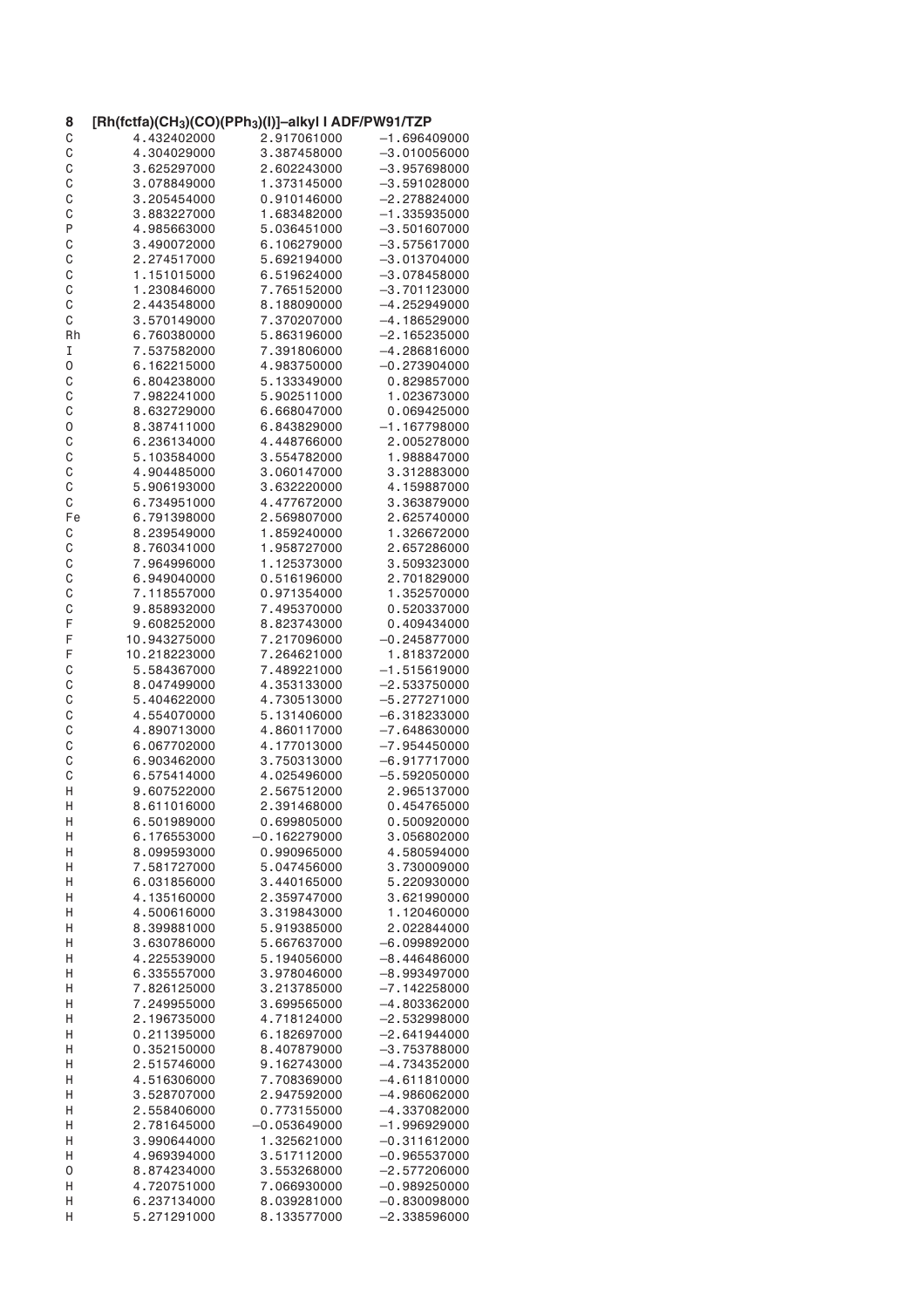| 9  | [Rh(fctfa)(CH <sub>3</sub> )(CO)(PPh <sub>3</sub> )(I)]-alkyl II ADF/PW91/TZP |                |                |
|----|-------------------------------------------------------------------------------|----------------|----------------|
| C  | 6.802778000                                                                   | 4.533759000    | $-5.596782000$ |
| C  | 7.225904000                                                                   | 5.868178000    | $-5.561572000$ |
| C  | 7.829145000                                                                   | 6.424310000    | $-6.703069000$ |
| C  | 7.999138000                                                                   | 5.658668000    | $-7.854526000$ |
| C  | 7.575872000                                                                   | 4.327770000    | $-7.882300000$ |
| C  | 6.979256000                                                                   | 3.769114000    | $-6.752513000$ |
| P  | 6.963396000                                                                   | 6.953284000    | $-4.083961000$ |
| C  | 5.574248000                                                                   | 8.038677000    | $-4.613952000$ |
| C  | 4.703752000                                                                   | 7.619059000    | $-5.629538000$ |
| C  | 3.638525000                                                                   | 8.429461000    | $-6.025894000$ |
| C  | 3.427865000                                                                   | 9.664018000    | $-5.410603000$ |
| C  | 4.282592000                                                                   | 10.083369000   | -4.388258000   |
| С  | 5.345273000                                                                   | 9.275258000    | $-3.985373000$ |
| Rh | 6.726480000                                                                   | 5.860168000    | $-2.008410000$ |
| I  | 4.336015000                                                                   | 4.797630000    | $-2.806236000$ |
| 0  | 6.280009000                                                                   | 4.956919000    | $-0.106480000$ |
| C  | 6.958009000                                                                   | 5.120249000    | 0.962759000    |
| C  | 8.164925000                                                                   | 5.873303000    | 1.077340000    |
| C  | 8.764377000                                                                   | 6.604836000    | 0.070496000    |
| 0  | 8.439886000                                                                   | 6.798574000    | $-1.156630000$ |
|    | 6.409615000                                                                   |                | 2.167367000    |
| C  |                                                                               | 4.480433000    | 2.176670000    |
| C  | 5.242058000                                                                   | 3.623520000    |                |
| C  | 5.048479000                                                                   | 3.147662000    | 3.508691000    |
| C  | 6.091912000                                                                   | 3.678359000    | 4.336245000    |
| C  | 6.947739000                                                                   | 4.482836000    | 3.522569000    |
| Fe | 6.894743000                                                                   | 2.579365000    | 2.793651000    |
| С  | 8.234140000                                                                   | 1.734446000    | 1.451566000    |
| C  | 8.822232000                                                                   | 1.836990000    | 2.753729000    |
| C  | 8.008681000                                                                   | 1.089389000    | 3.668876000    |
| C  | 6.911967000                                                                   | 0.529852000    | 2.931651000    |
| C  | 7.046321000                                                                   | 0.932407000    | 1.561915000    |
| C  | 10.067738000                                                                  | 7.353946000    | 0.411408000    |
| F  | 9.932705000                                                                   | 8.690256000    | 0.224922000    |
| F  | 11.086155000                                                                  | 6.933019000    | $-0.391971000$ |
| F  | 10.486198000                                                                  | 7.170240000    | 1.695831000    |
| С  | 5.637985000                                                                   | 7.510165000    | $-1.269607000$ |
| C  | 7.765653000                                                                   | 4.192097000    | $-2.471739000$ |
| C  | 8.453786000                                                                   | 8.037515000    | $-4.157163000$ |
| C  | 8.433810000                                                                   | 9.320302000    | $-4.727866000$ |
| C  | 9.609057000                                                                   | 10.071760000   | $-4.821305000$ |
| C  | 10.815698000                                                                  | 9.549977000    | $-4.350978000$ |
| C  | 10.843855000                                                                  | 8.266752000    | $-3.795350000$ |
| C  | 9.674616000                                                                   | 7.515172000    | $-3.698546000$ |
| Η  | 9.723036000                                                                   | 2.391975000    | 3.006361000    |
| Η  | 8.594543000                                                                   | 2.215401000    | 0.544306000    |
| Н  | 6.364472000                                                                   | 0.690703000    | 0.750287000    |
| Η  | 6.108208000                                                                   | $-0.076733000$ | 3.344124000    |
| н  | 8.182784000                                                                   | 0.979154000    | 4.737141000    |
| Н  | 7.825155000                                                                   | 5.021937000    | 3.870867000    |
| Η  | 6.226331000                                                                   | 3.483281000    | 5.397847000    |
| н  | 4.259408000                                                                   | 2.473791000    | 3.834997000    |
| Н  | 4.633684000                                                                   | 3.403010000    | 1.304431000    |
| Η  | 8.645589000                                                                   | 5.892549000    | 2.048513000    |
| н  | 7.503449000                                                                   | 9.735020000    | $-5.114264000$ |
|    |                                                                               |                | $-5.267652000$ |
| Η  | 9.574952000                                                                   | 11.066863000   |                |
| Η  | 11.732033000                                                                  | 10.139332000   | -4.416517000   |
| Η  | 11.781675000                                                                  | 7.851963000    | $-3.422706000$ |
| Η  | 9.710655000                                                                   | 6.523572000    | $-3.254091000$ |
| н  | 4.855527000                                                                   | 6.656152000    | –6.114023000   |
| Н  | 2.972917000                                                                   | 8.089117000    | $-6.818058000$ |
| Н  | 2.597398000                                                                   | 10.296978000   | $-5.723468000$ |
| Η  | 4.120481000                                                                   | 11.042357000   | $-3.897642000$ |
| Н  | 5.999758000                                                                   | 9.612586000    | $-3.184793000$ |
| Η  | 8.169657000                                                                   | 7.458371000    | $-6.693243000$ |
| Н  | 8.468183000                                                                   | 6.105590000    | $-8.731158000$ |
| Н  | 7.712863000                                                                   | 3.728929000    | $-8.783224000$ |
| Н  | 6.641757000                                                                   | 2.733320000    | $-6.764547000$ |
| Н  | 6.300827000                                                                   | 4.095971000    | -4.734627000   |
| 0  | 8.341051000                                                                   | 3.200211000    | $-2.566627000$ |
| н  | 5.242056000                                                                   | 7.166922000    | $-0.308656000$ |
| Н  | 6.355931000                                                                   | 8.326553000    | $-1.128647000$ |
| н  | 4.819007000                                                                   | 7.796496000    | $-1.931841000$ |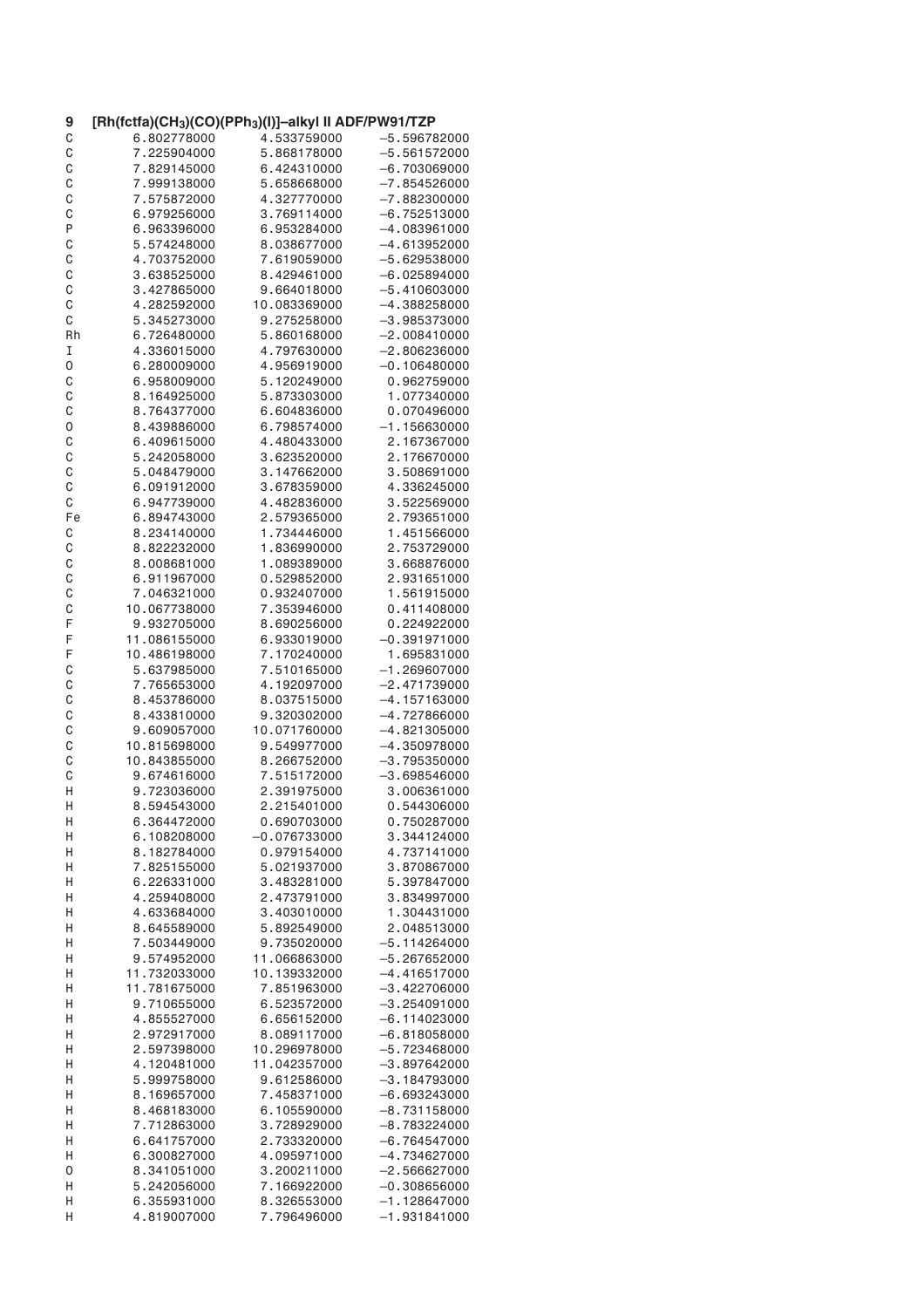| 10 | [Rh(fctfa)(CH <sub>3</sub> )(CO)(PPh <sub>3</sub> )(I)]–alkyl III ADF/PW91/TZP |             |              |
|----|--------------------------------------------------------------------------------|-------------|--------------|
| Rh | 5.503681000                                                                    | 5.218327000 | 7.746911000  |
| I  | 4.979841000                                                                    | 7.869955000 | 7.431739000  |
| Fe | 8.632128000                                                                    | 5.085324000 | 2.843835000  |
| Ρ  | 3.143274000                                                                    | 4.578291000 | 7.394907000  |
| F  | 8.184172000                                                                    | 1.424299000 | 8.528754000  |
| F  | 7.910852000                                                                    | 0.509864000 | 6.559788000  |
| F  | 6.281014000                                                                    | 0.472817000 | 8.019643000  |
| 0  | 5.930469000                                                                    | 5.099586000 | 5.575423000  |
| 0  | 6.096203000                                                                    | 3.190558000 | 7.962769000  |
| 0  | 8.331404000                                                                    | 6.231135000 | 8.366934000  |
| C  | 6.593386000                                                                    | 4.154297000 | 5.045958000  |
| C  | 7.036878000                                                                    | 2.966423000 | 5.723346000  |
| C  | 6.750100000                                                                    | 2.597976000 | 7.019770000  |
| C  | 7.285630000                                                                    | 1.244959000 | 7.521001000  |
| C  | 7.274360000                                                                    | 5.852790000 | 8.112099000  |
| C  | 5.165489000                                                                    | 5.277608000 | 9.833580000  |
| C  | 6.895361000                                                                    | 4.295149000 | 3.612688000  |
| C  | 6.619223000                                                                    | 5.484625000 | 2.845571000  |
| C  | 7.072559000                                                                    | 5.266397000 | 1.509866000  |
| C  | 7.641869000                                                                    | 3.953136000 | 1.438116000  |
| C  | 7.547852000                                                                    | 3.353764000 | 2.730887000  |
|    |                                                                                |             |              |
| C  | 9.595363000                                                                    | 6.801091000 | 3.481613000  |
| C  | 10.077996000                                                                   | 6.394463000 | 2.193355000  |
| C  | 10.619811000                                                                   | 5.073020000 | 2.319553000  |
| C  | 10.467157000                                                                   | 4.661408000 | 3.683953000  |
| C  | 9.837412000                                                                    | 5.731576000 | 4.399018000  |
| C  | 2.882783000                                                                    | 3.931459000 | 5.697896000  |
| C  | 2.507247000                                                                    | 2.600647000 | 5.471783000  |
| C  | 2.359854000                                                                    | 2.123246000 | 4.158230000  |
| C  | 2.586495000                                                                    | 2.983156000 | 3.070521000  |
| C  | 2.967675000                                                                    | 4.308497000 | 3.301176000  |
| C  | 3.127955000                                                                    | 4.779134000 | 4.603497000  |
| C  | 1.889300000                                                                    | 5.917127000 | 7.587892000  |
| C  | 1.822496000                                                                    | 6.588606000 | 8.825735000  |
| C  | 0.888207000                                                                    | 7.602092000 | 9.027287000  |
| C  | 0.018426000                                                                    | 7.972431000 | 7.995095000  |
| C  | 0.080743000                                                                    | 7.311043000 | 6.768432000  |
| C  | 1.009978000                                                                    | 6.279406000 | 6.564286000  |
| C  | 2.478014000                                                                    | 3.256451000 | 8.495734000  |
| C  | 3.337820000                                                                    | 2.370955000 | 9.167855000  |
| C  | 2.810139000                                                                    | 1.355322000 | 9.970865000  |
| C  | 1.427938000                                                                    | 1.209323000 | 10.108771000 |
| C  | 0.565609000                                                                    | 2.084555000 | 9.440346000  |
| C  | 1.082694000                                                                    | 3.104345000 | 8.641564000  |
| Η  | 7.619838000                                                                    | 2.259967000 | 5.142723000  |
| Н  | 5.316830000                                                                    | 6.290289000 | 10.216855000 |
| Η  | 4.155238000                                                                    | 4.933045000 | 10.066313000 |
| Н  | 5.891497000                                                                    | 4.582859000 | 10.270317000 |
| Н  | 6.156988000                                                                    | 6.380730000 | 3.244531000  |
| Н  | 7.021927000                                                                    | 5.982111000 | 0.695085000  |
| Н  | 8.089719000                                                                    | 3.499053000 | 0.559746000  |
| Н  | 7.891127000                                                                    | 2.357578000 | 2.988907000  |
| Η  | 9.109008000                                                                    | 7.742665000 | 3.716121000  |
| Н  | 10.027819000                                                                   | 6.978896000 | 1.278741000  |
|    |                                                                                | 4.481819000 |              |
| Η  | 11.053693000                                                                   |             | 1.518471000  |
| Η  | 10.767269000                                                                   | 3.705511000 | 4.102052000  |
| Η  | 9.560563000                                                                    | 5.722496000 | 5.449418000  |
| Н  | 2.326849000                                                                    | 1.930428000 | 6.310637000  |
| Η  | 2.072012000                                                                    | 1.084576000 | 3.989735000  |
| Н  | 2.475231000                                                                    | 2.613290000 | 2.049772000  |
| Н  | 3.160391000                                                                    | 4.975560000 | 2.461242000  |
| Η  | 3.454624000                                                                    | 5.804318000 | 4.773662000  |
| Η  | 2.510521000                                                                    | 6.325510000 | 9.629190000  |
| Η  | 0.849747000                                                                    | 8.115853000 | 9.988811000  |
| Н  | $-0.702046000$                                                                 | 8.778147000 | 8.147356000  |
| Н  | $-0.591618000$                                                                 | 7.592396000 | 5.956836000  |
| Η  | 1.041166000                                                                    | 5.768223000 | 5.603284000  |
| Н  | 4.415375000                                                                    | 2.471509000 | 9.057780000  |
| Н  | 3.488441000                                                                    | 0.676732000 | 10.490990000 |
| Η  | 1.020977000                                                                    | 0.416712000 | 10.739485000 |
| Н  | $-0.514931000$                                                                 | 1.977734000 | 9.544899000  |
| Η  | 0.404824000                                                                    | 3.789952000 | 8.131092000  |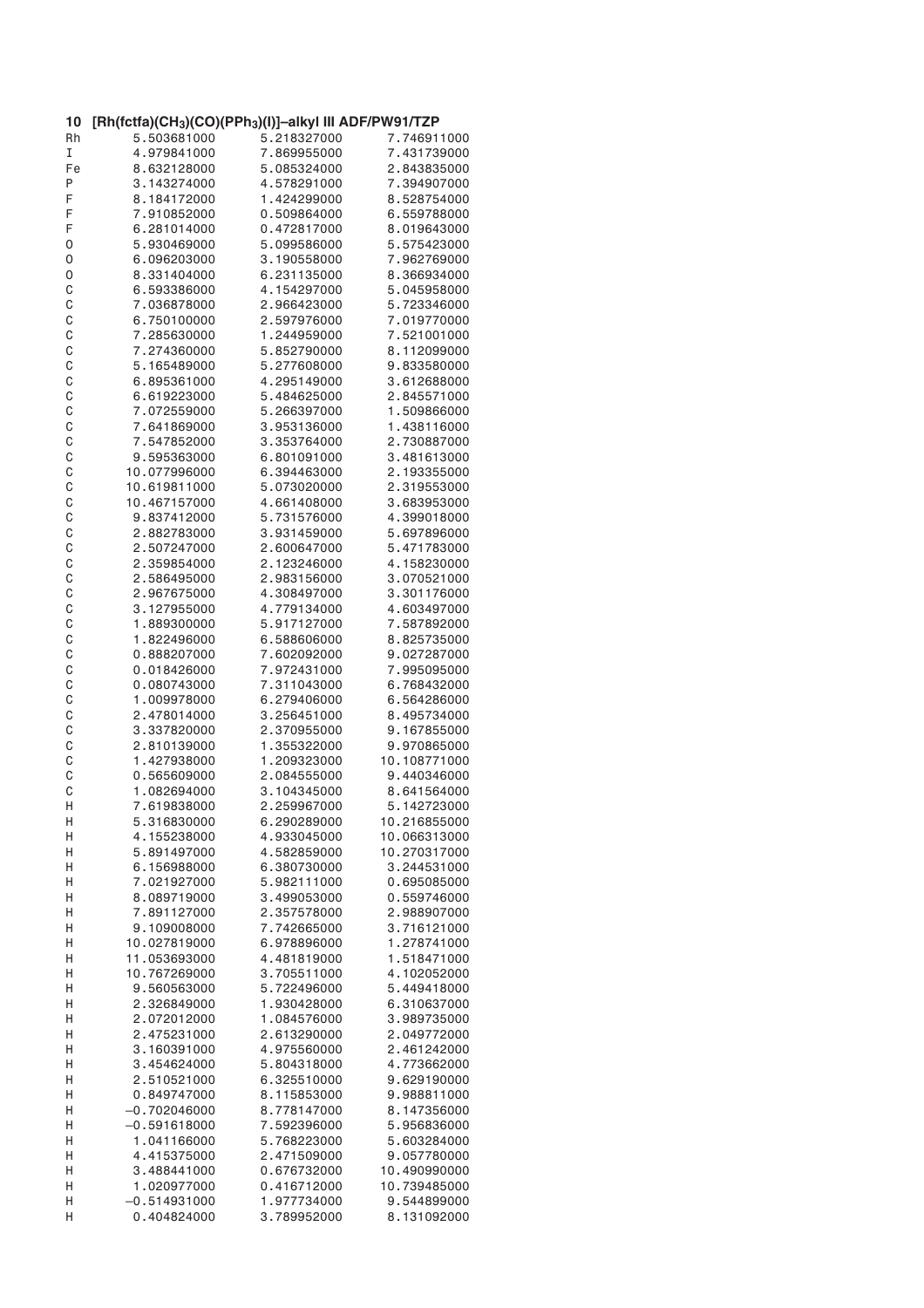| 11           | [Rh(fctfa)(CH <sub>3</sub> )(CO)(PPh <sub>3</sub> )(I)]-alkyl IV ADF/PW91/TZP |             |              |
|--------------|-------------------------------------------------------------------------------|-------------|--------------|
| Rh           | 5.557137000                                                                   | 5.441649000 | 7.516390000  |
| I            | 5.178737000                                                                   | 6.017412000 | 10.153542000 |
| Fe           | 8.658514000                                                                   | 4.941535000 | 2.758287000  |
| Ρ            | 3.191259000                                                                   | 4.759233000 | 7.215678000  |
| F            | 8.214467000                                                                   | 1.505787000 | 8.526188000  |
| F            | 7.822898000                                                                   | 0.510805000 | 6.616828000  |
| F            | 6.259749000                                                                   | 0.597118000 | 8.147066000  |
| 0            | 5.957547000                                                                   | 5.133669000 | 5.460775000  |
| 0            | 6.131007000                                                                   | 3.322061000 | 7.931552000  |
| 0            | 8.389133000                                                                   | 6.502283000 | 7.992251000  |
| C            | 6.608701000                                                                   | 4.127845000 | 4.992867000  |
| $\mathsf C$  | 7.024656000                                                                   | 2.973821000 | 5.707184000  |
| C            | 6.746863000                                                                   | 2.663881000 | 7.034252000  |
| C            | 7.264889000                                                                   | 1.309885000 | 7.572348000  |
| C            | 7.332768000                                                                   | 6.075768000 | 7.822321000  |
| C            | 5.071869000                                                                   | 7.430264000 | 7.001022000  |
| C            | 6.908664000                                                                   | 4.211658000 | 3.553198000  |
| C            | 6.653770000                                                                   | 5.368252000 | 2.728237000  |
| C            | 7.109863000                                                                   | 5.082140000 | 1.406015000  |
| C            | 7.660042000                                                                   | 3.758625000 | 1.399704000  |
| C            | 7.549752000                                                                   | 3.221936000 | 2.718708000  |
|              | 9.659590000                                                                   | 6.668339000 | 3.298331000  |
| C            |                                                                               | 6.161098000 |              |
| C            | 10.157404000                                                                  |             | 2.052179000  |
| C            | 10.655594000                                                                  | 4.836984000 | 2.281278000  |
| C            | 10.460574000                                                                  | 4.525057000 | 3.667717000  |
| C            | 9.848958000                                                                   | 5.659484000 | 4.294151000  |
| C            | 2.955352000                                                                   | 3.956380000 | 5.578490000  |
| C            | 2.598327000                                                                   | 2.603992000 | 5.479636000  |
| C            | 2.479729000                                                                   | 1.993343000 | 4.218850000  |
| C            | 2.716593000                                                                   | 2.738919000 | 3.050839000  |
| $\mathsf{C}$ | 3.082649000                                                                   | 4.084666000 | 3.152386000  |
| C            | 3.216348000                                                                   | 4.685499000 | 4.404057000  |
| C            | 1.951297000                                                                   | 6.126202000 | 7.268485000  |
| C            | 1.754210000                                                                   | 6.774921000 | 8.503985000  |
| $\mathsf{C}$ | 0.861582000                                                                   | 7.842147000 | 8.603333000  |
| C            | 0.158809000                                                                   | 8.279659000 | 7.475223000  |
| C            | 0.346226000                                                                   | 7.631734000 | 6.252004000  |
| C            | 1.233953000                                                                   | 6.557967000 | 6.147144000  |
| $\mathsf C$  | 2.502401000                                                                   | 3.551379000 | 8.418647000  |
| C            | 3.339445000                                                                   | 2.794171000 | 9.256020000  |
| C            | 2.783650000                                                                   | 1.858758000 | 10.134201000 |
| C            | 1.400878000                                                                   | 1.668463000 | 10.182561000 |
| C            | 0.562815000                                                                   | 2.415346000 | 9.347730000  |
| C            | 1.107168000                                                                   | 3.353894000 | 8.470941000  |
| Н            | 7.578533000                                                                   | 2.230419000 | 5.144357000  |
| Н            | 5.229753000                                                                   | 7.473731000 | 5.917732000  |
| Η            | 4.032850000                                                                   | 7.635541000 | 7.265526000  |
| Н            | 5.721422000                                                                   | 8.144418000 | 7.515334000  |
| Н            | 6.199868000                                                                   | 6.290112000 | 3.075460000  |
| Η            | 7.072825000                                                                   | 5.758648000 | 0.558706000  |
| Η            | 8.106031000                                                                   | 3.257258000 | 0.547011000  |
| Η            | 7.878535000                                                                   | 2.235050000 | 3.024658000  |
| Н            | 9.200663000                                                                   | 7.640520000 | 3.454559000  |
| Н            | 10.145461000                                                                  | 6.682271000 | 1.099657000  |
| Н            | 11.087454000                                                                  | 4.179337000 | 1.533382000  |
| Η            | 10.720944000                                                                  | 3.591064000 | 4.157074000  |
| Н            | 9.551500000                                                                   | 5.729783000 | 5.335011000  |
| Η            | 2.413569000                                                                   | 2.019202000 | 6.377738000  |
| Н            | 2.208245000                                                                   | 0.938994000 | 4.153481000  |
| Н            | 2.628217000                                                                   | 2.265769000 | 2.072517000  |
|              |                                                                               |             |              |
| Н            | 3.287404000                                                                   | 4.663591000 | 2.253137000  |
| Η            | 3.541340000                                                                   | 5.721629000 | 4.467878000  |
| Н            | 2.310754000                                                                   | 6.448636000 | 9.384072000  |
| Η            | 0.718868000                                                                   | 8.334171000 | 9.565637000  |
| Η            | $-0.533593000$                                                                | 9.118766000 | 7.550630000  |
| Η            | $-0.204322000$                                                                | 7.959987000 | 5.369411000  |
| Н            | 1.353586000                                                                   | 6.057194000 | 5.189175000  |
| Н            | 4.417378000                                                                   | 2.934232000 | 9.221743000  |
| Η            | 3.440871000                                                                   | 1.282945000 | 10.786931000 |
| Η            | 0.972824000                                                                   | 0.940886000 | 10.875548000 |
| Η            | $-0.517923000$                                                                | 2.272493000 | 9.382260000  |
| Η            | 0.449160000                                                                   | 3.939722000 | 7.827417000  |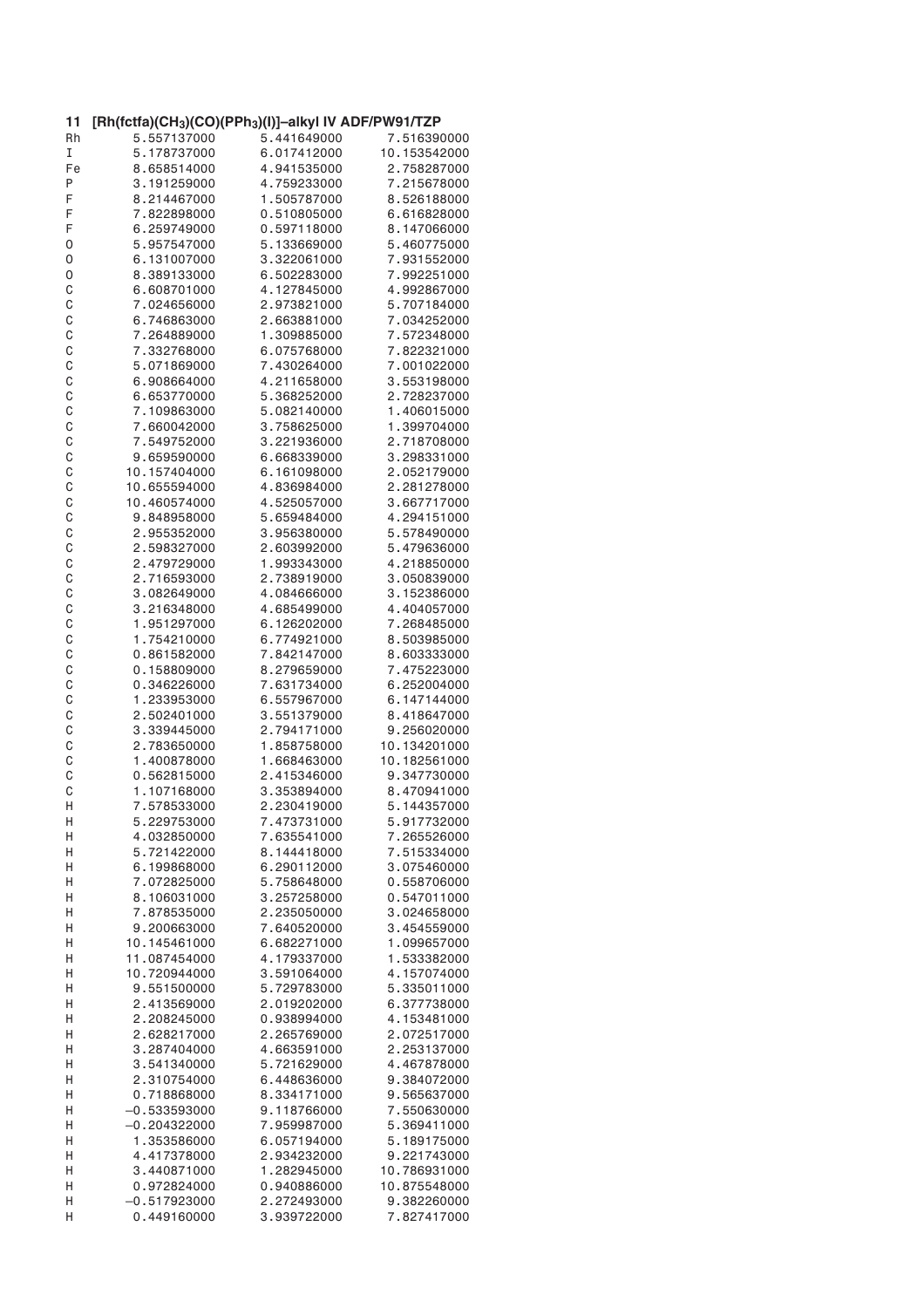| 12 | [Rh(fctfa)(CH <sub>3</sub> )(CO)(PPh <sub>3</sub> )(I)]-alkyl V ADF/PW91/TZP |                |                |
|----|------------------------------------------------------------------------------|----------------|----------------|
| С  | 5.415291000                                                                  | 2.167325000    | $-1.845421000$ |
| C  | 4.611441000                                                                  | 2.801559000    | $-2.802012000$ |
| C  | 3.769019000                                                                  | 2.031437000    | $-3.619788000$ |
| C  | 3.739310000                                                                  | 0.643316000    | $-3.488593000$ |
| C  | 4.558310000                                                                  | 0.011797000    | $-2.550435000$ |
| C  | 5.389724000                                                                  | 0.776220000    | $-1.731305000$ |
| P  | 4.626279000                                                                  | 4.634481000    | $-3.026884000$ |
| C  | 3.064944000                                                                  | 5.175569000    | $-2.211425000$ |
| C  | 2.428417000                                                                  | 4.353368000    | $-1.271348000$ |
| C  | 1.287760000                                                                  | 4.801587000    | $-0.601312000$ |
|    |                                                                              |                |                |
| C  | 0.770035000                                                                  | 6.069810000    | $-0.864775000$ |
| C  | 1.398431000                                                                  | 6.894873000    | $-1.801129000$ |
| C  | 2.541245000                                                                  | 6.454678000    | $-2.466038000$ |
| Rh | 6.457117000                                                                  | 5.808762000    | $-2.123946000$ |
| C  | 5.418001000                                                                  | 7.264489000    | $-1.484872000$ |
| 0  | 6.246617000                                                                  | 4.722978000    | $-0.185819000$ |
| С  | 6.946910000                                                                  | 4.998904000    | 0.845688000    |
| C  | 8.078953000                                                                  | 5.869275000    | 0.882780000    |
| C  | 8.576856000                                                                  | 6.646280000    | $-0.149509000$ |
| 0  | 8.177361000                                                                  | 6.826893000    | $-1.353750000$ |
| C  | 6.499897000                                                                  | 4.389666000    | 2.112395000    |
| C  | 5.318242000                                                                  | 3.573181000    | 2.243353000    |
| C  | 5.185775000                                                                  | 3.197108000    | 3.614243000    |
| C  | 6.285421000                                                                  | 3.758712000    | 4.341057000    |
|    |                                                                              |                |                |
| C  | 7.103608000                                                                  | 4.484357000    | 3.422642000    |
| Fe | 6.972787000                                                                  | 2.523680000    | 2.845583000    |
| C  | 8.158240000                                                                  | 1.533798000    | 1.469661000    |
| C  | 8.887189000                                                                  | 1.766165000    | 2.681105000    |
| C  | 8.174166000                                                                  | 1.128904000    | 3.754765000    |
| C  | 7.010992000                                                                  | 0.501140000    | 3.201106000    |
| C  | 7.001218000                                                                  | 0.754480000    | 1.790869000    |
| C  | 9.849306000                                                                  | 7.479723000    | 0.129557000    |
| F  | 9.681306000                                                                  | 8.772514000    | $-0.247680000$ |
| F  | 10.907531000                                                                 | 6.988769000    | $-0.567648000$ |
| F  | 10.212212000                                                                 | 7.496486000    | 1.445001000    |
| I  | 8.244897000                                                                  | 3.961171000    | $-3.112528000$ |
|    | 6.749111000                                                                  | 6.998288000    | $-3.853040000$ |
| C  |                                                                              |                |                |
| C  | 4.300015000                                                                  | 4.829839000    | $-4.827716000$ |
| C  | 3.004867000                                                                  | 5.076906000    | $-5.334077000$ |
| C  | 2.791190000                                                                  | 5.155012000    | $-6.712129000$ |
| C  | 3.855952000                                                                  | 4.983172000    | $-7.600228000$ |
| C  | 5.136873000                                                                  | 4.721023000    | $-7.105906000$ |
| C  | 5.360735000                                                                  | 4.643073000    | $-5.727597000$ |
| Н  | 9.804252000                                                                  | 2.339487000    | 2.773011000    |
| Н  | 8.420490000                                                                  | 1.915702000    | 0.486146000    |
| Н  | 6.229406000                                                                  | 0.434228000    | 1.098793000    |
| Н  | 6.259213000                                                                  | $-0.051940000$ | 3.756376000    |
| Н  | 8.459643000                                                                  | 1.133429000    | 4.803768000    |
| Н  | 8.013441000                                                                  | 5.016549000    | 3.677601000    |
| Н  | 6.478144000                                                                  | 3.634890000    | 5.402102000    |
| Н  | 4.401298000                                                                  | 2.573006000    | 4.030820000    |
|    | 4.652966000                                                                  | 3.313375000    | 1.427259000    |
| Н  |                                                                              |                |                |
| Н  | 8.593374000                                                                  | 5.957253000    | 1.833171000    |
| Н  | 2.163195000                                                                  | 5.201603000    | $-4.652603000$ |
| Н  | 1.785269000                                                                  | 5.348368000    | $-7.088677000$ |
| Н  | 3.687339000                                                                  | 5.049363000    | $-8.676801000$ |
| Н  | 5.970932000                                                                  | 4.576949000    | $-7.794084000$ |
| Н  | 6.361172000                                                                  | 4.423307000    | $-5.350433000$ |
| Η  | 2.822957000                                                                  | 3.359552000    | $-1.064096000$ |
| Η  | 0.805005000                                                                  | 4.153160000    | 0.128974000    |
| Η  | $-0.119556000$                                                               | 6.417982000    | $-0.339565000$ |
| Η  | 1.002218000                                                                  | 7.887541000    | $-2.010053000$ |
| Н  | 3.025099000                                                                  | 7.111484000    | $-3.188820000$ |
| Η  | 3.145931000                                                                  | 2.511021000    | $-4.373157000$ |
|    |                                                                              |                |                |
| Η  | 3.088408000                                                                  | 0.055908000    | $-4.135354000$ |
| Η  | 4.555903000                                                                  | $-1.074861000$ | $-2.466311000$ |
| Η  | 6.048847000                                                                  | 0.286222000    | $-1.016655000$ |
| Н  | 6.065858000                                                                  | 2.757425000    | $-1.205336000$ |
| Η  | 7.391104000                                                                  | 7.812093000    | $-3.501276000$ |
| Η  | 7.272080000                                                                  | 6.393673000    | $-4.594579000$ |
| Н  | 5.808959000                                                                  | 7.381432000    | $-4.259911000$ |
| 0  | 4.908665000                                                                  | 8.231271000    | $-1.118400000$ |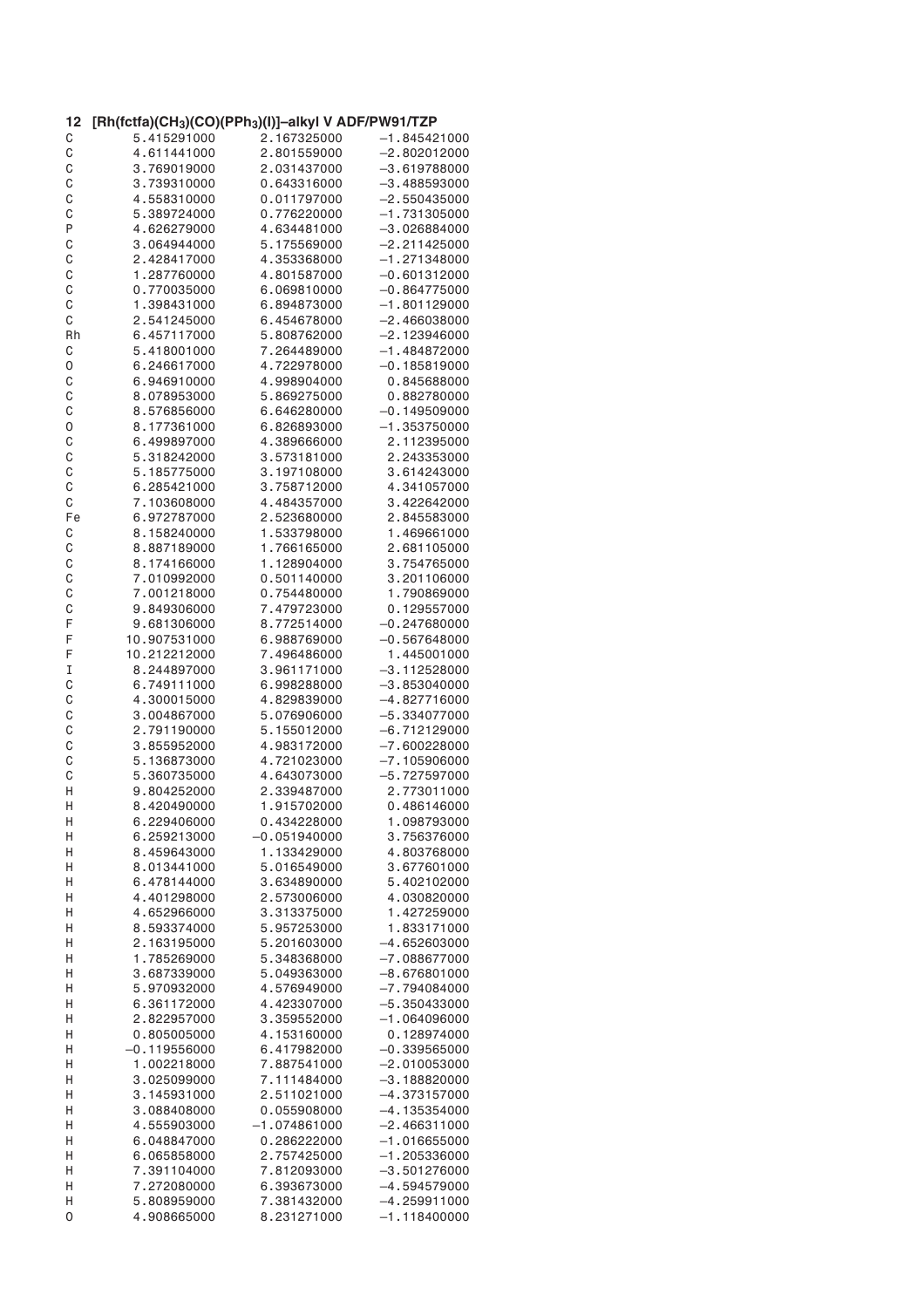| 13 | [Rh(fctfa)(CH <sub>3</sub> )(CO)(PPh <sub>3</sub> )(I)]–alkyl VI ADF/PW91/TZP |              |                |
|----|-------------------------------------------------------------------------------|--------------|----------------|
| C  | 6.155298000                                                                   | 4.222019000  | $-5.795795000$ |
| C  | 6.618726000                                                                   | 5.543806000  | $-5.835768000$ |
| C  | 7.163304000                                                                   | 6.044142000  | $-7.029307000$ |
| C  | 7.240617000                                                                   | 5.233172000  | -8.161181000   |
| C  | 6.776693000                                                                   | 3.917374000  | $-8.115500000$ |
| C  | 6.233392000                                                                   | 3.416129000  | $-6.932103000$ |
| P  | 6.461490000                                                                   | 6,676808000  | $-4.385585000$ |
| C  | 4.910202000                                                                   | 7.601520000  | $-4.768142000$ |
| C  | 3.933771000                                                                   | 7.039732000  | $-5.603881000$ |
| C  | 2.721420000                                                                   | 7.699209000  | $-5.815792000$ |
| C  | 2.473900000                                                                   | 8.928389000  | $-5.205081000$ |
| C  | 3.445746000                                                                   | 9.499392000  | $-4.378241000$ |
| С  | 4.652884000                                                                   | 8.839195000  | $-4.155295000$ |
| Rh | 6.392441000                                                                   | 5.812053000  | $-2.188700000$ |
| C  | 5.230692000                                                                   | 7.172784000  | $-1.557428000$ |
| 0  | 6.171590000                                                                   | 4.939537000  | $-0.226193000$ |
| C  | 6.928421000                                                                   | 5.155041000  | 0.790075000    |
| C  | 8.097340000                                                                   | 5.963596000  | 0.812381000    |
| C  | 8.593731000                                                                   | 6.728804000  | $-0.235276000$ |
| 0  | 8.166299000                                                                   | 6.913038000  | $-1.421134000$ |
| C  | 6.483516000                                                                   | 4.519972000  | 2.044795000    |
| C  | 5.319656000                                                                   | 3.666460000  | 2.169705000    |
| C  | 5.195416000                                                                   | 3.270139000  | 3.536558000    |
| C  | 6.283601000                                                                   | 3.844810000  | 4.272209000    |
|    |                                                                               |              |                |
| C  | 7.091011000                                                                   | 4.597507000  | 3.362969000    |
| Fe | 6.991234000                                                                   | 2.647631000  | 2.758855000    |
| С  | 8.261684000                                                                   | 1.744414000  | 1.385006000    |
| C  | 8.909489000                                                                   | 1.883301000  | 2.654497000    |
| C  | 8.132966000                                                                   | 1.177162000  | 3.633056000    |
| C  | 6.996793000                                                                   | 0.605578000  | 2.968498000    |
| C  | 7.070353000                                                                   | 0.961152000  | 1.581212000    |
| C  | 9.877620000                                                                   | 7.551048000  | 0.019839000    |
| F  | 9.619642000                                                                   | 8.882251000  | $-0.066822000$ |
| F  | 10.821874000                                                                  | 7.262418000  | $-0.912016000$ |
| F  | 10.459538000                                                                  | 7.345058000  | 1.234264000    |
| I  | 8.115517000                                                                   | 3.753169000  | $-2.783149000$ |
| C  | 4.685421000                                                                   | 4.654135000  | $-2.664913000$ |
| C  | 7.812645000                                                                   | 7.892126000  | $-4.644985000$ |
| C  | 7.614471000                                                                   | 9.080421000  | $-5.369545000$ |
| C  | 8.681950000                                                                   | 9.951881000  | $-5.595048000$ |
| C  | 9.952527000                                                                   | 9.645023000  | $-5.100986000$ |
| C  | 10.153851000                                                                  | 8.457717000  | $-4.390853000$ |
| C  | 9.093742000                                                                   | 7.580789000  | $-4.162810000$ |
| Η  | 9.825851000                                                                   | 2.437464000  | 2.845465000    |
| Η  | 8.575464000                                                                   | 2.196874000  | 0.445202000    |
| Н  | 6.350638000                                                                   | 0.698926000  | 0.808810000    |
| Н  | 6.209133000                                                                   | 0.020589000  | 3.437970000    |
| Η  | 8.357337000                                                                   | 1.099612000  | 4.694683000    |
| Η  | 7.988580000                                                                   | 5.149915000  | 3.629221000    |
| Η  | 6.477931000                                                                   | 3.712504000  | 5.334044000    |
| Η  | 4.422796000                                                                   | 2.621816000  | 3.943441000    |
| Н  | 4.664725000                                                                   | 3.394798000  | 1.347834000    |
| Η  | 8.644980000                                                                   | 6.006876000  | 1.747433000    |
| Η  | 6.628795000                                                                   | 9.325939000  | $-5.764868000$ |
| Η  | 8.515724000                                                                   | 10.871965000 | $-6.157538000$ |
| Η  | 10.784896000                                                                  | 10.331647000 | $-5.267976000$ |
| Η  | 11.142459000                                                                  | 8.213795000  | $-3.999723000$ |
| Η  | 9.258841000                                                                   | 6.662494000  | $-3.602504000$ |
| Η  | 4.121061000                                                                   | 6.085932000  | $-6.095495000$ |
| Η  | 1.971111000                                                                   | 7.246652000  | $-6.463607000$ |
| Н  | 1.526856000                                                                   | 9.441506000  | $-5.370806000$ |
| Н  | 3.261710000                                                                   | 10.460279000 | $-3.899111000$ |
| Н  | 5.399081000                                                                   | 9.295228000  | $-3.505290000$ |
| Н  | 7.539667000                                                                   | 7.064514000  | $-7.076415000$ |
| Н  | 7.674676000                                                                   | 5.632419000  | $-9.077425000$ |
| Н  | 6.849243000                                                                   | 3.281461000  | $-8.997681000$ |
| Η  | 5.882783000                                                                   | 2.386305000  | $-6.883347000$ |
|    |                                                                               |              |                |
| Н  | 5.754743000                                                                   | 3.812807000  | -4.873431000   |
| Н  | 4.049375000                                                                   | 5.115234000  | $-3.425490000$ |
| Н  | 5.034312000                                                                   | 3.667221000  | $-2.975394000$ |
| Н  | 4.149500000                                                                   | 4.573080000  | $-1.714301000$ |
| 0  | 4.545251000                                                                   | 7.945083000  | $-1.045222000$ |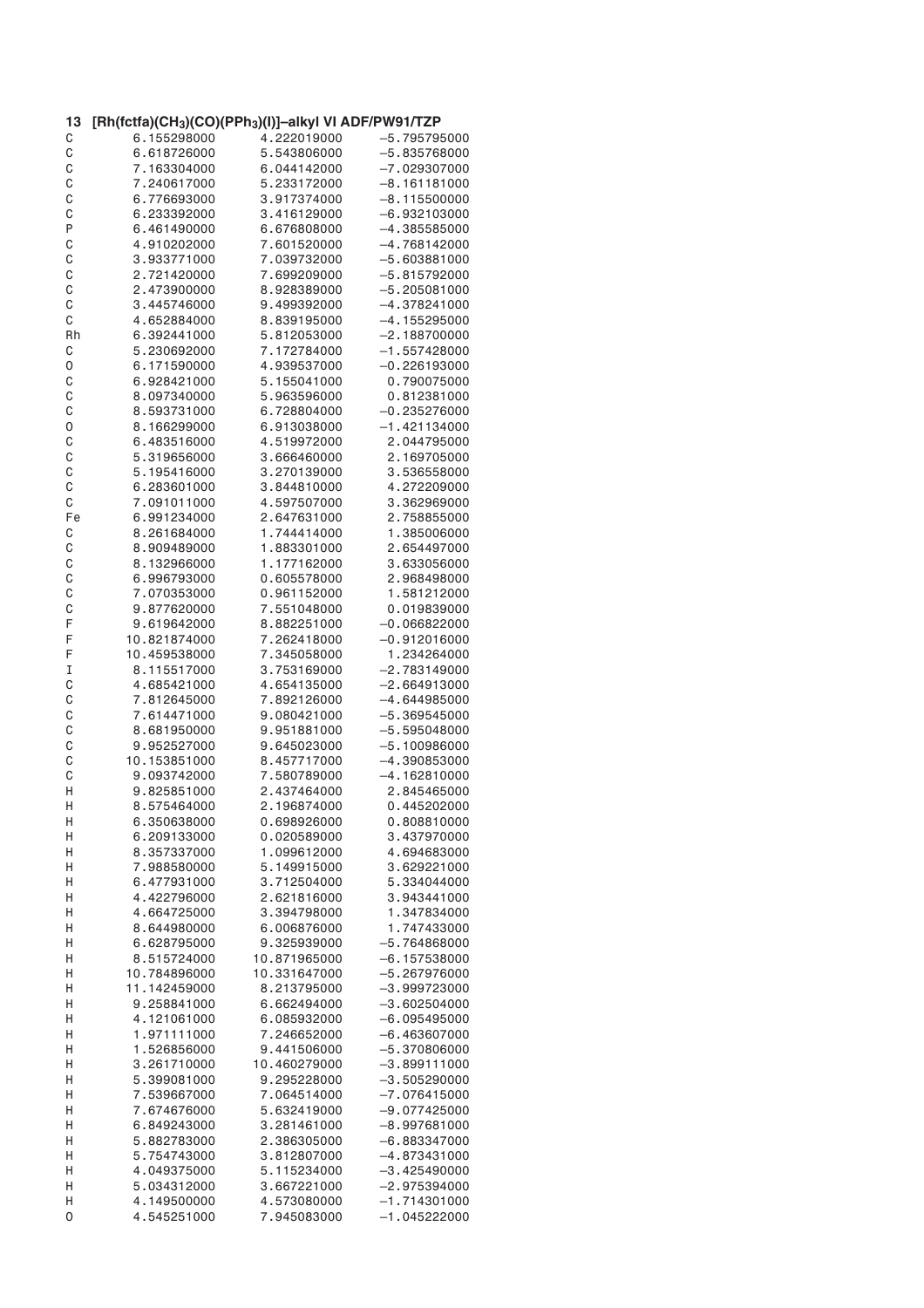| 14           | [Rh(fctfa)(CH <sub>3</sub> )(CO)(PPh <sub>3</sub> )(I)]-alkyl VII ADF/PW91/TZP |             |              |
|--------------|--------------------------------------------------------------------------------|-------------|--------------|
| Rh           | 5.521733000                                                                    | 5.252993000 | 7.681802000  |
| I            | 4.986302000                                                                    | 7.871089000 | 7.172712000  |
| Fe           | 8.674868000                                                                    | 5.012008000 | 2.893325000  |
| P            | 3.049421000                                                                    | 4.565335000 | 7.359982000  |
|              |                                                                                |             |              |
| F            | 8.341613000                                                                    | 1.558584000 | 8.633241000  |
| F            | 8.031213000                                                                    | 0.541679000 | 6.720384000  |
| F            | 6.443728000                                                                    | 0.548002000 | 8.226819000  |
| 0            | 5.937069000                                                                    | 5.043427000 | 5.627806000  |
| 0            | 6.200103000                                                                    | 3.262774000 | 8.021502000  |
| 0            | 5.174474000                                                                    | 5.838854000 | 10.618061000 |
| C            | 6.628555000                                                                    | 4.102880000 | 5.104123000  |
| C            | 7.097688000                                                                    | 2.939936000 | 5.789541000  |
|              |                                                                                |             |              |
| C            | 6.845923000                                                                    | 2.626179000 | 7.108118000  |
| C            | 7.419490000                                                                    | 1.310640000 | 7.663353000  |
| $\mathsf{C}$ | 5.277251000                                                                    | 5.615266000 | 9.489355000  |
| C            | 7.553295000                                                                    | 5.847185000 | 7.898122000  |
| C            | 6.926920000                                                                    | 4.246243000 | 3.674015000  |
| C            | 6.660779000                                                                    | 5.430548000 | 2.895332000  |
| C            | 7.110192000                                                                    | 5.193905000 | 1.561876000  |
| C            | 7.668446000                                                                    | 3.875638000 | 1.502443000  |
|              |                                                                                |             |              |
| C            | 7.574048000                                                                    | 3.291168000 | 2.801268000  |
| C            | 9.687220000                                                                    | 6.754825000 | 3.371168000  |
| $\mathsf C$  | 10.187905000                                                                   | 6.196789000 | 2.149604000  |
| C            | 10.675588000                                                                   | 4.878940000 | 2.431765000  |
| C            | 10.472840000                                                                   | 4.621491000 | 3.826463000  |
| C            | 9.866622000                                                                    | 5.784359000 | 4.404588000  |
| C            | 2.696475000                                                                    | 4.102484000 | 5.619946000  |
|              | 2.240254000                                                                    |             | 5.262711000  |
| C            |                                                                                | 2.826699000 |              |
| C            | 2.049046000                                                                    | 2.500130000 | 3.918548000  |
| C            | 2.307604000                                                                    | 3.442640000 | 2.922938000  |
| C            | 2.768310000                                                                    | 4.715096000 | 3.273725000  |
| C            | 2.973502000                                                                    | 5.043270000 | 4.612345000  |
| C            | 1.803600000                                                                    | 5.868510000 | 7.758164000  |
| C            | 1.803659000                                                                    | 6.397944000 | 9.058866000  |
| C            | 0.887594000                                                                    | 7.382592000 | 9.422367000  |
| C            | $-0.036440000$                                                                 | 7.859672000 | 8.488383000  |
|              |                                                                                |             |              |
| C            | $-0.044000000$                                                                 | 7.336708000 | 7.195543000  |
| C            | 0.868418000                                                                    | 6.343242000 | 6.830713000  |
| C            | 2.432582000                                                                    | 3.154461000 | 8.378001000  |
| C            | 3.341953000                                                                    | 2.298284000 | 9.015197000  |
| C            | 2.879508000                                                                    | 1.254262000 | 9.820774000  |
| C            | 1.510098000                                                                    | 1.058212000 | 9.998071000  |
| C            | 0.598197000                                                                    | 1.906809000 | 9.363106000  |
| C            | 1.054185000                                                                    | 2.950222000 | 8.559839000  |
| Η            | 7.685829000                                                                    | 2.229986000 | 5.219524000  |
|              |                                                                                |             |              |
| Н            | 7.863383000                                                                    | 6.135467000 | 6.891221000  |
| Н            | 7.661206000                                                                    | 6.690439000 | 8.583141000  |
| Н            | 8.087100000                                                                    | 4.963158000 | 8.263089000  |
| Η            | 6.204532000                                                                    | 6.334865000 | 3.283629000  |
| Н            | 7.066217000                                                                    | 5.901653000 | 0.739982000  |
| Н            | 8.111631000                                                                    | 3.409472000 | 0.628193000  |
| Н            | 7.908416000                                                                    | 2.294470000 | 3.067779000  |
| Η            | 9.230319000                                                                    | 7.732433000 | 3.487347000  |
| Η            | 10.183563000                                                                   | 6.679795000 | 1.176997000  |
|              |                                                                                |             |              |
| Н            | 11.107144000                                                                   | 4.190199000 | 1.711498000  |
| Η            | 10.727854000                                                                   | 3.707776000 | 4.354385000  |
| Η            | 9.566037000                                                                    | 5.897779000 | 5.441449000  |
| Η            | 2.036100000                                                                    | 2.085357000 | 6.034516000  |
| Н            | 1.698637000                                                                    | 1.503308000 | 3.652957000  |
| Н            | 2.159585000                                                                    | 3.185042000 | 1.874396000  |
| Н            | 2.981733000                                                                    | 5.451884000 | 2.500008000  |
| Н            | 3.356970000                                                                    | 6.028314000 | 4.880130000  |
|              |                                                                                |             |              |
| Н            | 2.519584000                                                                    | 6.039654000 | 9.798170000  |
| Н            | 0.902768000                                                                    | 7.785562000 | 10.434137000 |
| Н            | $-0.745242000$                                                                 | 8.638645000 | 8.768529000  |
| Н            | $-0.762172000$                                                                 | 7.701222000 | 6.461674000  |
| Н            | 0.848961000                                                                    | 5.941225000 | 5.819370000  |
| Н            | 4.411902000                                                                    | 2.447607000 | 8.885584000  |
| Н            | 3.597091000                                                                    | 0.599900000 | 10.315535000 |
| Н            | 1.150857000                                                                    | 0.250466000 | 10.635623000 |
| Η            | $-0.473112000$                                                                 | 1.762469000 | 9.502648000  |
|              |                                                                                |             |              |
| Η            | 0.338428000                                                                    | 3.618676000 | 8.082656000  |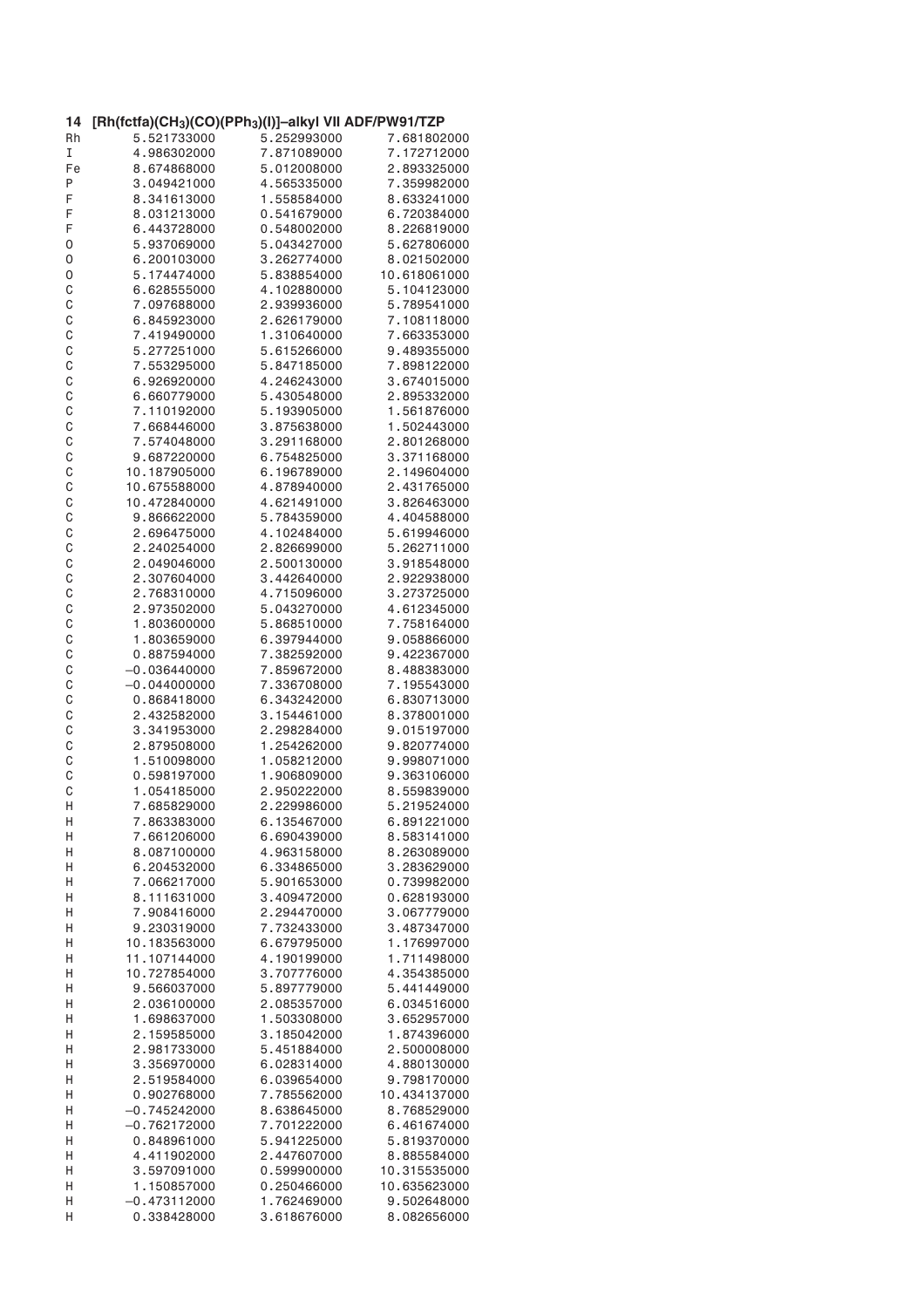| 15           | [Rh(fctfa)(CH <sub>3</sub> )(CO)(PPh <sub>3</sub> )(I)]-alkyl VIII ADF/PW91/TZP |             |              |
|--------------|---------------------------------------------------------------------------------|-------------|--------------|
| Rh           | 5.561492000                                                                     | 5.423699000 | 7.576042000  |
| I            | 5.260391000                                                                     | 5.780401000 | 10.262340000 |
| Fe           | 8.691523000                                                                     | 4.936910000 | 2.712959000  |
| Ρ            | 3.124141000                                                                     | 4.653391000 | 7.231005000  |
| F            | 8.310149000                                                                     | 1.660281000 | 8.527237000  |
| F            | 7.904756000                                                                     | 0.627880000 | 6.639151000  |
| F            | 6.360670000                                                                     | 0.722057000 | 8.189073000  |
| 0            | 6.004507000                                                                     | 5.222237000 | 5.511566000  |
| 0            | 6.199563000                                                                     | 3.438890000 | 7.928737000  |
| 0            | 4.951453000                                                                     | 8.357343000 | 7.260933000  |
| C            | 6.642877000                                                                     | 4.230292000 | 5.006218000  |
| $\mathsf C$  | 7.067070000                                                                     | 3.061963000 | 5.700429000  |
| C            | 6.815203000                                                                     | 2.767171000 | 7.027375000  |
| C            | 7.350436000                                                                     | 1.434737000 | 7.589515000  |
| C            | 5.148377000                                                                     | 7.228839000 | 7.397812000  |
| C            | 7.590453000                                                                     | 6.013815000 | 7.824850000  |
| C            | 6.919207000                                                                     | 4.330926000 | 3.566234000  |
| C            | 6.720131000                                                                     | 5.514742000 | 2.767149000  |
| C            | 7.104814000                                                                     | 5.215240000 | 1.425793000  |
| C            | 7.553406000                                                                     | 3.855491000 | 1.380949000  |
| C            | 7.455660000                                                                     | 3.308430000 | 2.695996000  |
| C            | 9.852007000                                                                     | 6.594078000 | 3.150481000  |
| C            | 10.267468000                                                                    | 5.997702000 | 1.914874000  |
| C            | 10.658709000                                                                    | 4.646104000 | 2.185496000  |
|              |                                                                                 |             |              |
| C            | 10.482227000                                                                    | 4.406406000 | 3.587038000  |
| C            | 9.987673000                                                                     | 5.612723000 | 4.181169000  |
| C            | 2.851138000                                                                     | 3.905899000 | 5.572601000  |
| C            | 2.418690000                                                                     | 2.580374000 | 5.422156000  |
| C            | 2.292442000                                                                     | 2.019524000 | 4.149809000  |
| C            | 2.591143000                                                                     | 2.773618000 | 3.014671000  |
| $\mathsf{C}$ | 3.026634000                                                                     | 4.094177000 | 3.155479000  |
| C            | 3.166915000                                                                     | 4.654069000 | 4.424303000  |
| C            | 1.907960000                                                                     | 6.041007000 | 7.323443000  |
| C            | 1.839137000                                                                     | 6.762300000 | 8.528646000  |
| $\mathsf{C}$ | 0.979967000                                                                     | 7.852736000 | 8.648543000  |
| C            | 0.183942000                                                                     | 8.244960000 | 7.569023000  |
| C            | 0.241872000                                                                     | 7.528526000 | 6.373519000  |
| C            | 1.094697000                                                                     | 6.428467000 | 6.250299000  |
| $\mathsf C$  | 2.435883000                                                                     | 3.415043000 | 8.404605000  |
| C            | 3.303782000                                                                     | 2.587832000 | 9.131309000  |
| C            | 2.786507000                                                                     | 1.625559000 | 10.000649000 |
| C            | 1.406683000                                                                     | 1.486286000 | 10.154584000 |
| C            | 0.538242000                                                                     | 2.312939000 | 9.436139000  |
| C            | 1.048637000                                                                     | 3.275107000 | 8.565845000  |
| Н            | 7.620686000                                                                     | 2.324578000 | 5.130768000  |
| Н            | 7.954979000                                                                     | 6.292950000 | 6.830804000  |
| Η            | 7.690366000                                                                     | 6.838104000 | 8.533719000  |
| Н            | 8.086148000                                                                     | 5.117830000 | 8.209204000  |
| Н            | 6.348158000                                                                     | 6.461910000 | 3.141824000  |
| Н            | 7.087813000                                                                     | 5.906614000 | 0.588957000  |
| Н            | 7.927166000                                                                     | 3.335139000 | 0.504657000  |
| Н            | 7.713485000                                                                     | 2.293065000 | 2.976553000  |
| Н            | 9.480390000                                                                     | 7.606089000 | 3.277409000  |
| Н            | 10.269240000                                                                    | 6.479134000 | 0.941258000  |
| Н            | 11.009817000                                                                    | 3.924623000 | 1.453537000  |
| Η            | 10.680709000                                                                    | 3.475144000 | 4.108298000  |
| Н            | 9.729795000                                                                     | 5.747969000 | 5.227555000  |
| Η            | 2.181741000                                                                     | 1.983206000 | 6.301573000  |
| Н            | 1.960070000                                                                     | 0.986346000 | 4.050219000  |
| Н            | 2.494215000                                                                     | 2.332317000 | 2.022663000  |
| Н            | 3.273080000                                                                     | 4.686038000 | 2.274500000  |
| Η            | 3.534348000                                                                     | 5.674222000 | 4.523289000  |
| Н            | 2.467293000                                                                     | 6.473937000 | 9.373015000  |
| Н            | 0.939964000                                                                     | 8.401912000 | 9.588659000  |
| Η            | $-0.478448000$                                                                  | 9.105845000 | 7.660174000  |
| Н            | $-0.379155000$                                                                  | 7.823246000 | 5.527933000  |
| Н            | 1.122694000                                                                     | 5.874146000 | 5.313726000  |
| Н            | 4.380728000                                                                     | 2.701314000 | 9.025817000  |
| Н            | 3.468960000                                                                     | 0.992021000 | 10.566241000 |
| Η            | 1.005810000                                                                     | 0.739567000 | 10.840250000 |
| Η            | $-0.539979000$                                                                  | 2.212859000 | 9.557187000  |
| Η            | 0.368305000                                                                     | 3.923461000 | 8.014336000  |
|              |                                                                                 |             |              |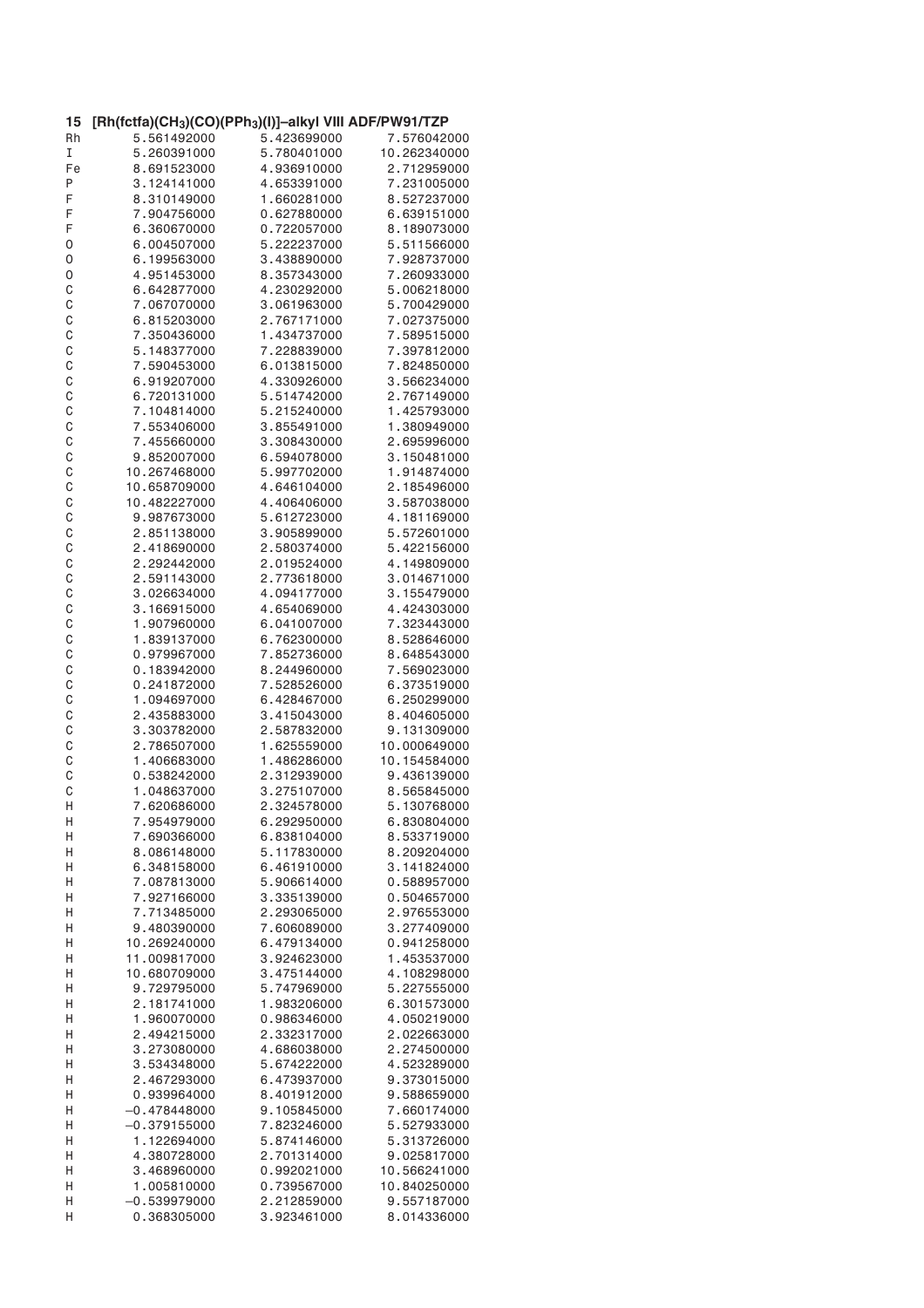| 16 | [Rh(fctfa)(CH <sub>3</sub> )(CO)(PPh <sub>3</sub> )(I)]-alkyl IX ADF/PW91/TZP |                |                |
|----|-------------------------------------------------------------------------------|----------------|----------------|
| С  | 4.628340000                                                                   | 2.793035000    | $-1.793521000$ |
| C  | 4.343111000                                                                   | 3.348388000    | $-3.046511000$ |
| C  | 3.529840000                                                                   | 2.645474000    | $-3.950791000$ |
| C  | 2.996434000                                                                   | 1.408008000    | $-3.594059000$ |
| C  | 3.266679000                                                                   | 0.863684000    | $-2.335508000$ |
| C  | 4.081620000                                                                   | 1.557491000    | $-1.439813000$ |
| P  | 4.984128000                                                                   | 5.007425000    | $-3.522861000$ |
| C  | 3.483830000                                                                   | 6.075516000    | $-3.509161000$ |
| C  | 2.310980000                                                                   | 5.680627000    | $-2.851941000$ |
| C  | 1.191792000                                                                   | 6.516980000    | $-2.845088000$ |
| C  | 1.232941000                                                                   | 7.753277000    | $-3.489682000$ |
| C  | 2.403349000                                                                   | 8.159197000    | $-4.137467000$ |
| С  | 3.523071000                                                                   | 7.330934000    | $-4.141932000$ |
| Rh | 6.773193000                                                                   | 5.920326000    | $-2.228693000$ |
| I  | 8.483218000                                                                   | 3.632532000    | $-2.542182000$ |
| 0  | 6.108639000                                                                   | 5.117365000    | $-0.376963000$ |
| C  | 6.746930000                                                                   | 5.222481000    | 0.737267000    |
| C  | 7.927980000                                                                   | 5.983501000    | 0.954683000    |
| C  | 8.613551000                                                                   | 6.723429000    | 0.009797000    |
| 0  | 8.401144000                                                                   | 6.884491000    | $-1.239869000$ |
|    |                                                                               |                |                |
| C  | 6.176770000                                                                   | 4.501228000    | 1.885116000    |
| C  | 5.084819000                                                                   | 3.558153000    | 1.824821000    |
| C  | 4.884471000                                                                   | 3.021472000    | 3.132129000    |
| C  | 5.844507000                                                                   | 3.613636000    | 4.012816000    |
| C  | 6.651879000                                                                   | 4.513300000    | 3.254104000    |
| Fe | 6.803975000                                                                   | 2.632690000    | 2.472931000    |
| С  | 8.363971000                                                                   | 2.030113000    | 1.236199000    |
| C  | 8.792831000                                                                   | 2.078502000    | 2.600073000    |
| C  | 7.968183000                                                                   | 1.182816000    | 3.356839000    |
| C  | 7.025490000                                                                   | 0.584279000    | 2.456782000    |
| C  | 7.271758000                                                                   | 1.111510000    | 1.146465000    |
| C  | 9.831990000                                                                   | 7.546584000    | 0.479862000    |
| F  | 9.555230000                                                                   | 8.880554000    | 0.421064000    |
| F  | 10.913932000                                                                  | 7.323882000    | $-0.300849000$ |
| F  | 10.199236000                                                                  | 7.276009000    | 1.766616000    |
| C  | 5.648829000                                                                   | 7.636905000    | $-1.675671000$ |
| C  | 7.399169000                                                                   | 6.763913000    | $-3.770622000$ |
| C  | 5.350631000                                                                   | 4.828006000    | $-5.326927000$ |
| C  | 4.407395000                                                                   | 5.180337000    | $-6.306562000$ |
| C  | 4.692599000                                                                   | 4.989826000    | $-7.659568000$ |
| C  | 5.913746000                                                                   | 4.439353000    | $-8,050894000$ |
| C  | 6.846760000                                                                   | 4.070629000    | $-7.080441000$ |
| C  | 6.570833000                                                                   | 4.260746000    | $-5.727165000$ |
| Η  | 9.595607000                                                                   | 2.694677000    | 2.993561000    |
| Η  | 8.760406000                                                                   | 2.615970000    | 0.409698000    |
| Н  | 6.730667000                                                                   | 0.867533000    | 0.237532000    |
| Н  | 6.256864000                                                                   | $-0.133925000$ | 2.726556000    |
| Η  | 8.037528000                                                                   | 0.997324000    | 4.424478000    |
| Η  | 7.465326000                                                                   | 5.110102000    | 3.651714000    |
| Η  | 5.958937000                                                                   | 3.398923000    | 5.071464000    |
| Η  | 4.143424000                                                                   | 2.278813000    | 3.408464000    |
| Н  | 4.508924000                                                                   | 3.319416000    | 0.939334000    |
| Η  | 8.331948000                                                                   | 5.989276000    | 1.960001000    |
|    |                                                                               |                |                |
| Η  | 3.448400000                                                                   | 5.607895000    | $-6.020764000$ |
| Η  | 3.954768000                                                                   | 5.277199000    | $-8.407574000$ |
| Η  | 6.136935000                                                                   | 4.298654000    | $-9.108252000$ |
| Η  | 7.801033000                                                                   | 3.633339000    | $-7.372219000$ |
| Η  | 7.308384000                                                                   | 3.961704000    | $-4.978992000$ |
| Η  | 2.263371000                                                                   | 4.712609000    | $-2.355594000$ |
| Н  | 0.283693000                                                                   | 6.193411000    | $-2.337785000$ |
| Н  | 0.356927000                                                                   | 8.401533000    | $-3.487662000$ |
| Н  | 2.444879000                                                                   | 9.124493000    | $-4.640081000$ |
| Н  | 4.426842000                                                                   | 7.655414000    | $-4.657182000$ |
| Н  | 3.320892000                                                                   | 3.057191000    | -4.937095000   |
| Н  | 2.375027000                                                                   | 0.865127000    | $-4.305378000$ |
| Н  | 2.850594000                                                                   | $-0.105585000$ | $-2.060597000$ |
| Н  | 4.304011000                                                                   | 1.134011000    | $-0.460532000$ |
| Н  | 5.280036000                                                                   | 3.326791000    | $-1.107248000$ |
| 0  | 7.831349000                                                                   | 7.364547000    | $-4.654411000$ |
| Н  | 4.747589000                                                                   | 7.260657000    | $-1.183227000$ |
| Н  | 6.304263000                                                                   | 8.162183000    | $-0.975299000$ |
| Η  | 5.392342000                                                                   | 8.278284000    | $-2.521663000$ |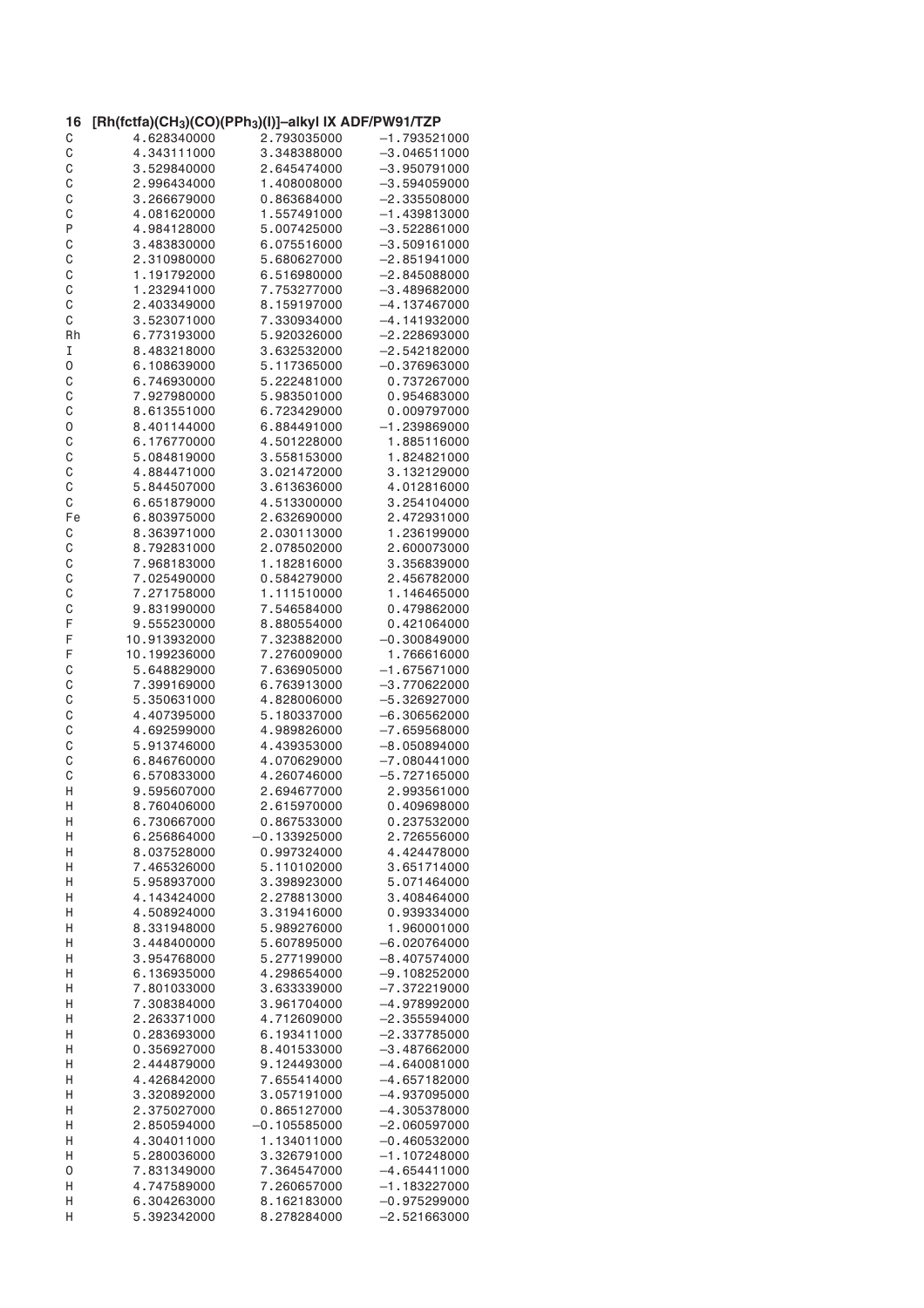| 17 | $[Rh(fctfa)(CH_3)(CO)(PPh_3)(I)]$ –alkyl X ADF/PW91/TZP |                |                |
|----|---------------------------------------------------------|----------------|----------------|
| С  | 5.794840000                                             | 2.208663000    | $-2.003695000$ |
| C  | 4.797230000                                             | 2.887941000    | $-2.794320000$ |
| C  | 3.946117000                                             | 1.873903000    | $-3.380171000$ |
| C  | 4.440963000                                             | 0.597329000    | -2.973992000   |
| C  | 5.575730000                                             | 0.804121000    | $-2.124303000$ |
| Fe | 3.912654000                                             | 1.737363000    | $-1.342330000$ |
|    | 2.443404000                                             | 0.695689000    |                |
| C  |                                                         |                | $-0.351227000$ |
| C  | 1.965007000                                             | 1.999427000    | $-0.709009000$ |
| C  | 2.813074000                                             | 2.969471000    | $-0.084646000$ |
| C  | 3.818648000                                             | 2.269884000    | 0.653213000    |
| C  | 3.591387000                                             | 0.863716000    | 0.491338000    |
| C  | 4.685928000                                             | 4.347353000    | $-2.907061000$ |
| C  | 3.601359000                                             | 4.906887000    | $-3.641799000$ |
| C  | 3.426173000                                             | 6.243489000    | $-3.936631000$ |
| C  | 2.215140000                                             | 6.629551000    | $-4.809660000$ |
| F  | 1.421067000                                             | 7.533506000    | $-4.175806000$ |
|    |                                                         |                |                |
| 0  | 5.628125000                                             | 5.011902000    | $-2.351039000$ |
| Rh | 5.791476000                                             | 7.141559000    | $-2.345126000$ |
| С  | 7.341955000                                             | 6.915061000    | $-1.338425000$ |
| 0  | 8.314376000                                             | 6.678493000    | $-0.761348000$ |
| 0  | 4.120123000                                             | 7.278745000    | $-3.624125000$ |
| P  | 6.127114000                                             | 9.490738000    | $-2.329480000$ |
| F  | 1.421253000                                             | 5.568736000    | $-5.137115000$ |
| F  | 2.618523000                                             | 7.195624000    | -5.978611000   |
| Н  | 1.114955000                                             | 2.213980000    | $-1.349229000$ |
|    |                                                         | 4.050360000    | $-0.186376000$ |
| Η  | 2.744598000                                             |                |                |
| Н  | 4.623063000                                             | 2.729686000    | 1.218739000    |
| Н  | 4.191024000                                             | 0.065404000    | 0.918833000    |
| Η  | 2.020851000                                             | $-0.251644000$ | $-0.672731000$ |
| Η  | 3.095366000                                             | 2.040896000    | $-4.032168000$ |
| Н  | 4.014708000                                             | $-0.363088000$ | $-3.246065000$ |
| Н  | 6.154930000                                             | 0.026363000    | $-1.636529000$ |
| Н  | 6.566162000                                             | 2.702035000    | $-1.423795000$ |
| Н  | 2.863016000                                             | 4.216727000    | $-4.035397000$ |
| C  | 4.785364000                                             | 10.476845000   | $-3.100794000$ |
|    |                                                         |                |                |
| C  | 6.409269000                                             | 10.292551000   | $-0.688686000$ |
| C  | 7.646424000                                             | 9.961007000    | $-3.259497000$ |
| C  | 5.073442000                                             | 11.633660000   | $-3.844872000$ |
| C  | 4.038844000                                             | 12.404329000   | $-4.373281000$ |
| C  | 2.710433000                                             | 12.027060000   | $-4.169329000$ |
| C  | 2.419678000                                             | 10.885772000   | $-3.419260000$ |
| Η  | 6.105359000                                             | 11.937084000   | $-4.013228000$ |
| Η  | 4.276100000                                             | 13.300221000   | $-4.945946000$ |
| Η  | 1.902994000                                             | 12.623235000   | $-4.594919000$ |
| Η  | 1.385235000                                             | 10.586446000   | $-3.256034000$ |
| H  | 3.212987000                                             | 9.227267000    | $-2.291574000$ |
| C  | 8.844214000                                             |                |                |
|    |                                                         | 10.213630000   | $-2.573909000$ |
| C  | 10.019252000                                            | 10.478761000   | $-3.279912000$ |
| C  | 3.447906000                                             | 10.112579000   | $-2.880171000$ |
| C  | 10.011344000                                            | 10.498370000   | $-4.675163000$ |
| C  | 8.822956000                                             | 10.244371000   | $-5.365294000$ |
| C  | 7.649431000                                             | 9.968321000    | $-4.665135000$ |
| Н  | 8.860354000                                             | 10.212336000   | $-1.484509000$ |
| Н  | 10.940430000                                            | 10.675629000   | $-2.732862000$ |
| Н  | 10.928417000                                            | 10.709950000   | $-5.224715000$ |
| Н  | 8.809250000                                             | 10.254786000   | $-6.454662000$ |
| Н  | 6.731765000                                             | 9.762312000    | $-5.213985000$ |
| C  | 6.398810000                                             | 11.696771000   | $-0.628137000$ |
| C  | 6.670770000                                             | 12.352267000   |                |
|    |                                                         |                | 0.570913000    |
| C  | 6.958349000                                             | 11.616344000   | 1.723375000    |
| C  | 6.961554000                                             | 10.223376000   | 1.672021000    |
| C  | 6.681988000                                             | 9.561621000    | 0.473831000    |
| Η  | 6.168650000                                             | 12.282891000   | $-1.516250000$ |
| Н  | 6.650843000                                             | 13.440916000   | 0.604451000    |
| Н  | 7.165952000                                             | 12.129707000   | 2.662305000    |
| Н  | 7.163334000                                             | 9.639879000    | 2.569190000    |
| Η  | 6.634413000                                             | 8.475816000    | 0.468127000    |
| C  | 6.936894000                                             | 6.866506000    | $-4.117014000$ |
| I  | 3.981138000                                             | 7.149841000    | $-0.116757000$ |
|    |                                                         |                |                |
| Н  | 7.917613000                                             | 7.344555000    | -4.074873000   |
| Н  | 7.026737000                                             | 5.780854000    | $-4.216702000$ |
| Η  | 6.319605000                                             | 7.289813000    | $-4.914734000$ |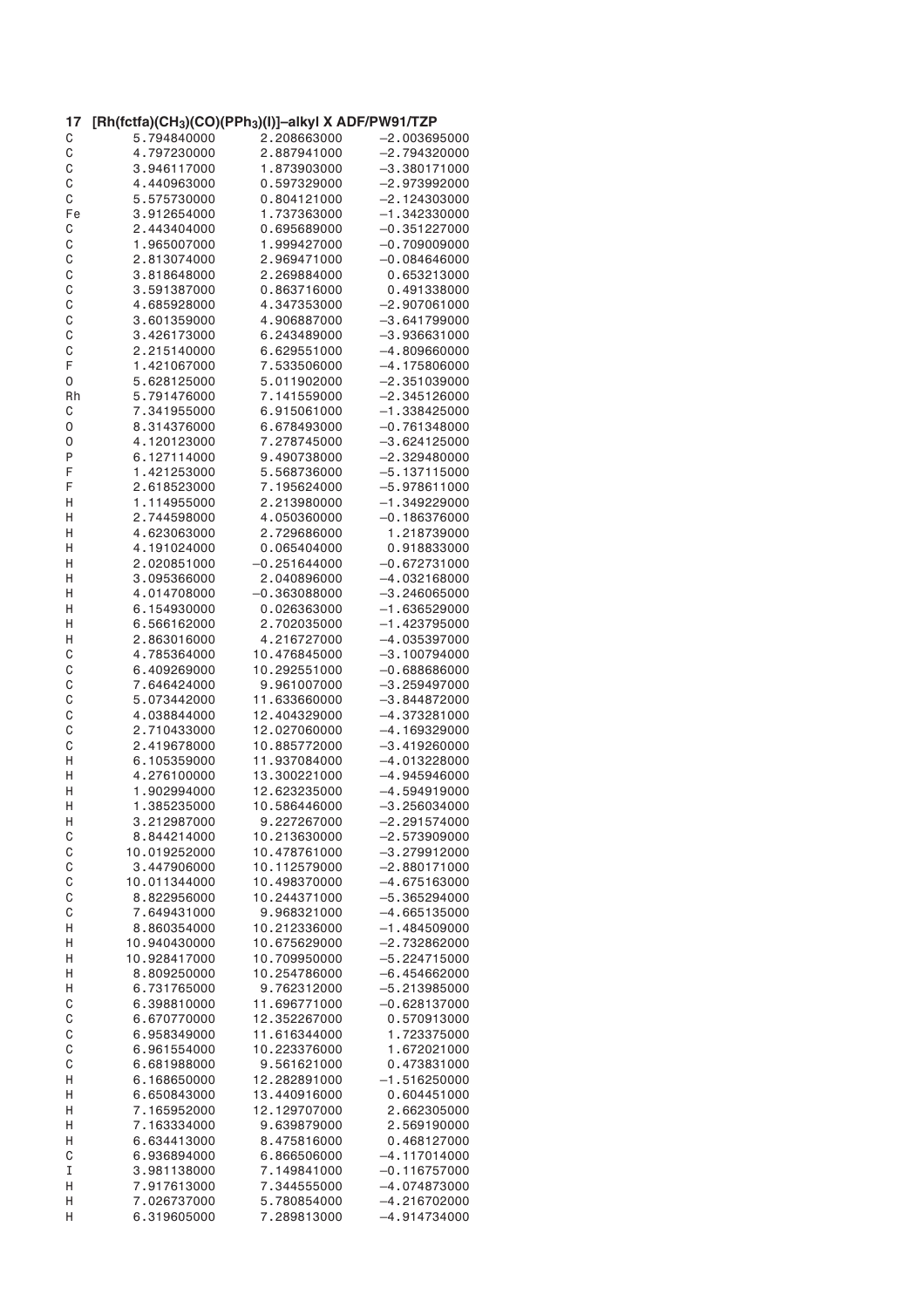| 18           | [Rh(fctfa)(CH <sub>3</sub> )(CO)(PPh <sub>3</sub> )(I)]-alkyl XI ADF/PW91/TZP |             |              |
|--------------|-------------------------------------------------------------------------------|-------------|--------------|
| Rh           | 5.595391000                                                                   | 5.266584000 | 7.585484000  |
| I            | 8.196643000                                                                   | 6.194026000 | 7.950230000  |
| Fe           | 8.805311000                                                                   | 4.837542000 | 2.711341000  |
| Ρ            | 3.297629000                                                                   | 4.658128000 | 7.314041000  |
| F            | 8.264119000                                                                   | 1.487157000 | 8.568535000  |
| F            | 8.051565000                                                                   | 0.504629000 | 6.624710000  |
| F            | 6.372653000                                                                   | 0.525553000 | 8.031832000  |
| 0            | 6.069892000                                                                   | 5.041455000 | 5.433257000  |
| 0            | 6.241708000                                                                   | 3.270982000 | 7.873039000  |
| 0            | 4.997055000                                                                   | 8.216769000 | 7.395830000  |
| C            | 6.722484000                                                                   | 4.068139000 | 4.935025000  |
| $\mathsf C$  | 7.148894000                                                                   | 2.900798000 | 5.649800000  |
| C            | 6.882429000                                                                   | 2.610851000 | 6.969160000  |
| C            | 7.403232000                                                                   | 1.279118000 | 7.539584000  |
| C            | 5.218980000                                                                   | 7.086756000 | 7.473896000  |
| C            | 5.360350000                                                                   | 5.333873000 | 9.692317000  |
| C            | 7.030631000                                                                   | 4.152804000 | 3.498119000  |
| C            | 6.810610000                                                                   | 5.324664000 | 2.688286000  |
| C            | 7.257588000                                                                   | 5.041819000 | 1.362227000  |
| C            | 7.767127000                                                                   | 3.703644000 | 1.337488000  |
| C            | 7.644738000                                                                   | 3.154204000 | 2.650210000  |
| C            | 9.995234000                                                                   | 6.529007000 | 2.701220000  |
| C            | 10.590474000                                                                  | 5.498812000 | 1.903939000  |
| C            | 10.819544000                                                                  | 4.364657000 | 2.747544000  |
| C            | 10.362248000                                                                  | 4.693251000 | 4.061999000  |
| C            | 9.850683000                                                                   | 6.033073000 | 4.034190000  |
| C            | 2.914834000                                                                   | 4.099293000 | 5.612555000  |
|              |                                                                               |             |              |
| C            | 2.363999000                                                                   | 2.833191000 | 5.363659000  |
| C            | 2.106280000                                                                   | 2.427805000 | 4.052294000  |
| C            | 2.393792000                                                                   | 3.278703000 | 2.984467000  |
| $\mathsf{C}$ | 2.950351000                                                                   | 4.537529000 | 3.227088000  |
| C            | 3.220811000                                                                   | 4.943950000 | 4.531615000  |
| C            | 2.147021000                                                                   | 6.067851000 | 7.621633000  |
| C            | 2.160836000                                                                   | 6.671767000 | 8.891121000  |
| C            | 1.320102000                                                                   | 7.746770000 | 9.169357000  |
| C            | 0.460645000                                                                   | 8.240658000 | 8.184400000  |
| C            | 0.439083000                                                                   | 7.644164000 | 6.924353000  |
| C            | 1.273161000                                                                   | 6.558906000 | 6.642826000  |
| $\mathsf C$  | 2.634102000                                                                   | 3.346117000 | 8.420482000  |
| C            | 3.489184000                                                                   | 2.393457000 | 8.993065000  |
| C            | 2.966110000                                                                   | 1.390928000 | 9.812219000  |
| C            | 1.594636000                                                                   | 1.330140000 | 10.063015000 |
| C            | 0.739973000                                                                   | 2.276822000 | 9.491970000  |
| C            | 1.254813000                                                                   | 3.283780000 | 8.676956000  |
| Н            | 7.720678000                                                                   | 2.164245000 | 5.096569000  |
| Н            | 5.396984000                                                                   | 6.355263000 | 10.078229000 |
| Η            | 4.436221000                                                                   | 4.833446000 | 9.994411000  |
| Η            | 6.228861000                                                                   | 4.769367000 | 10.040023000 |
| Н            | 6.395260000                                                                   | 6.257398000 | 3.052418000  |
| Η            | 7.245983000                                                                   | 5.731460000 | 0.523836000  |
| Η            | 8.199213000                                                                   | 3.200644000 | 0.477887000  |
| Η            | 7.946571000                                                                   | 2.154713000 | 2.944536000  |
| Н            | 9.681012000                                                                   | 7.505658000 | 2.346530000  |
| Н            | 10.811570000                                                                  | 5.560326000 | 0.842084000  |
| Н            | 11.242989000                                                                  | 3.414589000 | 2.435260000  |
| Η            | 10.369990000                                                                  | 4.039560000 | 4.928886000  |
| Н            | 9.402614000                                                                   | 6.552325000 | 4.877596000  |
| Η            | 2.136749000                                                                   | 2.164203000 | 6.192164000  |
| Н            | 1.682917000                                                                   | 1.440762000 | 3.869635000  |
| Η            | 2.196141000                                                                   | 2.957806000 | 1.961750000  |
| Η            | 3.193050000                                                                   | 5.198454000 | 2.395880000  |
| Η            | 3.683675000                                                                   | 5.913049000 | 4.708558000  |
| Η            | 2.831292000                                                                   | 6.302467000 | 9.665788000  |
| Η            | 1.340626000                                                                   | 8.203365000 | 10.158143000 |
| Η            | $-0.189075000$                                                                | 9.088470000 | 8.400362000  |
| Η            | $-0.229778000$                                                                | 8.020042000 | 6.151089000  |
| Η            | 1.238758000                                                                   | 6.096600000 | 5.657998000  |
| Η            | 4.559630000                                                                   | 2.440704000 | 8.804164000  |
| Η            | 3.639873000                                                                   | 0.659484000 | 10.257224000 |
| Η            | 1.190289000                                                                   | 0.549253000 | 10.707181000 |
| Η            | $-0.331253000$                                                                | 2.236394000 | 9.685338000  |
| Η            | 0.583559000                                                                   | 4.024160000 | 8.243209000  |
|              |                                                                               |             |              |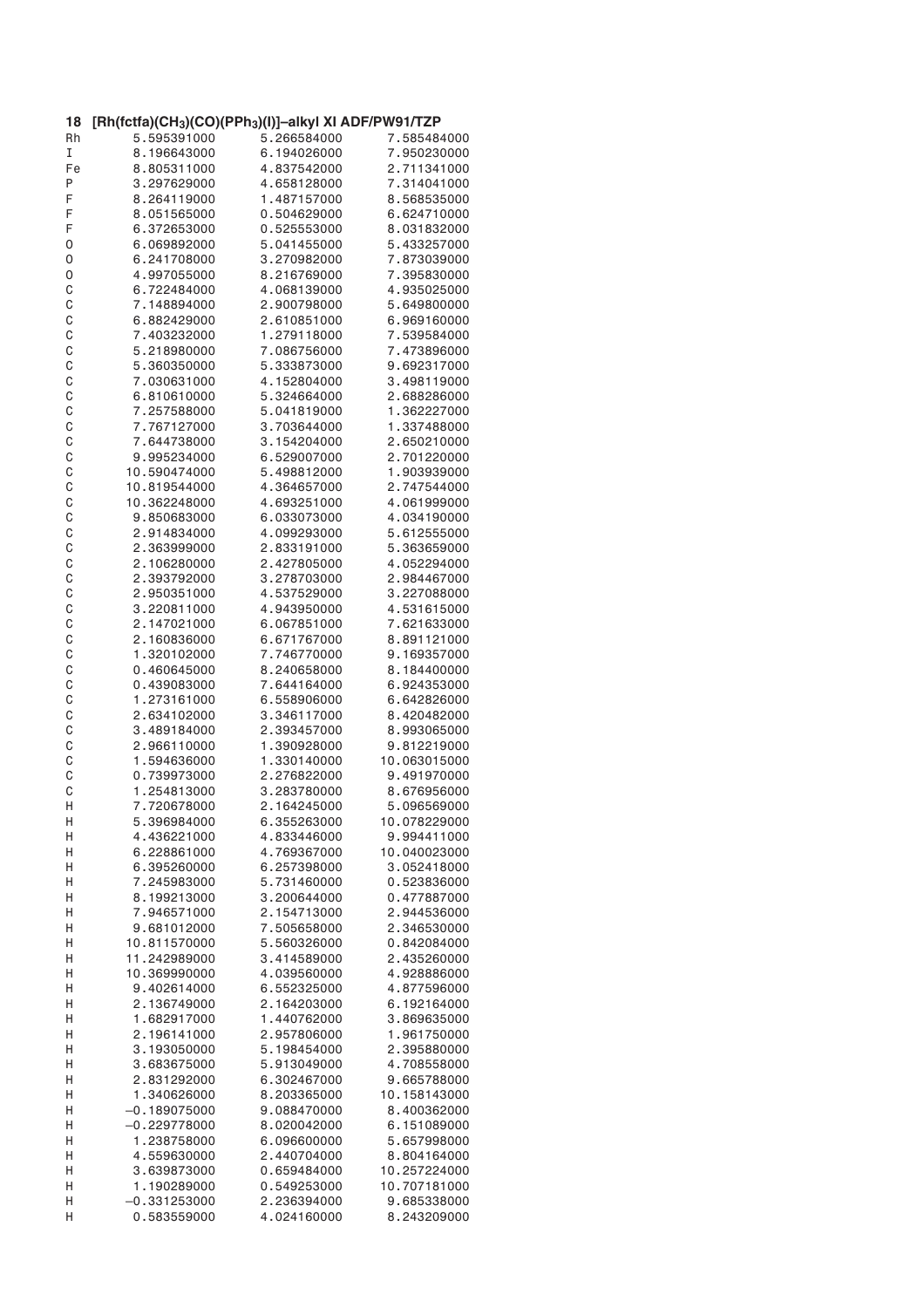| 19          | [Rh(fctfa)(CH <sub>3</sub> )(CO)(PPh <sub>3</sub> )(I)]-alkyl XII ADF/PW91/TZP |             |                             |
|-------------|--------------------------------------------------------------------------------|-------------|-----------------------------|
| Rh          | 5.612315000                                                                    | 5.293868000 | 7.509080000                 |
| I           | 8.251926000                                                                    | 6.031969000 | 7.980419000                 |
| Fe          | 8.744790000                                                                    | 4.921150000 | 2.733241000                 |
| P           | 3.303538000                                                                    | 4.699546000 | 7.247063000                 |
| F           | 8.276227000                                                                    | 1.378473000 | 8.533937000                 |
| F           | 8.047818000                                                                    | 0.428835000 | 6.574825000                 |
| F           | 6.377457000                                                                    | 0.433213000 | 7.993407000                 |
|             | 6.047315000                                                                    | 4.991549000 | 5.461882000                 |
| 0           | 6.256736000                                                                    |             |                             |
| 0           | 5.241257000                                                                    | 3.192648000 | 7.864401000<br>10.399068000 |
| 0           |                                                                                | 6.073202000 |                             |
| C           | 6.716258000                                                                    | 4.017106000 | 4.955586000                 |
| C           | 7.150070000                                                                    | 2.851576000 | 5.643909000                 |
| C           | 6.885059000                                                                    | 2.538197000 | 6.967589000                 |
| C           | 7.406484000                                                                    | 1.189758000 | 7.508803000                 |
| $\mathsf C$ | 5.382739000                                                                    | 5.768640000 | 9.293102000                 |
| C           | 5.190512000                                                                    | 7.288169000 | 6.949583000                 |
| C           | 7.012821000                                                                    | 4.136211000 | 3.519773000                 |
| C           | 6.729564000                                                                    | 5.297843000 | 2.710717000                 |
| C           | 7.189522000                                                                    | 5.040588000 | 1.383876000                 |
| C           | 7.772320000                                                                    | 3.733051000 | 1.357331000                 |
| C           | 7.679149000                                                                    | 3.175582000 | 2.668134000                 |
| C           | 9.830129000                                                                    | 6.682884000 | 2.763738000                 |
| C           | 10.477536000                                                                   | 5.717421000 | 1.927641000                 |
| C           | 10.784686000                                                                   | 4.572892000 | 2.730796000                 |
| C           | 10.324802000                                                                   | 4.830799000 | 4.060590000                 |
| C           | 9.734023000                                                                    | 6.136948000 | 4.081381000                 |
| C           | 2.927151000                                                                    | 4.050171000 | 5.577988000                 |
| C           | 2.434473000                                                                    | 2.750925000 | 5.394361000                 |
| C           | 2.184231000                                                                    | 2.273077000 | 4.106868000                 |
| C           | 2.422824000                                                                    | 3.084676000 | 2.997295000                 |
| C           | 2.925729000                                                                    | 4.376600000 | 3.174453000                 |
| C           | 3.189086000                                                                    | 4.855406000 | 4.455982000                 |
| C           | 2.118101000                                                                    | 6.090651000 | 7.505473000                 |
| C           | 2.055516000                                                                    | 6.670290000 | 8.784675000                 |
| C           | 1.194476000                                                                    | 7.735682000 | 9.036120000                 |
|             |                                                                                |             |                             |
| C           | 0.384924000                                                                    | 8.241077000 | 8.014590000                 |
| C           | 0.435821000                                                                    | 7.665927000 | 6.745612000                 |
| C           | 1.296006000                                                                    | 6.594606000 | 6.489857000                 |
| C           | 2.666005000                                                                    | 3.444191000 | 8.431764000                 |
| C           | 3.538707000                                                                    | 2.609988000 | 9.144757000                 |
| C           | 3.025709000                                                                    | 1.665209000 | 10.037133000                |
| C           | 1.649101000                                                                    | 1.545933000 | 10.223832000                |
| C           | 0.775819000                                                                    | 2.373207000 | 9.511666000                 |
| C           | 1.278596000                                                                    | 3.319804000 | 8.621263000                 |
| Η           | 7.716642000                                                                    | 2.124667000 | 5.073244000                 |
| Н           | 5.252958000                                                                    | 7.242039000 | 5.857174000                 |
| Н           | 4.203906000                                                                    | 7.616505000 | 7.284530000                 |
| Н           | 5.974360000                                                                    | 7.936816000 | 7.346958000                 |
| Η           | 6.262010000                                                                    | 6.206805000 | 3.072310000                 |
| Н           | 7.138412000                                                                    | 5.729550000 | 0.546447000                 |
| Н           | 8.232778000                                                                    | 3.256631000 | 0.497191000                 |
| Н           | 8.039483000                                                                    | 2.195097000 | 2.960411000                 |
| Η           | 9.453146000                                                                    | 7.649613000 | 2.443954000                 |
| Η           | 10.679190000                                                                   | 5.824231000 | 0.865554000                 |
| Н           | 11.259972000                                                                   | 3.659948000 | 2.384120000                 |
| Н           | 10.381681000                                                                   | 4.152249000 | 4.906767000                 |
| Η           | 9.267039000                                                                    | 6.601700000 | 4.945488000                 |
| Η           | 2.247019000                                                                    | 2.111491000 | 6.255679000                 |
| Н           | 1.804934000                                                                    | 1.260449000 | 3.975235000                 |
| Н           | 2.229580000                                                                    | 2.707747000 | 1.993380000                 |
| Н           | 3.131450000                                                                    | 5.007442000 | 2.310282000                 |
| Н           | 3.610134000                                                                    | 5.850517000 | 4.584684000                 |
| Н           | 2.674738000                                                                    | 6.285001000 | 9.593765000                 |
| Н           | 1.157259000                                                                    | 8.173231000 | 10.032885000                |
|             | $-0.284455000$                                                                 | 9.078067000 | 8.210656000                 |
| Η           |                                                                                |             |                             |
| Н           | $-0.197692000$                                                                 | 8.046870000 | 5.945202000                 |
| Н           | 1.315013000                                                                    | 6.148499000 | 5.497360000                 |
| Н           | 4.613839000                                                                    | 2.685795000 | 8.993298000                 |
| Н           | 3.712824000                                                                    | 1.023773000 | 10.587769000                |
| Н           | 1.253671000                                                                    | 0.811933000 | 10.926043000                |
| Η           | $-0.300691000$                                                                 | 2.286839000 | 9.653778000                 |
| Η           | 0.592208000                                                                    | 3.967807000 | 8.078018000                 |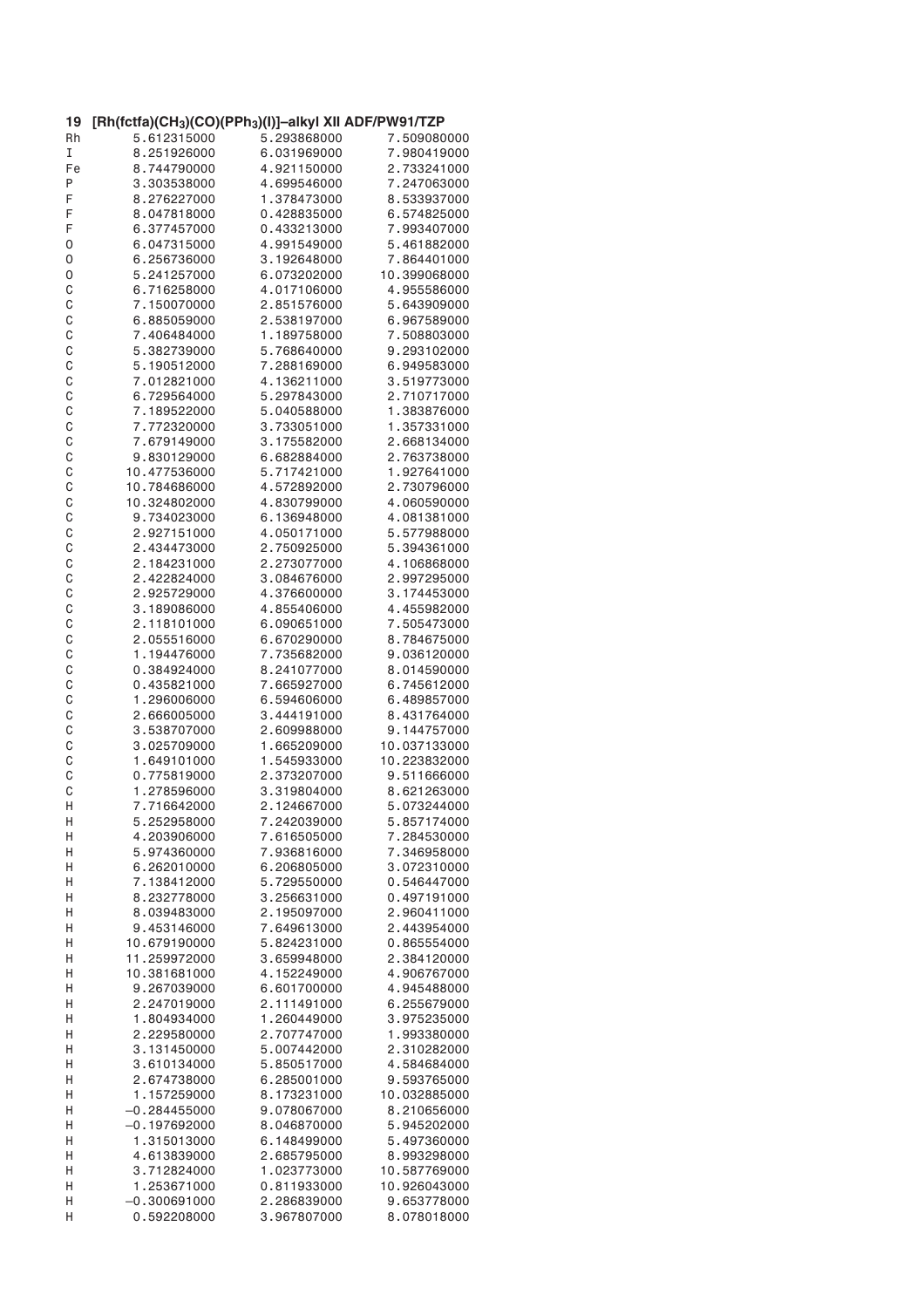| 20 | [Rh(fctfa)(COCH <sub>3</sub> )(PPh <sub>3</sub> )(I)]-acyl I ADF/PW91/TZP |                |                |
|----|---------------------------------------------------------------------------|----------------|----------------|
| С  | $-0.606864000$                                                            | 1.836523000    | 2.825126000    |
| C  | $-1.735734000$                                                            | 2.053753000    | 2.021270000    |
| C  | $-2.893143000$                                                            | 2.605966000    | 2.593158000    |
| C  | $-2.920203000$                                                            | 2.927702000    | 3.949000000    |
| C  | $-1.798174000$                                                            | 2.693127000    | 4.748635000    |
| C  | $-0.643307000$                                                            | 2.150541000    | 4.184805000    |
| P  | $-1.672654000$                                                            | 1.622498000    | 0.231433000    |
| C  | $-1.388159000$                                                            | 3.233318000    | $-0.611643000$ |
| C  | $-1.146112000$                                                            | 4.392168000    | 0.140969000    |
| C  | $-0.944955000$                                                            | 5.617032000    | $-0.496764000$ |
| C  | $-0.984758000$                                                            | 5.700847000    | $-1.888459000$ |
| С  | $-1.210914000$                                                            | 4.548213000    | $-2.644528000$ |
|    |                                                                           |                |                |
| С  | $-1.401483000$                                                            | 3.319331000    | $-2.014761000$ |
| Rh | $-0.057228000$                                                            | $-0.024764000$ | 0.007385000    |
| I  | $-0.123771000$                                                            | $-0.096596000$ | $-2.670984000$ |
| 0  | 1.572456000                                                               | 1.473775000    | 0.307999000    |
| C  | 2.805914000                                                               | 1.209927000    | 0.138121000    |
| C  | 3.362629000                                                               | $-0.074707000$ | $-0.086665000$ |
| C  | 2.676096000                                                               | $-1.280075000$ | $-0.060976000$ |
| 0  | 1.426649000                                                               | $-1.530297000$ | 0.002387000    |
| C  | 3.560860000                                                               | $-2.552298000$ | $-0.036953000$ |
| F  | 2.830890000                                                               | $-3.676996000$ | 0.071319000    |
| F  | 4.421728000                                                               | $-2.516801000$ | 1.024205000    |
| F  | 4.335108000                                                               | $-2.674688000$ | $-1.152387000$ |
| C  | $-1.305064000$                                                            | $-1.506535000$ | 0.347556000    |
|    | $-1.338747000$                                                            | $-1.607659000$ | 1.562741000    |
| 0  |                                                                           |                |                |
| C  | $-3.423098000$                                                            | 1.167142000    | $-0.135704000$ |
| C  | $-4.158215000$                                                            | 1.743060000    | $-1.179965000$ |
| C  | $-5.468050000$                                                            | 1.328402000    | $-1.433319000$ |
| C  | $-6.059245000$                                                            | 0.339888000    | $-0.647073000$ |
| C  | $-5.337798000$                                                            | $-0.229329000$ | 0.405177000    |
| C  | $-4.030188000$                                                            | 0.178508000    | 0.661255000    |
| Н  | 4.442755000                                                               | $-0.118288000$ | $-0.181853000$ |
| Η  | $-3.718790000$                                                            | 2.526931000    | $-1.793005000$ |
| Η  | $-6.026322000$                                                            | 1.786908000    | $-2.248692000$ |
| Η  | $-7.080473000$                                                            | 0.016408000    | $-0.848614000$ |
| Н  | $-5.793532000$                                                            | $-0.994568000$ | 1.032571000    |
| Н  | $-3.483784000$                                                            | $-0.267616000$ | 1.490882000    |
| Н  | $-1.111696000$                                                            | 4.343038000    | 1.227550000    |
|    |                                                                           |                | 0.102365000    |
| Η  | $-0.753039000$                                                            | 6.506364000    |                |
| Н  | $-0.829141000$                                                            | 6.659408000    | $-2.384156000$ |
| Н  | $-1.227982000$                                                            | 4.600239000    | $-3.732937000$ |
| Н  | $-1.534136000$                                                            | 2.421153000    | $-2.615684000$ |
| Η  | $-3.773371000$                                                            | 2.783743000    | 1.976749000    |
| Η  | $-3.822325000$                                                            | 3.358581000    | 4.382136000    |
| Н  | $-1.826559000$                                                            | 2.933636000    | 5.811584000    |
| Н  | 0.233916000                                                               | 1.966266000    | 4.803242000    |
| Н  | 0.307124000                                                               | 1.438909000    | 2.385110000    |
| С  | $-1.940490000$                                                            | $-2.447227000$ | $-0.624688000$ |
| Н  | $-2.548071000$                                                            | $-1.879810000$ | $-1.339473000$ |
| Η  | $-1.134773000$                                                            | $-2.917097000$ | $-1.204555000$ |
| Н  | $-2.535563000$                                                            | $-3.204334000$ | $-0.100701000$ |
| С  | 4.174836000                                                               | 3.151775000    | $-0.921336000$ |
| C  | 3.724250000                                                               | 2.392468000    | 0.210222000    |
|    |                                                                           |                |                |
| C  | 4.128629000                                                               | 3.107744000    | 1.400712000    |
| C  | 4.798387000                                                               | 4.303666000    | 0.990459000    |
| C  | 4.825266000                                                               | 4.331109000    | $-0.440243000$ |
| Fe | 5.784894000                                                               | 2.661065000    | 0.258856000    |
| С  | 7.027759000                                                               | 1.400779000    | $-0.802285000$ |
| C  | 7.631831000                                                               | 2.691711000    | $-0.640803000$ |
| C  | 7.757137000                                                               | 2.950095000    | 0.764506000    |
| C  | 7.231630000                                                               | 1.819057000    | 1.471847000    |
| C  | 6.785328000                                                               | 0.862313000    | 0.504801000    |
| Н  | 6.787740000                                                               | 0.919945000    | $-1.748148000$ |
| Н  | 6.350379000                                                               | $-0.108323000$ | 0.732148000    |
| Н  | 7.173065000                                                               | 1.709689000    | 2.552502000    |
| Н  | 8.162226000                                                               | 3.854372000    | 1.214335000    |
|    |                                                                           |                |                |
| Н  | 5.282686000                                                               | 5.101544000    | $-1.056281000$ |
| Н  | 5.237362000                                                               | 5.047023000    | 1.652173000    |
| Н  | 3.943258000                                                               | 2.788893000    | 2.424211000    |
| Н  | 7.924483000                                                               | 3.365890000    | $-1.443010000$ |
| Η  | 4.020007000                                                               | 2.878209000    | $-1.962855000$ |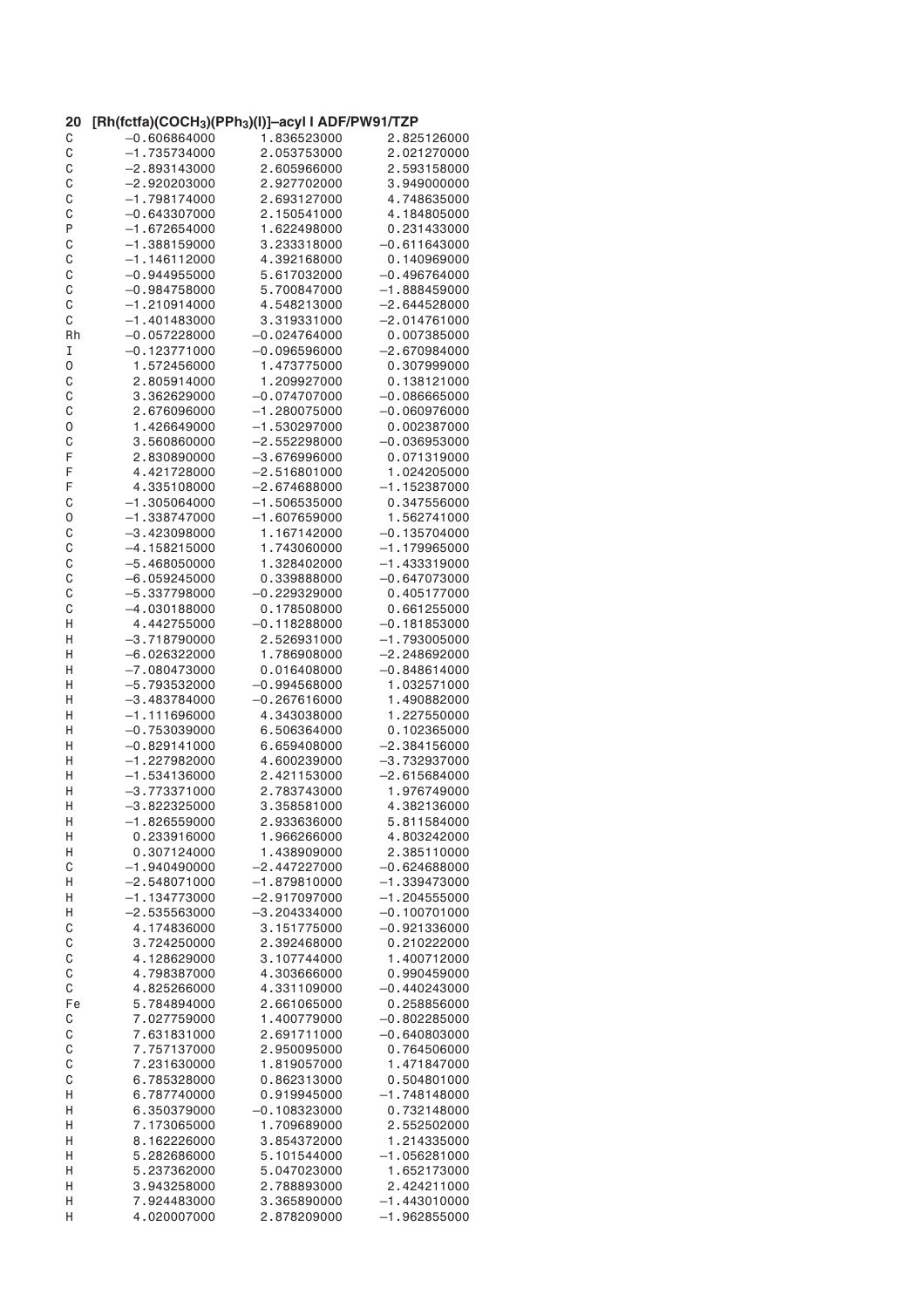| 21 | [Rh(fctfa)(COCH <sub>3</sub> )(PPh <sub>3</sub> )(I)]-acyl II ADF/PW91/TZP |                |                |
|----|----------------------------------------------------------------------------|----------------|----------------|
| C  | $-1.919737000$                                                             | $-1.208800000$ | 2.947184000    |
| C  | $-2.158463000$                                                             | $-2.101817000$ | 1.890897000    |
| C  | $-2,743228000$                                                             | $-3.349572000$ | 2.165648000    |
| C  | $-3.089952000$                                                             | $-3.690263000$ | 3.472070000    |
| C  | $-2.848999000$                                                             | $-2.797524000$ | 4.519936000    |
| C  | $-2.263623000$                                                             | $-1.559013000$ | 4.254499000    |
| P  | $-1.731453000$                                                             | $-1.639428000$ | 0.155428000    |
| C  | $-3$ .346668000                                                            | $-1.131027000$ | $-0.576189000$ |
| C  | $-4.495351000$                                                             | $-1.004468000$ | 0.219362000    |
| C  | $-5.709056000$                                                             | $-0.612331000$ | $-0.350460000$ |
| C  | $-5.792150000$                                                             | $-0.344581000$ | $-1.716555000$ |
| C  | $-4.651359000$                                                             | $-0.463928000$ | $-2.514747000$ |
| C  | $-3.435429000$                                                             | $-0.849024000$ | $-1.951627000$ |
| Rh | 0.003022000                                                                | $-0.085317000$ | 0.158567000    |
| I  | 0.206296000                                                                | $-0.105357000$ | $-2.516750000$ |
| 0  | 1.553260000                                                                | 1.357796000    | 0.273989000    |
| C  | 2.781027000                                                                | 1.185223000    | $-0.050747000$ |
| C  | 3.412400000                                                                | $-0.055152000$ | $-0.297527000$ |
| C  | 2.839185000                                                                | $-1.294784000$ | $-0.019464000$ |
| 0  | 1.670679000                                                                | $-1.578926000$ | 0.388918000    |
| C  | 3.717133000                                                                | $-2.557169000$ | $-0.191744000$ |
| F  | 3.060866000                                                                | $-3.480880000$ | $-0.920766000$ |
| F  | 3.996362000                                                                | $-3.140880000$ | 1.010654000    |
| F  | 4.906142000                                                                | $-2.345581000$ | $-0.823659000$ |
| C  | $-1.218473000$                                                             | 1.434812000    | 0.398057000    |
|    | $-1.272210000$                                                             |                | 1.604568000    |
| 0  |                                                                            | 1.619375000    |                |
| C  | $-1.361212000$                                                             | $-3.271034000$ | $-0.604202000$ |
| C  | $-2.182908000$                                                             | $-3.868934000$ | $-1.569777000$ |
| C  | $-1.861680000$                                                             | $-5.128247000$ | $-2.080026000$ |
| C  | $-0.725263000$                                                             | $-5.801456000$ | $-1.629341000$ |
| C  | 0.092971000                                                                | $-5.210895000$ | $-0.663468000$ |
| C  | $-0.217162000$                                                             | $-3.952397000$ | $-0.153139000$ |
| Н  | 4.450011000                                                                | $-0.026393000$ | $-0.616170000$ |
| Н  | $-3.076996000$                                                             | $-3.360157000$ | $-1.924111000$ |
| Н  | –2.504879000                                                               | $-5.581239000$ | $-2.833775000$ |
| Η  | $-0.474395000$                                                             | $-6.782300000$ | $-2.032640000$ |
| Η  | 0.986466000                                                                | $-5.725006000$ | $-0.311014000$ |
| Н  | 0.441611000                                                                | $-3.489209000$ | 0.577903000    |
| Н  | $-4.447682000$                                                             | $-1.217021000$ | 1.286261000    |
| Η  | $-6.591638000$                                                             | $-0.520523000$ | 0.281056000    |
| Η  | $-6.741185000$                                                             | $-0.042397000$ | $-2.159407000$ |
| Н  | $-4.704420000$                                                             | $-0.254112000$ | $-3.582712000$ |
| Н  | $-2.546863000$                                                             | $-0.921065000$ | $-2.578493000$ |
| Η  | $-2.925726000$                                                             | $-4.055476000$ | 1.356266000    |
| Н  | $-3.545409000$                                                             | $-4.659801000$ | 3.671159000    |
| Н  | $-3.113349000$                                                             | $-3.069906000$ | 5.541972000    |
| Н  | $-2.069283000$                                                             | $-0.858709000$ | 5.065757000    |
| Н  | $-1.478242000$                                                             | $-0.233973000$ | 2.751157000    |
| C  | $-1.831286000$                                                             | 2.327671000    | $-0.632611000$ |
| Н  | $-1.021045000$                                                             | 2.729276000    | $-1.255100000$ |
| Н  | $-2.475222000$                                                             | 1.735389000    | $-1.294415000$ |
| Н  | $-2.395754000$                                                             | 3.135253000    | $-0.152399000$ |
| C  | 4.743702000                                                                | 4.225776000    | $-1.082244000$ |
| C  | 4.274305000                                                                | 2.894239000    | $-1.332965000$ |
| C  | 3.560995000                                                                | 2.446832000    | $-0.161353000$ |
| C  | 3.613172000                                                                | 3.507540000    | 0.808649000    |
| C  | 4.347812000                                                                | 4.596422000    | 0.244288000    |
| Fe | 5.521514000                                                                | 2.907108000    | 0.276554000    |
| C  | 7.549516000                                                                | 2.929990000    | $-0.053587000$ |
| C  | 7.254819000                                                                | 3.433709000    | 1.256783000    |
| C  | 6.571063000                                                                | 2.403307000    | 1.984609000    |
| C  | 6.445304000                                                                | 1.264080000    | 1.125685000    |
| C  | 7.046466000                                                                | 1.588408000    | $-0.136198000$ |
| Н  | 8.046390000                                                                | 3.476934000    | $-0.852310000$ |
| Η  | 7.101929000                                                                | 0.937829000    | $-1.006441000$ |
| Η  | 5.953984000                                                                | 0.326661000    | 1.377295000    |
| Н  | 6.203554000                                                                | 2.477499000    | 3.005511000    |
| Н  | 4.580955000                                                                | 5.534699000    | 0.743885000    |
| Н  | 3.174264000                                                                | 3.470451000    | 1.802868000    |
| Η  | 7.493954000                                                                | 4.428688000    | 1.626991000    |
| Н  | 5.317851000                                                                | 4.838027000    | $-1.773399000$ |
| Η  | 4.395359000                                                                | 2.328198000    | $-2.253700000$ |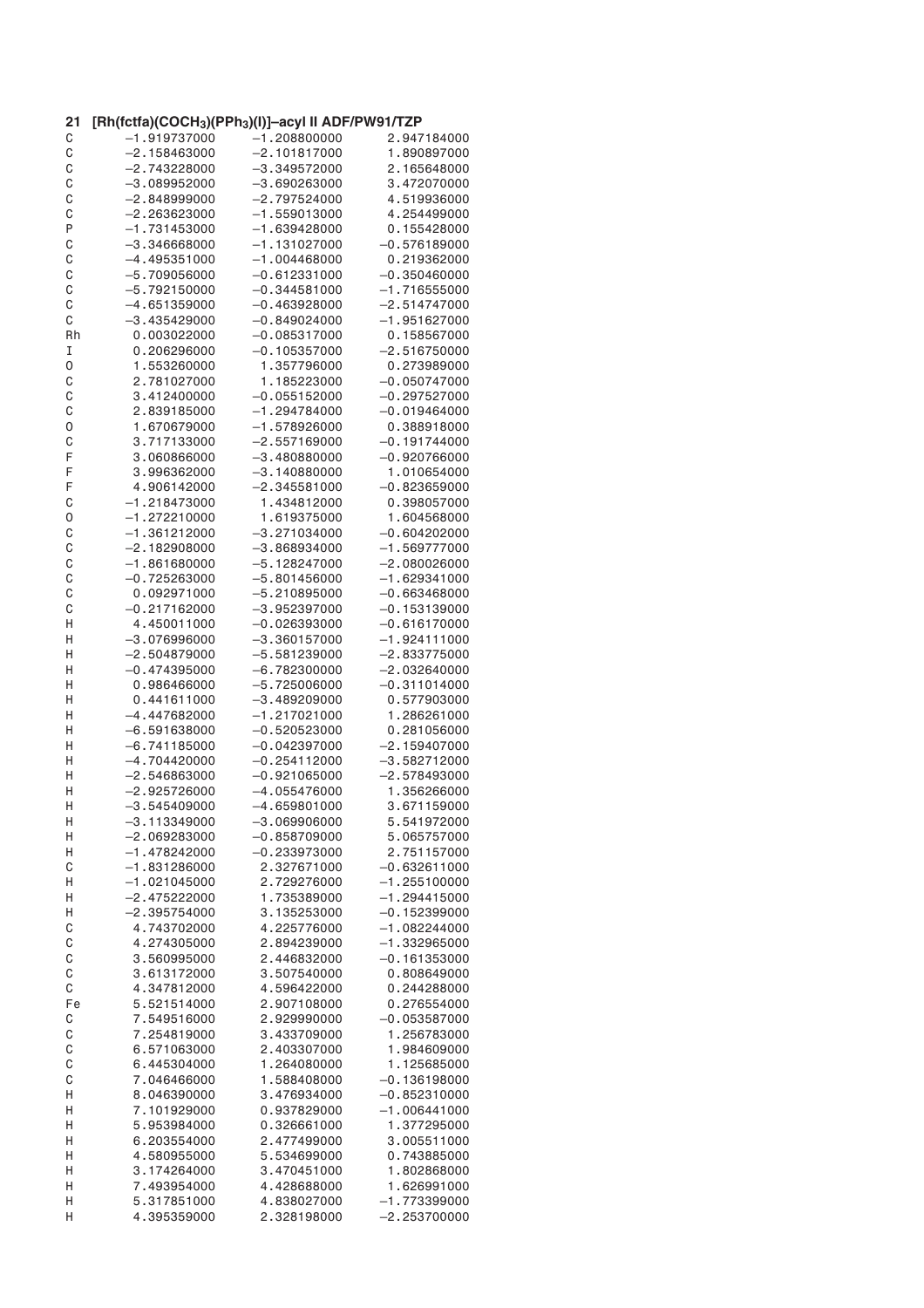| 22 | [Rh(fctfa)(COCH <sub>3</sub> )(PPh <sub>3</sub> )(I)]-acyl III ADF/PW91/TZP |                |                |
|----|-----------------------------------------------------------------------------|----------------|----------------|
| C  | 0.181789000                                                                 | 2.805959000    | $-2.557378000$ |
| C  | 0.178994000                                                                 | 1.650115000    | $-3.345668000$ |
| C  | 0.233537000                                                                 | 1.773554000    | $-4.745225000$ |
| C  | 0.312383000                                                                 | 3.032166000    | $-5.337402000$ |
| C  | 0.314801000                                                                 | 4.183413000    | $-4.543452000$ |
| C  | 0.244484000                                                                 | 4.067101000    | $-3.156211000$ |
| P  | 0.032507000                                                                 | $-0.033104000$ | $-2.599508000$ |
| C  | 1.502523000                                                                 | $-0.977353000$ | $-3.166090000$ |
| C  | 2.561713000                                                                 | $-0.373512000$ | $-3.860227000$ |
| C  | 3.677803000                                                                 | $-1.128344000$ | $-4.227459000$ |
|    |                                                                             |                |                |
| C  | 3.747525000                                                                 | $-2.484579000$ | $-3.905769000$ |
| C  | 2.704027000                                                                 | $-3.085640000$ | $-3.197379000$ |
| С  | 1.593540000                                                                 | $-2.337061000$ | $-2.814123000$ |
| Rh | 0.127981000                                                                 | $-0.142624000$ | $-0.342508000$ |
| I  | $-1.566858000$                                                              | $-2.234913000$ | $-0.254881000$ |
| 0  | 1.490937000                                                                 | 1.453433000    | $-0.202286000$ |
| C  | 2.749372000                                                                 | 1.382484000    | 0.069740000    |
| C  | 3.475420000                                                                 | 0.214400000    | 0.398779000    |
| C  | 2.957025000                                                                 | $-1.076934000$ | 0.490303000    |
| 0  | 1.784422000                                                                 | $-1.507926000$ | 0.273158000    |
| C  | 3.922053000                                                                 | -2.191560000   | 0.968373000    |
| F  | 3.815463000                                                                 | $-3.305382000$ | 0.203733000    |
| F  | 3.633307000                                                                 | $-2.553000000$ | 2.250775000    |
| F  | 5.239686000                                                                 | $-1.821038000$ | 0.951224000    |
|    |                                                                             |                |                |
| C  | $-1.363508000$                                                              | 1.006725000    | 0.273961000    |
| 0  | $-1.110124000$                                                              | 1.207044000    | 1.446313000    |
| C  | $-1.374112000$                                                              | $-0.691315000$ | $-3.609393000$ |
| C  | $-1.284594000$                                                              | $-1.882836000$ | $-4.340524000$ |
| C  | $-2.354318000$                                                              | $-2.305476000$ | $-5.131974000$ |
| C  | $-3.524702000$                                                              | $-1.550494000$ | $-5.199949000$ |
| C  | $-3.618908000$                                                              | $-0.358239000$ | $-4.477956000$ |
| C  | $-2.550557000$                                                              | 0.070092000    | $-3.693651000$ |
| Н  | 4.531412000                                                                 | 0.336708000    | 0.611111000    |
| Η  | $-0.376582000$                                                              | $-2.480842000$ | $-4.309196000$ |
| Н  | –2.265264000                                                                | $-3.230659000$ | $-5.700299000$ |
| Η  | $-4.358009000$                                                              | $-1.883671000$ | $-5.818288000$ |
| Η  | $-4.524102000$                                                              | 0.245674000    | $-4.531485000$ |
|    |                                                                             |                |                |
| Η  | $-2.629979000$                                                              | 1.014701000    | $-3.159840000$ |
| Η  | 2.523844000                                                                 | 0.685987000    | $-4.107684000$ |
| Η  | 4.498107000                                                                 | $-0.647288000$ | $-4.759053000$ |
| Η  | 4.622272000                                                                 | $-3.069474000$ | $-4.189748000$ |
| Н  | 2.763135000                                                                 | $-4.137287000$ | $-2.919130000$ |
| Н  | 0.806612000                                                                 | $-2.800401000$ | $-2.217140000$ |
| Η  | 0.210004000                                                                 | 0.882473000    | $-5.371486000$ |
| н  | 0.364477000                                                                 | 3.114387000    | –6.422526000   |
| Н  | 0.371724000                                                                 | 5.167705000    | $-5.008941000$ |
| Н  | 0.247337000                                                                 | 4.960123000    | $-2.532176000$ |
| Н  | 0.164520000                                                                 | 2.714022000    | $-1.474911000$ |
| C  | $-2.606464000$                                                              | 1.492457000    | $-0.413762000$ |
|    | $-2,332564000$                                                              | 2.162760000    | $-1.238173000$ |
| Н  |                                                                             |                |                |
| Н  | $-3.127917000$                                                              | 0.624453000    | $-0.835803000$ |
| Н  | $-3.250763000$                                                              | 2.017380000    | 0.301196000    |
| C  | 5.119667000                                                                 | 4.305958000    | $-0.065547000$ |
| C  | 4.884152000                                                                 | 2.910373000    | 0.128530000    |
| C  | 3.464224000                                                                 | 2.670500000    | $-0.006061000$ |
| C  | 2.838869000                                                                 | 3.946863000    | $-0.249403000$ |
| C  | 3.858977000                                                                 | 4.945754000    | $-0.294269000$ |
| Fe | 3.854684000                                                                 | 3.992620000    | 1.526822000    |
| C  | 4.793276000                                                                 | 4.759191000    | 3.189117000    |
| C  | 3.576926000                                                                 | 5.471754000    | 2.927860000    |
| C  | 2.494420000                                                                 | 4.533748000    | 2.981697000    |
| C  | 3.040799000                                                                 | 3.245310000    | 3.276190000    |
| C  | 4.460914000                                                                 | 3.381176000    | 3.402821000    |
| Н  | 5.791579000                                                                 | 5.186291000    | 3.205434000    |
|    |                                                                             |                |                |
| Η  | 5.161414000                                                                 | 2.578927000    | 3.612087000    |
| Η  | 2.477549000                                                                 | 2.319855000    | 3.350740000    |
| Н  | 1.445423000                                                                 | 4.754893000    | 2.812329000    |
| Н  | 3.704204000                                                                 | 6.008771000    | $-0.450105000$ |
| Н  | 1.773899000                                                                 | 4.105183000    | $-0.367386000$ |
| Η  | 3.493485000                                                                 | 6.532517000    | 2.711038000    |
| Н  | 6.086436000                                                                 | 4.797730000    | $-0.024143000$ |
| Η  | 5.647555000                                                                 | 2.163912000    | 0.319150000    |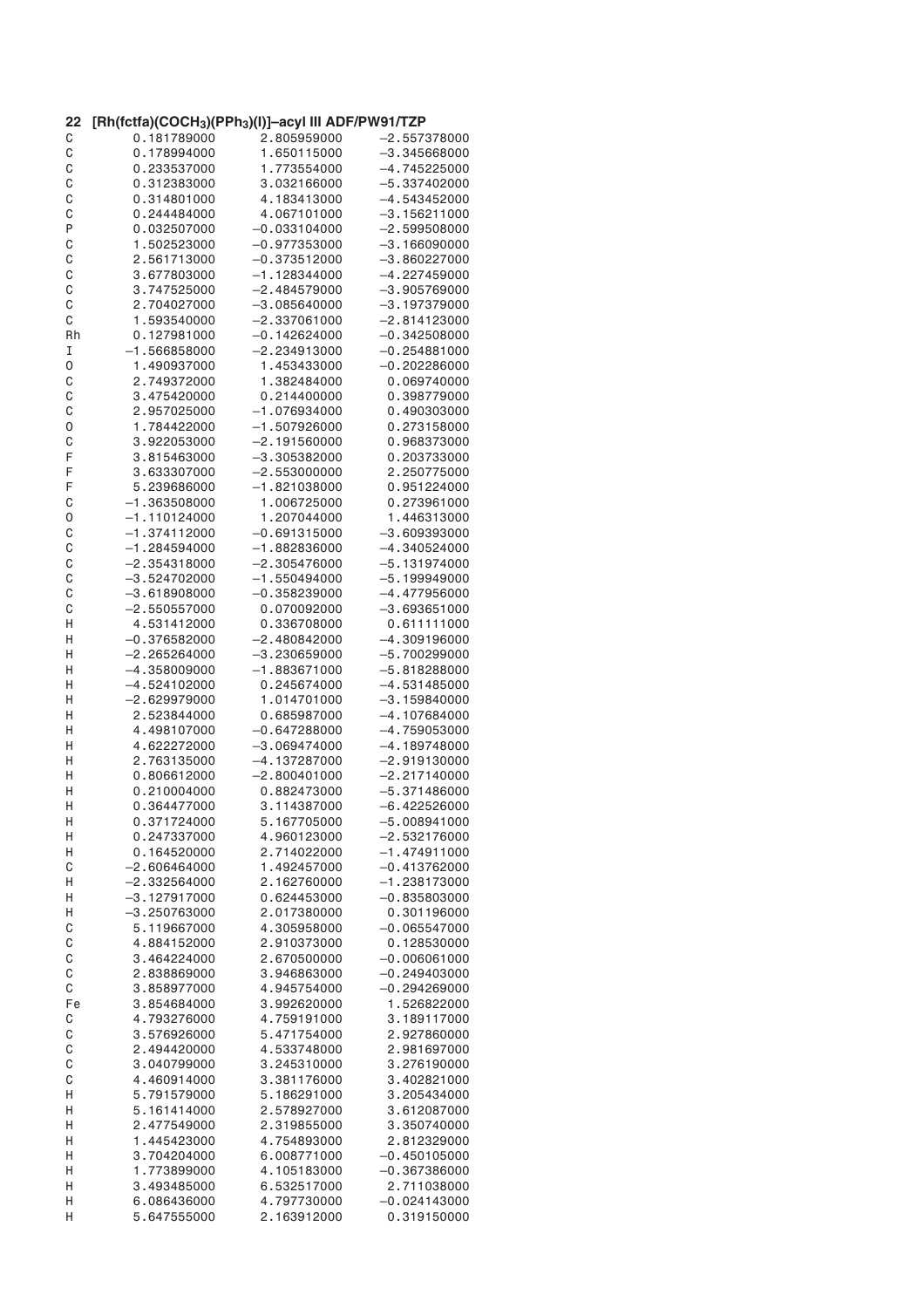| 23     | [Rh(fctfa)(COCH <sub>3</sub> )(PPh <sub>3</sub> )(I)]-acyl IV ADF/PW91/TZP |                 |                            |
|--------|----------------------------------------------------------------------------|-----------------|----------------------------|
| C      | 0.250738000                                                                | 2.928463000     | -2.321513000               |
| C      | $-0.105553000$                                                             | 1.840880000     | $-3.128775000$             |
| C      | $-0.355960000$                                                             | 2.046003000     | $-4.496898000$             |
| C      | $-0.240293000$                                                             | 3.321401000     | $-5.046006000$             |
| C      | 0.116103000                                                                | 4.404579000     | $-4.236888000$             |
| C      | 0.360208000                                                                | 4.204784000     | $-2.878371000$             |
| P      | $-0.241491000$                                                             | 0.136317000     | $-2.437354000$             |
| C      | 1.116630000                                                                | $-0.809546000$  | $-3.237704000$             |
| C      | 2.097707000                                                                | $-0.175470000$  | $-4.011226000$             |
| C      | 3.127342000                                                                | $-0.920982000$  | $-4.590147000$             |
| C      | 3.187821000                                                                | $-2,301998000$  | $-4.402629000$             |
| C      | 2.222250000                                                                | $-2.938756000$  | $-3.617320000$             |
| C      | 1.202616000                                                                | $-2.197192000$  | $-3.026711000$             |
| Rh     | $-0.022015000$                                                             | $-0.018603000$  | $-0.181274000$             |
| I      | $-2.114326000$                                                             | 1.605355000     | 0.353582000                |
| 0      | 1.342951000                                                                | 1.661405000     | 0.288296000                |
| C      | 2.611019000                                                                | 1.584427000     | 0.404731000                |
| C      | 3.359640000                                                                | 0.373349000     | 0.311131000                |
| C      | 2.843129000                                                                | $-0.887187000$  | 0.060341000                |
| 0      | 1.650663000                                                                | $-1.290122000$  | $-0.189866000$             |
| C      | 3.854741000                                                                | $-2.055407000$  | 0.147967000                |
| F      | 3.405211000                                                                | $-3.180679000$  | $-0.446292000$             |
| F      | 4.112990000                                                                | $-2.366631000$  | 1.455413000                |
|        |                                                                            |                 |                            |
| F      | 5.057775000                                                                | $-1.744948000$  | $-0.420384000$             |
| C      | $-1.162084000$                                                             | $-1.564536000$  | 0.302457000                |
| 0      | $-0.867853000$                                                             | $-1.713387000$  | 1.473686000                |
| C      | $-1.769827000$                                                             | $-0.477037000$  | $-3.287183000$             |
| C      | $-1.740330000$                                                             | $-1.510073000$  | $-4.235594000$             |
| C      | $-2.912029000$                                                             | $-1.903972000$  | $-4.886554000$             |
| C      | $-4.121267000$                                                             | $-1.269398000$  | $-4.604647000$             |
| C      | $-4.154489000$                                                             | $-0.231036000$  | $-3.670224000$             |
| C      | $-2.990470000$                                                             | 0.163964000     | $-3.015201000$             |
| Н      | 4.433818000                                                                | 0.433518000     | 0.456412000                |
| Η      | $-0.802570000$                                                             | $-2.002957000$  | $-4.484041000$             |
| Н      | –2.871103000                                                               | $-2.705823000$  | $-5.622966000$             |
| Η      | $-5.033988000$                                                             | $-1.577391000$  | $-5.115339000$             |
| Η      | $-5.092105000$                                                             | 0.278111000     | $-3.449487000$             |
| Η      | $-3.029660000$                                                             | 0.970005000     | $-2.281868000$             |
| Η      | 2.061135000                                                                | 0.901778000     | $-4.163913000$             |
| Η      | 3.884721000                                                                | $-0.414039000$  | $-5.186936000$             |
| Η      | 3.992345000                                                                | $-2.881730000$  | $-4.854953000$             |
| Н      | 2.275439000                                                                | $-4.013417000$  | $-3.447476000$             |
| Н      | 0.478682000                                                                | $-2.698868000$  | $-2.386640000$             |
| Η      | $-0.644646000$                                                             | 1.209546000     | $-5.132997000$             |
| Н      | $-0.435424000$                                                             | 3.470482000     | $-6.107241000$             |
| Н      | 0.197729000                                                                | 5.403124000     | -4.667144000               |
| Н      | 0.633976000                                                                | 5.043681000     | $-2.239603000$             |
| Н      | 0.441561000                                                                | 2.778024000     | $-1.261105000$             |
| C      | $-2.172346000$                                                             | $-2.383717000$  | $-0.437773000$             |
| Н      | $-3.005511000$                                                             | $-1.726811000$  | $-0.722200000$             |
| Н      | $-1.746651000$                                                             | $-2.775847000$  | $-1.369058000$             |
| Н      | $-2.532526000$                                                             | $-3, 200719000$ | 0.197469000                |
| C      | 4.941262000                                                                | 4.494997000     | 0.944948000                |
| C      | 4.742517000                                                                | 3.092063000     | 0.762357000                |
| C      | 3.322317000                                                                | 2.855437000     | 0.623527000                |
| C      | 2.660583000                                                                | 4.130412000     | 0.753946000                |
| C      | 3.658099000                                                                | 5.133775000     | 0.941738000                |
| Fe     | 3.753212000                                                                | 3.723422000     | 2.439946000                |
| C      | 4.724079000                                                                | 4.068427000     | 4.220849000                |
| C      | 3.456006000                                                                | 4.736586000     | 4.206067000                |
| C      | 2.434964000                                                                | 3.745856000     | 4.029399000                |
| C      | 3.072358000                                                                | 2.468303000     | 3.937794000                |
| C      | 4.485953000                                                                | 2.664943000     | 4.053350000                |
| Н      | 5.694652000                                                                | 4.543910000     | 4.326200000                |
| Η      | 5.242763000                                                                | 1.887795000     | 4.009893000                |
| Η      | 2.571128000                                                                | 1.519669000     | 3.770339000                |
| Η      | 1.367762000                                                                | 3.930221000     | 3.956035000                |
| Н      | 3.476036000                                                                | 6.194701000     | 1.083496000                |
|        |                                                                            |                 |                            |
| Н<br>Η | 1.585743000                                                                | 4.272230000     | 0.722056000<br>4.297531000 |
|        | 3.298113000                                                                | 5.807048000     |                            |
| Н      | 5.898584000                                                                | 4.987371000     | 1.083311000                |
| Η      | 5.527675000                                                                | 2.344746000     | 0.720701000                |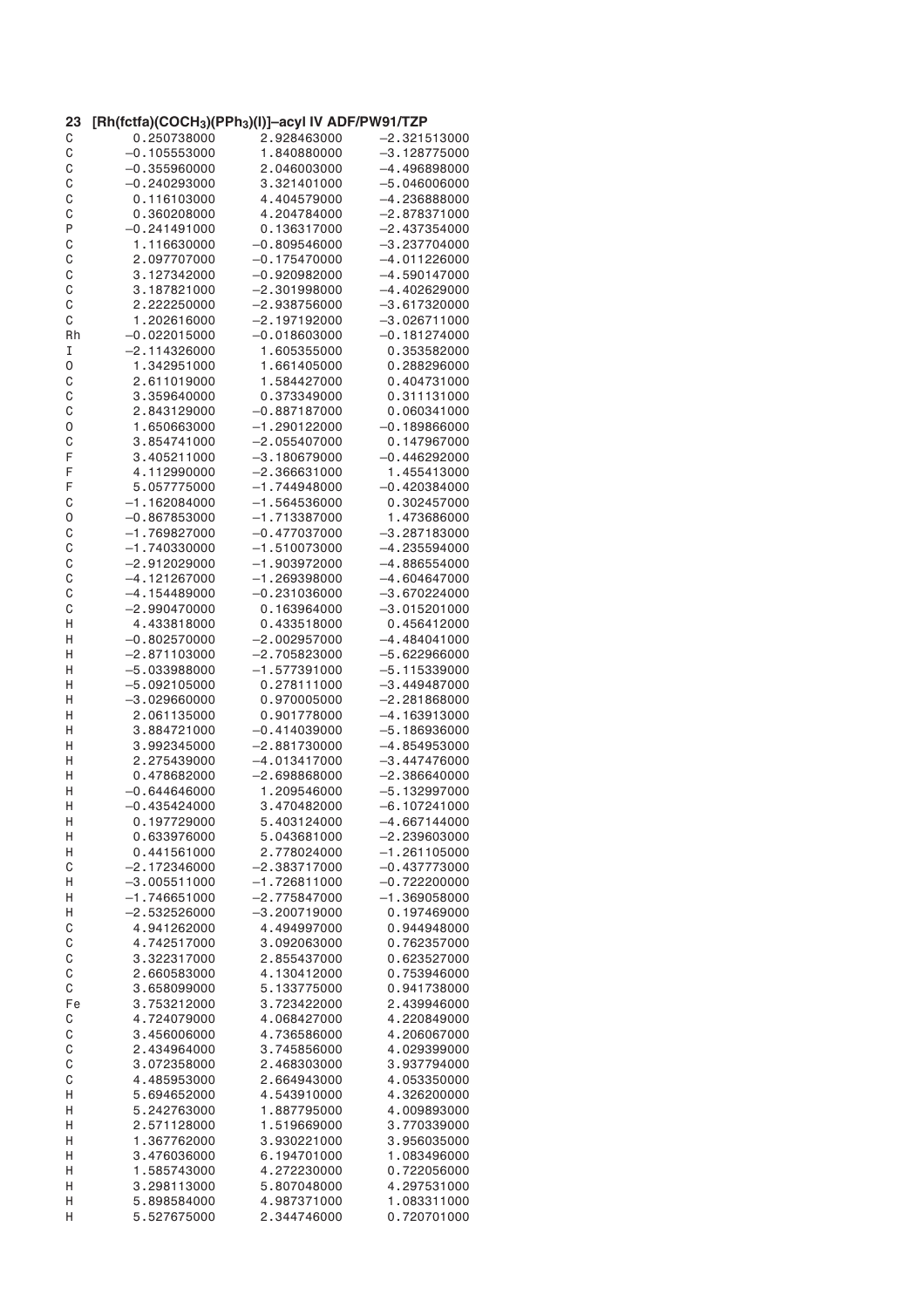| 24 | [Rh(fctfa)(COCH <sub>3</sub> )(PPh <sub>3</sub> )(I)]–acyl V ADF/PW91/TZP |                |                |
|----|---------------------------------------------------------------------------|----------------|----------------|
| C  | $-1.451977000$                                                            | $-0.789975000$ | 2.849521000    |
| C  | $-1.618763000$                                                            | $-1.946383000$ | 2.068540000    |
| C  | $-1.754315000$                                                            | $-3.189534000$ | 2.704179000    |
| C  | $-1.710817000$                                                            | $-3.274343000$ | 4.096711000    |
| C  | $-1.534557000$                                                            | $-2.122797000$ | 4.866833000    |
| C  | $-1.411739000$                                                            | $-0.880548000$ | 4.241367000    |
| P  | $-1.636233000$                                                            | $-1.767550000$ | 0.236110000    |
| C  | $-3.404142000$                                                            | $-1.458464000$ | $-0.183690000$ |
| C  | $-4.401692000$                                                            | $-1.630965000$ | 0.785428000    |
|    | $-5.743047000$                                                            | $-1.419032000$ |                |
| C  |                                                                           |                | 0.460160000    |
| C  | $-6.100310000$                                                            | $-1.040833000$ | $-0.833417000$ |
| C  | $-5.109724000$                                                            | $-0.870063000$ | $-1.803528000$ |
| С  | $-3.767206000$                                                            | $-1.068803000$ | $-1.483077000$ |
| Rh | 0.016496000                                                               | $-0.188062000$ | $-0.218971000$ |
| I  | $-1.756826000$                                                            | 1.841261000    | $-0.257528000$ |
| 0  | 1.507886000                                                               | 1.335176000    | $-0.144834000$ |
| C  | 2.700682000                                                               | 1.179742000    | 0.285134000    |
| C  | 3.336463000                                                               | $-0.076815000$ | 0.515248000    |
| C  | 2.738445000                                                               | $-1.313824000$ | 0.365541000    |
| 0  | 1.526870000                                                               | $-1.637994000$ | 0.087789000    |
|    |                                                                           |                |                |
| C  | 3.628202000                                                               | $-2.563781000$ | 0.518826000    |
| F  | 3.076367000                                                               | $-3.468173000$ | 1.373885000    |
| F  | 4.878882000                                                               | $-2.287671000$ | 0.987664000    |
| F  | 3.784700000                                                               | $-3.192388000$ | $-0.679701000$ |
| C  | $-0.073425000$                                                            | $-0.355698000$ | $-2.204162000$ |
| 0  | $-0.797181000$                                                            | $-1.135080000$ | $-2.770709000$ |
| C  | $-1.318928000$                                                            | $-3.465598000$ | $-0.398668000$ |
| C  | $-2.193376000$                                                            | $-4.081298000$ | $-1.305764000$ |
| C  | $-1.910400000$                                                            | $-5.354473000$ | $-1.803387000$ |
|    |                                                                           |                |                |
| C  | $-0.753565000$                                                            | $-6.024878000$ | $-1.404364000$ |
| C  | 0.121550000                                                               | $-5.417562000$ | $-0.500083000$ |
| С  | $-0.154787000$                                                            | $-4.146633000$ | 0.000407000    |
| Н  | 4.386128000                                                               | $-0.058385000$ | 0.789429000    |
| Н  | $-3.100888000$                                                            | $-3.571226000$ | $-1.623771000$ |
| Н  | $-2.600726000$                                                            | $-5.820550000$ | $-2.505824000$ |
| Η  | $-0.533068000$                                                            | $-7.017635000$ | $-1.796975000$ |
| Η  | 1.029701000                                                               | $-5.930953000$ | $-0.184380000$ |
| н  | 0.538790000                                                               | $-3.678938000$ | 0.692955000    |
| Н  | $-4.135741000$                                                            | $-1.921230000$ | 1.800628000    |
| Η  | $-6.506974000$                                                            | $-1.546887000$ | 1.225917000    |
|    |                                                                           |                |                |
| Н  | $-7.147736000$                                                            | $-0.872458000$ | $-1.083936000$ |
| Н  | $-5.380760000$                                                            | $-0.567099000$ | $-2.814431000$ |
| н  | $-2.999793000$                                                            | $-0.920459000$ | $-2.239040000$ |
| Η  | $-1.890570000$                                                            | $-4.092472000$ | 2.110998000    |
| Н  | $-1.812554000$                                                            | $-4.246024000$ | 4.578782000    |
| Н  | $-1.491956000$                                                            | $-2.193829000$ | 5.953691000    |
| Н  | $-1.278744000$                                                            | 0.023170000    | 4.834829000    |
| Н  | $-1.366204000$                                                            | 0.185706000    | 2.367032000    |
| C  | 0.859357000                                                               | 0.594224000    | $-2.929161000$ |
| Н  | 0.572418000                                                               | 1.623492000    | $-2.682171000$ |
| Н  | 1.891751000                                                               | 0.448998000    | $-2.593440000$ |
|    |                                                                           |                |                |
| Н  | 0.772538000                                                               | 0.410745000    | $-4.006064000$ |
| C  | 3.448081000                                                               | 2.419377000    | 0.551902000    |
| C  | 4.585911000                                                               | 2.593087000    | 1.428308000    |
| C  | 4.939279000                                                               | 3.978267000    | 1.415420000    |
| C  | 4.053744000                                                               | 4.659337000    | 0.518312000    |
| C  | 3.134439000                                                               | 3.705598000    | $-0.011638000$ |
| Fe | 5.077118000                                                               | 3.159900000    | $-0.464596000$ |
| C  | 5.615345000                                                               | 1.825791000    | $-1.949288000$ |
| C  | 5.269749000                                                               | 3.091874000    | $-2.521055000$ |
| C  | 6.145948000                                                               | 4.080172000    | $-1.964530000$ |
|    |                                                                           |                |                |
| C  | 7.031056000                                                               | 3.423367000    | $-1.048571000$ |
| C  | 6.701366000                                                               | 2.028557000    | $-1.037552000$ |
| Н  | 5.119765000                                                               | 0.878999000    | $-2.144435000$ |
| Η  | 7.182819000                                                               | 1.262879000    | $-0.436765000$ |
| Η  | 7.805291000                                                               | 3.901339000    | $-0.456282000$ |
| Η  | 6.133027000                                                               | 5.142725000    | $-2.187159000$ |
| Н  | 2.330912000                                                               | 3.894044000    | $-0.715388000$ |
| Н  | 4.087916000                                                               | 5.715665000    | 0.270678000    |
| Η  | 5.752797000                                                               | 4.430800000    | 1.973664000    |
| Н  | 5.059043000                                                               | 1.819430000    | 2.024284000    |
|    |                                                                           |                |                |
| Η  | 4.477207000                                                               | 3.273552000    | $-3.239972000$ |